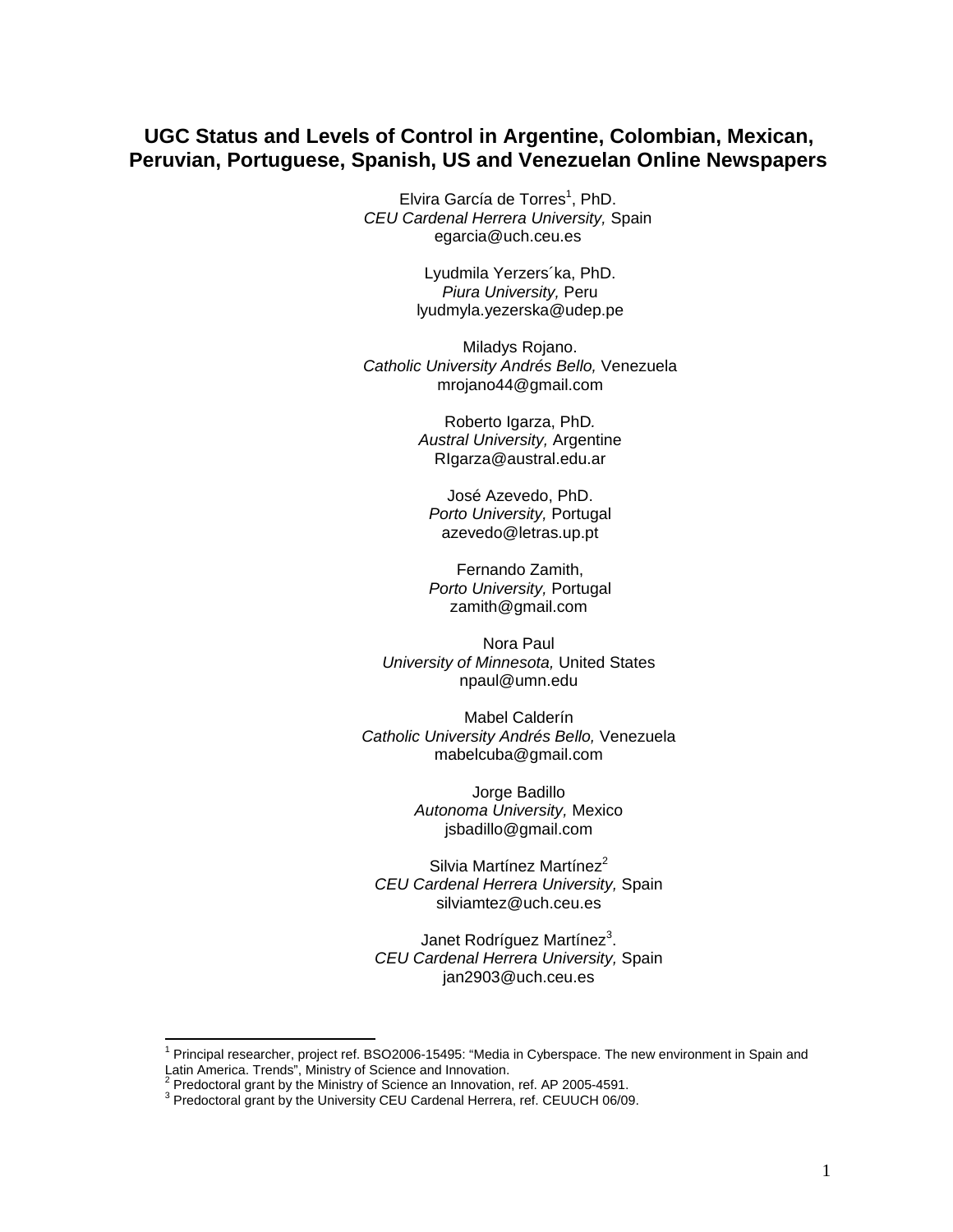# **Paper presented to the 10th International Symposium on Online Journalism University of Texas at Austin. April, 2009**

*In this paper we present a comparative analysis of UGC status and levels of control in 24 quality online mainstream newspapers from Argentine, Colombia, Mexico, Peru, Portugal, Spain, US and Venezuela. The study addresses the conditions in which users provide content, in terms of constraint, and the recognition given by mainstream media to the users´ activity. "Participatory journalism" is defined as the evolving materialization of an increase in message interchange activity between producers and consumers in two dimensions: content and relationship.* 

KEY WORDS online newspaper; UGC; participatory journalism

#### **Introduction**

The contributions of "citizen journalists" in mainstream news media illustrate better than any other 2.0 tool the challenges journalism faces as they grapple with user-generated content (UGC). In terms of scope and rapidity, new technologies have made feedback by citizens to news stories as strong as the messages created in the traditional newsroom. The explosion of UGC relates to the essential trait of Internet - its distributed architecture (Newhagen and Levy, 1996).

Bowman and Willis (2004) refer to UGC as one of the forms of participatory journalism, along with discussion groups, weblogs, collaborative publishing, and peer to peer and XML Syndication. A different perspective seems to have been adopted lately by researchers Hermida and Thurman (2008:2) who define it as ".. a process whereby ordinary people have an opportunity to participate with or contribute to professionally edited publications", a point of view implicitly shared in recent studies (Singer and Ashman, 2008; Paulusen and Ugille, 2008). De Keyser and Raeymaeckers (2008) consider UGC the sum of participatory journalism and citizen journalism

A report on UGC by Wunsh-Vincent and Vickery (2007) serves to clarify the question. They propose three characteristics that might help identify the possible spectrum of user-generated content: publication (in some context), creative effort (creating or adapting existing works to construct a new one), and creation outside of professional routines and practices (not in an institutional or commercial market context).

UGC might be considered as present in weblogs and forums, sustaining the broader definition of Hermida and Thurman (2008), Singer and Ashman (2008), and Paulussen and Ugille (2008). It derives also in the recognition of UGC as an old practice developed off-line. As early at the 1950s non-professional outlets and broadcasting stations such as pirate radio stations opened the air to new voices. In mainstream media the "letters to the editor" section has long relied on citizen contribution.

Image 1 shows the relationship between UGC, citizen journalism and participatory journalism. UGC does not relate intrinsically to reporting but represents a wider set of content; participatory journalism is presented as the practice of citizen journalism in mainstream media (Paulussen and Ugille, 2008:  $25<sup>4</sup>$ ), that is, UGC related to reporting news in legacy media.

 4 "This brings us to the notion of "participatory journalism". In the sociology of news literature, the term has become commonly accepted to refer to the wide variety of initiatives undertaken by mainstream media to enhance the integration of all kinds of user contributions in the making of news (Paulussen et al. 2007)".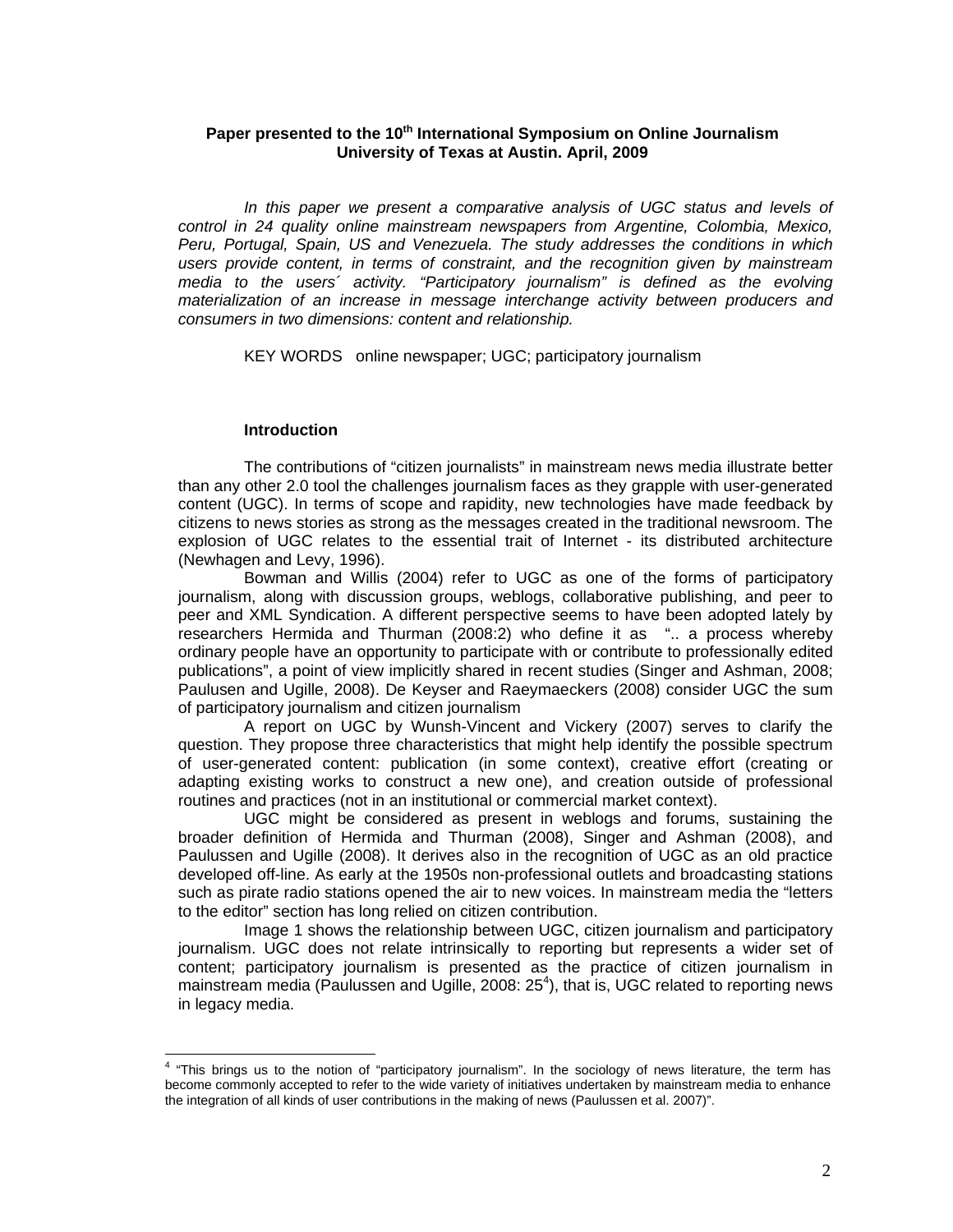

The characterization by Wunsh-Vincent and Vickery (2007) serves to explain the difficulty in exploring the question using old models and theories: creativity, amateur practices and free publication were not considered in the old models, some principles collide as the elements of the digital culture expand (Singer, 2007; Deuze, 2006; Kovack and Rosenstiel, 1999).

The research challenge is determining which framework is adequate for analyzing UGC given that the audience is not just the "audience" anymore as "some of the institutionalised communication functions of agencies and journalistic media can be performed by individual society members and organisations" (Domingo, Quandt, Heinonen, Paulussen, Singer and Vujnovic (2008: 331).

More than ten years ago, Morris and Ogan (1996: 137) suggested "When the Internet is conceptualized as a mass medium, what becomes clear is that neither *mass* nor *medium* can be precisely defined for all situations." According to them, viewing the Internet as a mass medium relates to reconceptualising the audience, credibility, and the interchangeability of producers and receivers.

Wunsh Vincent and Vickery (2007) related similar challenges regarding UGC and Deuze, Bruns and Neuberger (2007) concluded that a hybrid model solves, in different ways, potential problems for participatory news such as tensions related to control, legitimate commercial goals, and the creative freedom of journalists.

The normative democratic theory and the civic journalism movement as well as the theory of journalism provide theoretical grounds for sustaining and interpreting the development of user-generated content in news publications to some extent, but UGC is expanding as rapidly as it emerges and shares with the Internet some challenging characteristics for researchers: it is metamorphic, it consists of a continuum of communication formats, means and messages, and it results in multiple types of communication (García de Torres and Pou Amerigo, 2004).

At the same time, research into UGC cannot disregard some more traditional views about news. If Bowman and Willis (2004) maintain that comments are the most "…pervasive, and perhaps fundamental, level of participation" in participatory journalism, a classic theory of journalism (Gomis, 1999) supports that "news" is defined by the extent to which a story is commented by the audience. In the context of participatory technologies some UGC represents the voice of the audience. Groth's characterization of "events" as the impact of news on the audience (Valbuena, 1997) is epitomized in the "most popular / most read" ranking on news sites, a modern technique for enhancing one of the elements of the theory of journalism.

# **Framing User Generated Content**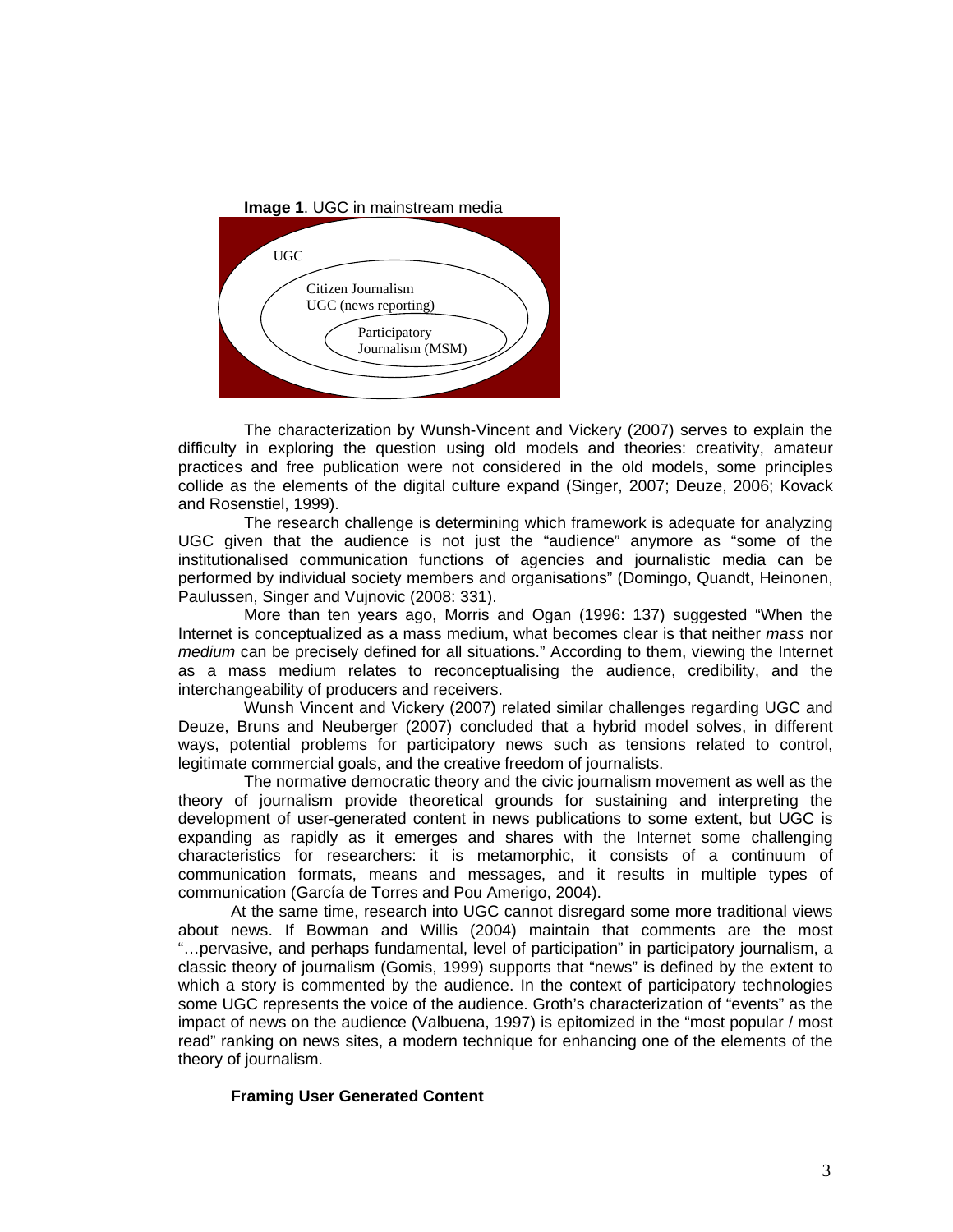Boundaries have blurred between journalists and the audience and some steps to convergence in terms of production have been taken, though the gate-keeper model is still an asset for mainstream media (Domingo, Quandt, Heinonen, Paulussen, Singer and Vujnovic (2008), Paulusen and Ugille, 2008). Findings by the Bivings Group shows, nevertheless, that American newspapers "…are experimenting with user generated content": 58% of the top 100 newspapers by circulation offered some form of UGC in 2008, compared to 24% in 2007, and 75% allowed article comments compared to 33% in 2007. In Spain similar trends are observed in the use of 2.0 tools in mainstream newspapers (see table 1).

| <b>Tools</b>             | Spanish | <b>Newspapers</b> |        | American      |      | <b>Newspapers</b> |
|--------------------------|---------|-------------------|--------|---------------|------|-------------------|
|                          | (%)     |                   |        | $\frac{1}{2}$ |      |                   |
|                          | 2006    | 2008              | Dif.   | 2006          | 2008 | Dif.              |
| <b>RSS</b>               | 23,5    | 66,7              | 43,2   | 76            | 100  | 24                |
| <b>Most Popular</b>      | 22,4    | 55,6              | 33,2   | 33            | 76   | 43                |
| Vídeo                    | 23,5    | 58,9              | 35,4   | 61            | 100  | 39                |
| Podcast                  | 3,5     | 3,3               | $-0.2$ | 31            | 40   | 9                 |
| Reporter Blog            | 31,8    | 58,9              | 27,1   | 80            | 94   | 14                |
| <b>Comments on Blogs</b> | 29,4    | 58,9              | 29,5   | 67            | 92   | 25                |
| Comments on news         | 10,6    | 50                | 39,4   | 19            | 75   | 56                |
| <b>Bookmark</b>          | 2,4     | 54,4              | 52     |               | 92   | 85                |

**Table 1.** The use of 2.0 tools in Spanish and American Newspapers<sup>5</sup>

The emphasis by mainstream media on UGC contrasts with citizen-run blogs that, according to a study by the Pew Research Foundation (2009), offer primarily commentary and links and have e-mail links as the only option for contacting the managers of the site.

The theoretical model devised by Domingo, Quandt, Heinonen, Paulussen, Singer and Vujnovic (2008), inspired by previous work by Bruns (2005), provides an interesting tool to evaluate UGC in five stages of news production. According to them, for the first time institutional journalism has encountered a serious challenge to its social function; results obtained in their 2007 analysis of 18 European dailies show that journalists retain the traditional gate-keeping role.

The relationship between users and producers is expressed in the aforementioned study in terms of openness (citizens can participate as contributors and / or managers) and closeness (citizens cannot contribute) but closeness and openness can also be interpreted as set messages or frames meaning trust, suspicion, technical limitations, uncertainty, authority etc. Framing the relationship between producers and "produsers" might lead to a better understanding of participatory journalism.

For this preliminary approach we follow Bateson (1991) and the Interactional View theory by the Palo Alto Group,given that Valbuena (1997) considers the principles of Palo Alto applicable to interpersonal and collective communication. The pragmatic theory principles can be useful in addressing questions related to culture and professionalism in a way that de-emphasises the roles of producers and consumers and, instead, focuses on the relationship.

As Singer and Ashman (2008:27) point out, "… the nature of the medium invites consideration of optimal ways for journalists to combine freedom with responsibility in fostering and nurturing new relationships".

In the field of Communications $6$ , the interactional view is characterized as a theory

 5 A sample of 100 newspapers in the Bivings Group Study both for 2006 and 2008; Spanish sample: 85 newspapers in 2006 and 90 in 2008.<br><sup>6</sup> The Croup has been considered

The Group has been considered critical towards the Communication Science founded by Schramm, their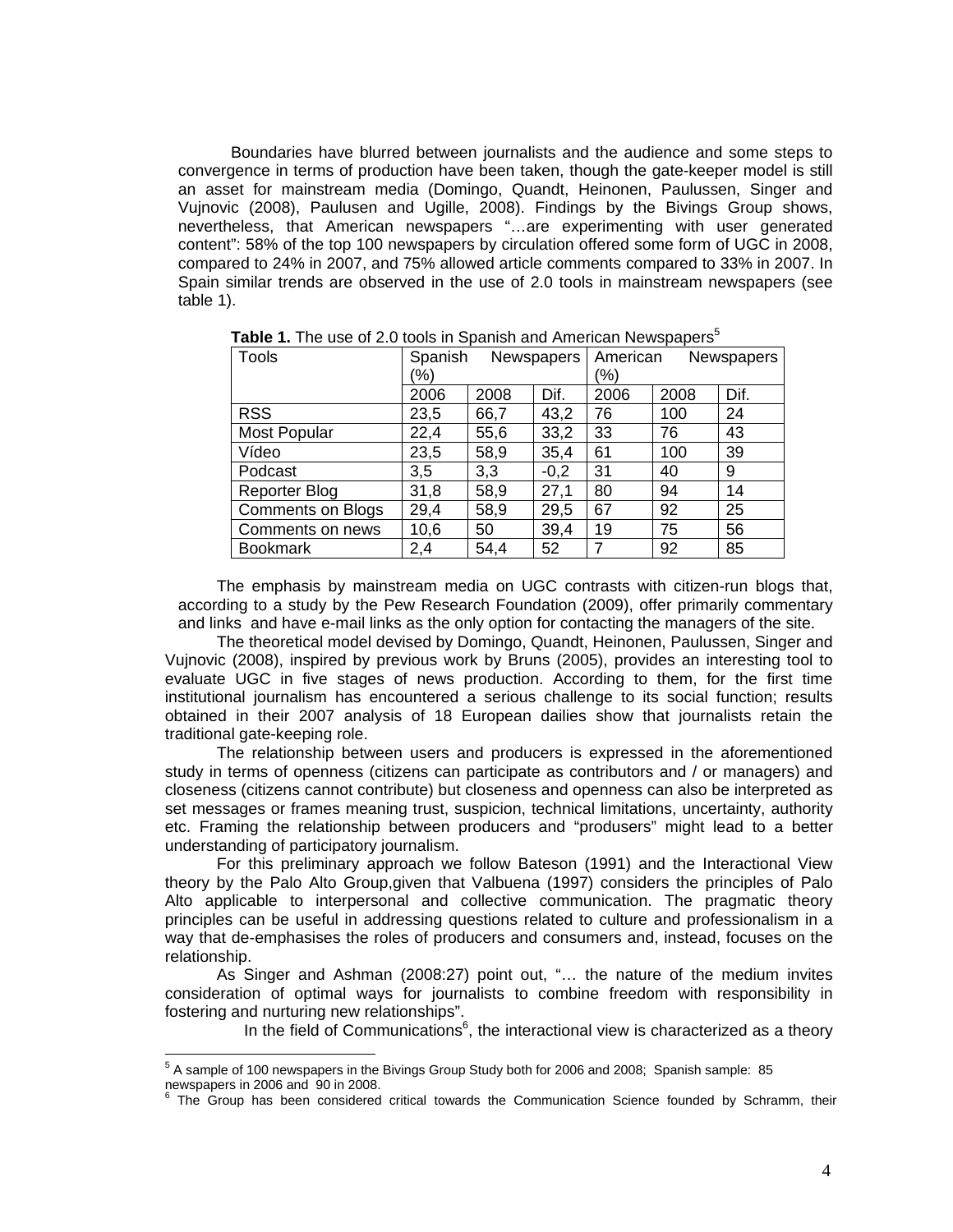for interpersonal communications; in psychology, as a systemic paradigm (Casmir, 1994). As analysts of communications researchers have an interest in communication as a social phenomenon: the path from intra-psychic explanation to interaction as the unit of analysis necessarily ends in communication, and the Palo Alto Group opts for the observation in their patients of inputs and outputs, being considered inputs or outputs their verbal and non verbal messages (Birdwhistell, 1979).

The concept of feedback is central for this theory of communication; also redundancy because, in sharp contrast with the theory of communication by Shannon, Palo Alto researchers consider that a repeated message or action defines the rules of the relationship.

In this theoretical context, the development of formats that open or close participation and its adoption by media and users are not only the expression of a culture clash (Hermida and Thurman,2008). They also convey the story of an evolving relationship, as participatory journalism could be defined as the evolving materialization of an increase in message interchange activity between producers and consumers in two dimensions: content (referential messages) and relationship (about the status of the relationship). It can be established, then, the existence of a secular communicative relationship between audiences and producers based in content messages issued by producers (news and articles) and an interchange of relationship messages between producers (i.e. news selection and ethics) and users (data on consumption).

The axioms of the Palo Alto Group are indebted to a great extent to Bateson (Winkin, 1987; Wazlawick et al., 1997), who proposed that words and actions have no meaning without context.

 One of the principles concerns the punctuation of the sequence, relevant when discussions focus on who provoked whom, such as in old debates regarding the blogosphere and legacy media. To an observer, messages seem to be a never ending interchange, but according to the Group, participants establish patterns and determine who has the initiative, the predominance and dependence.

Another interesting principle is the distinction between symmetric and complementary relationships, an idea first developed in "Naven", Bateson's PhD research. Complementary relationships are based on differences (weakness versus assistance, authority versus submission). Symmetric relationships are based on similarity (Wittezaele and García, 1994). Research by Domingo, Quandt, Heinonen, Paulussen, Singer and Vujnovic (2008) *et al* (2008) suggests a pattern of authority - submission in the producers-users relationship.

Traditional symmetric relationship patterns (I produce / You read) would be challenged by new technologies. A study of the interactivity in *The Guardian*, by Light and Rogers (1999:2) led authors to reflect that "… the web is providing the potential for producers to become "hosts" – developing participation among users of the site, where the producers role is to provide communication software and display the outcome of visitors´ exchanges". Can producers shift to hosts without consequences for the context users attribute to their relationship with news media?

Qualitative research and other methods, such as surveys, have provided information about the state and changes in the relationship between users / *produsers* and producers in a very significant way. In the past ten years, the interest in the relationship between journalists and readers has moved to the broader realm of citizen journalism and the more general interaction between an active audience and legacy or mainstream media.

Attitudes and perceptions (mostly by journalists) have been laid on the table; the flow

 $\overline{a}$ 

criticisms being directed not to the model by Shannon, but to the use made by specialists from other fields (Birdwhistell, 1979, Chafee and Rogers, 1997). Its contribution to the theory of communication has been recognized in the eighties (Mattelart and Mattelart, 1997)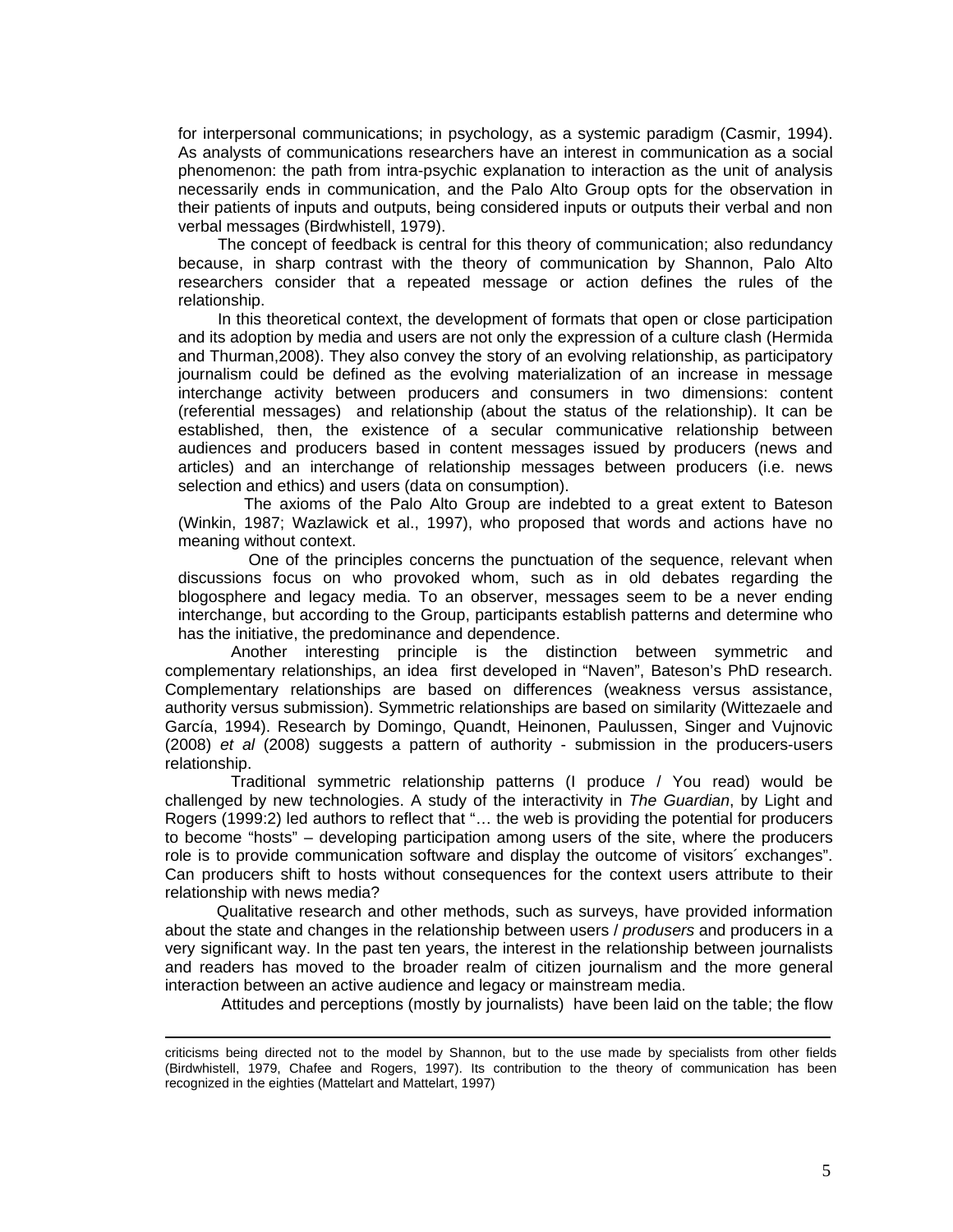of public conversations has been systematised to some degree (Light and Rogers, 1999; Shultz, 1999; García, 2007; Thurman, 2008; Singer and Ashman, 2008, Deuze, Bruns and Neuberger, 2007; Domingo, Quandt, Heinonen, Paulussen, Singer and Vujnovic (2008) et al, 2008), according to the questions posed by researchers that in earlier stages attempted to examine interactivity.

Shultz (1999:5) explored ten years ago the interactive options in 100 online newspapers in the United States including email, live chats, online polls and surveys as well as online forums. To Shultz, though, the mere availability of tools told little about how journalists and their audiences use them. It is "a necessary condition for the initiation of interactive discourse". A year later, Kenney, Gorelik and Mwangi (2002) pointed out two "obvious" lines for future research: to interview executives of online newspapers sites (to learn the reasons why the interactive features were not used more extensively) and to explore the experience of users.

# **User Generated Content meta-communication**

Messages on the relationship either implicit or explicit are, according to Birdwhistell (1979), more important than the transmission of information. In fact, trust is a salient issue in a relationship primarily oriented to the interchange of news<sup>7</sup> and value attached to every report is closely connected to it. If repeatedly a paper fails to comply with veracity, trust might lessen and be replaced – as a frame - by uncertainty regarding the news report's validity. A total correspondence cannot be established, but digital communication is essential to share information about objects and analogical communications are especially apt to share information about the state of the relationship.

In the Internet, users express their points on view on any subject (content) and also on the coverage (relationship) in almost every format. The citizen reporter channel might be an exception as sometimes there are guidelines on the type of message that is expected (content messages in terms of news conceptualization, technical tips and ethical standards). Otherwise, there are no rules regarding what to say or not, except for abusive comments. Users can express themselves explicitly about content and about the relationship by messages sent to journalists, editors and other users such as:

- o Letters to the editor / ombudsman
- o Private emails for journalists
- o Conversations in forums
- o Comments on blogs
- o Comments on news stories
- o Posts in their own blogs
- o Questions in live discussions especially with journalists

Other (tacit) messages are number of comments, number of pictures sent, number of pictures shared, number of blogs created, number of private messages sent to journalists, number of messages interchanged between them, etc. The activity of the users, or lack of activity) can be interpreted as a message on the relationship (I like/do not like this website) or the content (I like/do not like this article, post, etc.).

Journalists operating in the classic formats were more limited because conventions associated to journalistic genres excluded them from reporting comments on how the story was produced or the expectations regarding the readers, but modern formats, such as weblogs, allow more flexibility. Tacit messages by journalists / editors are present in the selection of stories, the inclusion of elements of service and mobilization on news, themes selection, frequency of posting, etc.

 7 Restrepo and Herrán (1991), in a research on ethic codes around the World, find that veracity – fidelity in the description of facts - is the most frequent (present in 56 out of 68 codes analyzed by them).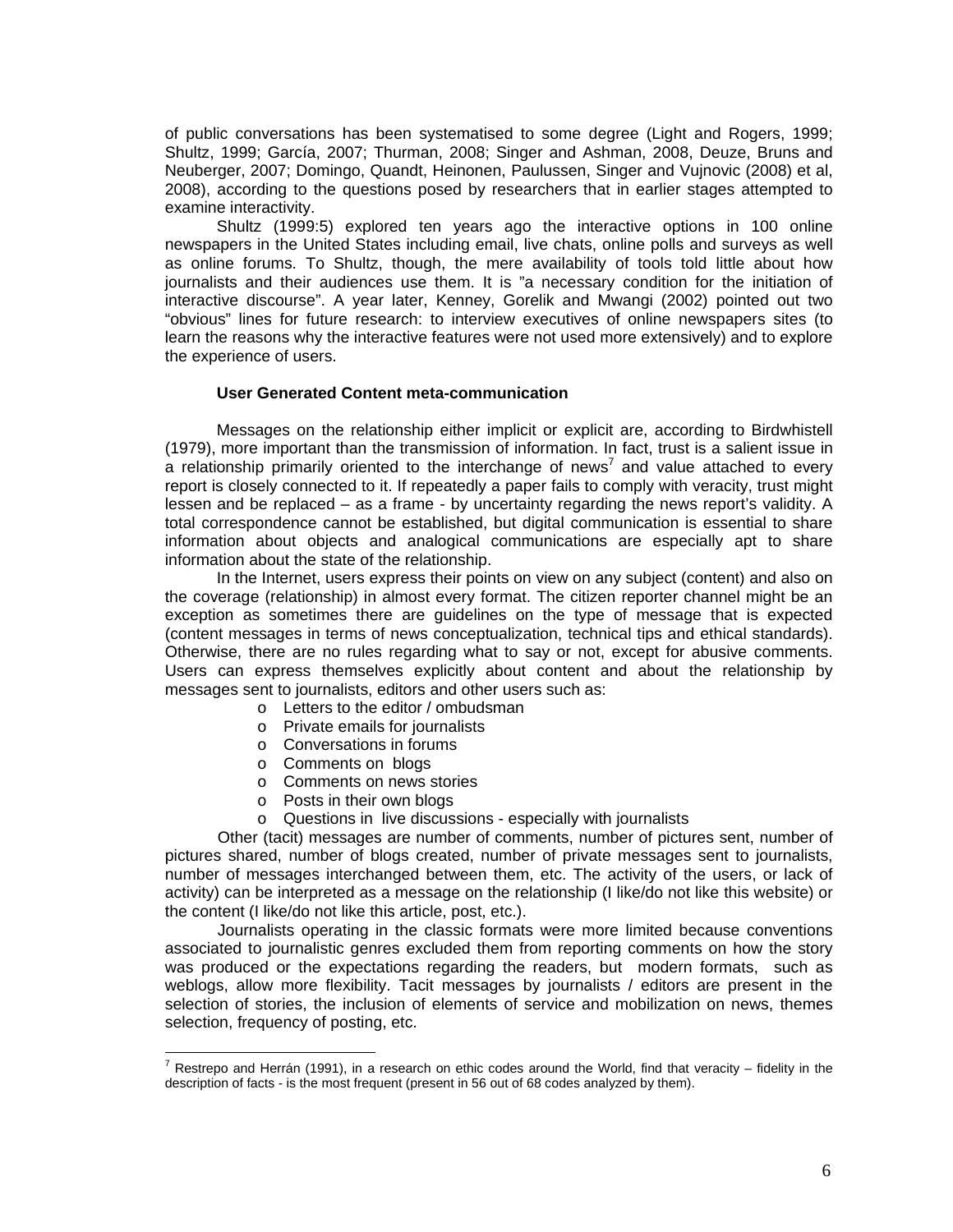The company expresses itself "digitally" in the normative rules regarding participation (terms of use, privacy policy, frequently asked questions, etc.). A study by Wunsh-Vicent and Vickery (2007:49) lists frequent intellectual property provisions in terms of service of UGC sites (content created by users):

- $\circ$  "Most sites specify that users who post content retain ultimate ownership, but that they have given the site a licence to use content without payment. In other words, by posting the content the site receives a limited irrevocable, perpetual, non-exclusive , transferable, fully paid-up, worldwide license (with the right to sublicense) to use, modify, publicly perform, publicly display, reproduce and distribute such content.
- $\circ$  Most sites specify that this licence does not grant the site the right to sell the content, nor to distribute it outside the respective service.
- $\circ$  Most sites pledge to mention the identity of the user, the author of the work, and also the title of the work, in so far as technical conditions make this possible.
- o Most sites specify that the licence terminates at the time the user removes his/her content
- o Yet some sites reserve the right to prepare derivative works (modify, edit content posted by users) or the right to adapt. At times, it is specified that the site may commercially exploit the works posted by users.
- o Some sites, however, specify that users lose their intellectual property rights and forfeit payment in perpetuity (even when the content is removed). Sometimes the sites also ask the user to admit "moral rights" (meaning that the site does not have to give the author credit).
- o Some sites require the user to agree that the content will be subject to the Creative Commons licence.
- $\circ$  Some sites reserve the right to reproduction, i.e. the right to reproduce, without limitation, on any known or unknown medium, current or future, especially optical, digital, paper, disc, network, diskette, electronic, DVD, etc.
- o Some sites reserve the right to distribute the work or to sublicense rights to third parties. Mostly, it is proposed that revenue from these activities be shared between the user and the site.
- o Some sites reserve the right to use the name and content of users for advertising and promotional purposes (promotional licence)."

The authors found, after the examination of 15 widely-used English-speaking UGC sites, that usually they grant users the right to retain the copyright in their work; users, on the other hand, agree that they give the site a licence to use the content, but "in some cases, unclear terms and conditions or a failure of users to read the latter may lead the user to agree to granting additional rights" (Wunsh-Vicent and Vickery, 2007:48). Recently, a study by the Pew Foundation examined the site information on legacy and citizen sites. Findings (see table 2) show great differences in the provision of legal information about the site and behaviour in legacy and Citizen sites

| <b>Table 2.</b> Site information by Legacy and Citizen sites |  |
|--------------------------------------------------------------|--|
|--------------------------------------------------------------|--|

|    | Citizen           |
|----|-------------------|
|    | $(n=145)$         |
| 80 | 75                |
| 69 | 39                |
| 68 | 41                |
| 75 | 37                |
|    | Legacy<br>(n=187) |

Source: PEJ Report On Online Community Journalism Sites –Phase II (2009)

Besides regulations, there is implicit information in the decision on which participatory elements are to be incorporated to a website, and how, such as: UGC is displayed on the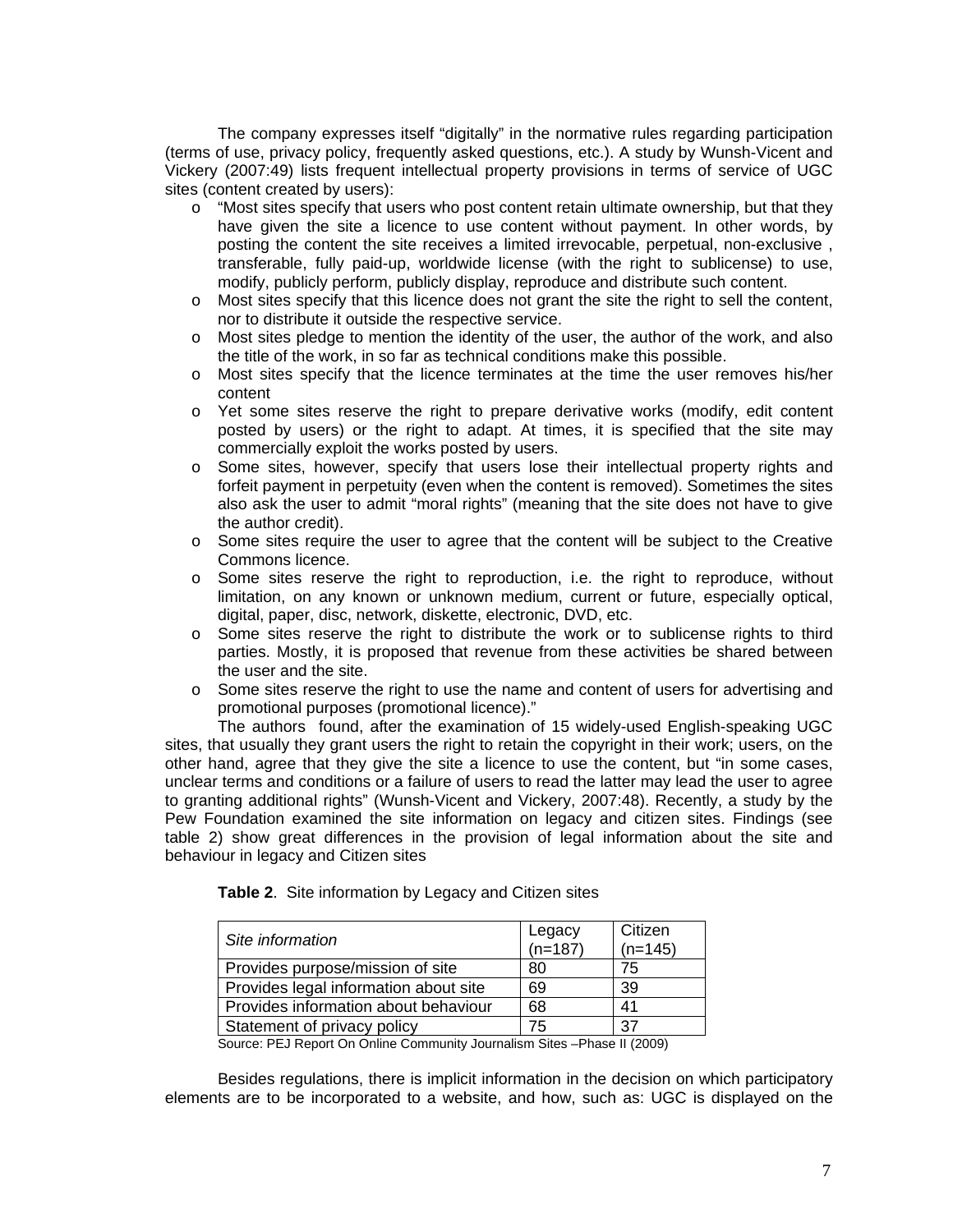Front Page - in the upper half of the page (or the bottom), UGC is open to comment and users' messages are extra-visible, users can make suggestions to improve news articles, there is a wide variety of 2.0 tool, users can promote discussions, blogs and polls, there are regulations for participation in the web and / or use of each tool, there is a channel for citizen reporters, user-driven content hierarchy is visible, UGC can be shared, UGC is displayed in sections other than those specifically designated for the users, an invitation to send content is issued on the Front page and other parts of the web, users are offered means to improve content - and themselves - with aids such as guides, technical tips and editing tools, e-mail response, participation in forums, blogs, etc.

Following Watzlawick, Beavin and Jackson (1997), in analogical messages there is something similar to what is being represented as, in interpersonal communications, nonverbal elements (gestures, rhythm, posture, facial expression, etc). In newspapers, those elements would be the header, the use of pictures and typographic elements which say something about the article (Schramm, 1986). The interactive options in a website do not say a word about what is going on in the sense of news, but their presence is revealing regarding the status of the user in a website. In the participatory age, users are more free to create and share content messages and mix content and relational issues than before.

Interests of the companies might collide with the journalists´ approach to UGC: "The complexity and sheer size of most online news operations means that almost all are run using content-management systems. (…). Whether developed in house (as with the *Independent* and *Belfast Telegraph*) or bought in (*The Times* and *Guardian* use Vignette), contentmanagement systems standardise the production process creating efficiencies but distancing the journalist from the medium they are working with. Depending on their implementation, they can "lock out" certain approaches journalists may wish to take to optimise their content for the web." (Thurman, 2005:226).

A significant change in the relationship between users and producers is expected as a consequence of the new technologies revolution. There might be: an agreement in content and in relationship, an agreement in the content but not in the relationship, or agreement in the relationship but not in the content (terrible for media as news distributors but not so bad as hosts for communications).

Agreement on the relationship has been generally communicated by consumption (I like what you offer, I buy it), by private messages or in the restricted area of "Letters to the Editor" and the ombudsman. It has been difficult for users to send messages such as : "I like this paper, but I do not agree with the coverage of this subject". Now, conversation on the relationship enters the public sphere.

The interest for the relationship dimension rates low in the history of journalism as far as research findings show (McGregor, 2007). Some negative attitudes towards the audience derive from the consequence of its decisions on the evaluation of contents and/or the professionals. Some comments by journalists are illustrative (García, 2007:21): ".. we sometimes laughed, there are key words in headlines that you know they generate a lot of visits to the story. Key words are sex, drugs, those always, or words, for example a very violent crime, carving up (body), rape, and those things are well sold and sport stories…" (sic).

Examining patterns is not an easy task; it requires quantitative and qualitative data on users and producers. It is further complicated because the frames are dynamic; each message acquires meaning in a certain context and might, at the same time, contribute to reframing it.

# **Method**

This is a preliminary approach that seeks to explore relational messages in the userproducer relationship regarding control and recognition of UGC through a survey on the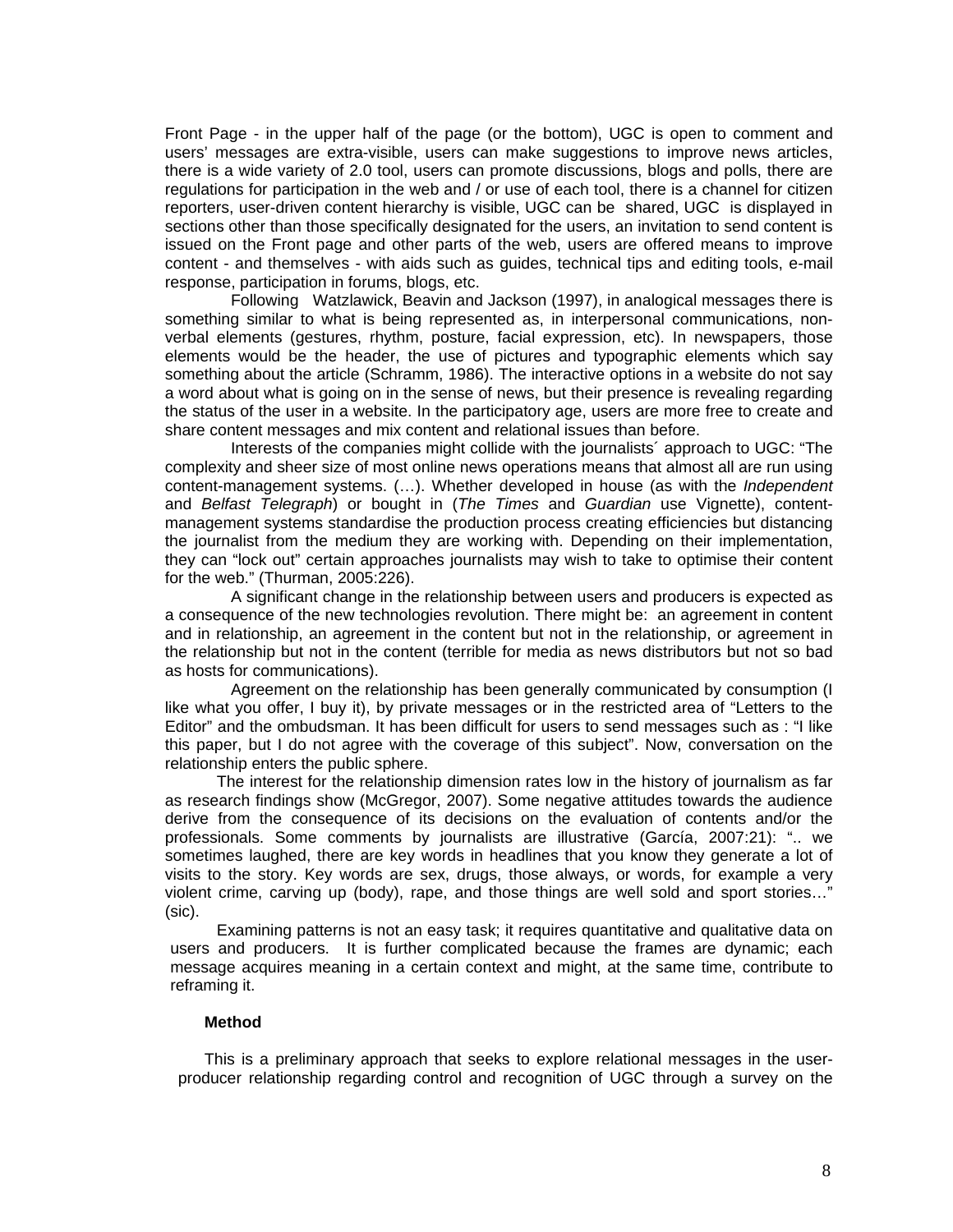websites of mainstream newspapers in Argentine, Colombia, Mexico, Peru, Portugal, Spain, the United States and Venezuela. Research questions are:

Q1. Are there any patterns - redundancy – regarding UGC? If so, are they followed by a majority of newspapers?

Q2. Do media give visibility to the users contributions? Are they shown in the front page?

Q3. Is there a correlation between control for comments on journalistic and amateur content?

Q4. How far do media get involved in producing a citizen reporter toolkit? Are users given guidelines on news concepts, production values, and ethics?

To make the analysis feasible, we decided to focus on 3 newspapers per country, though the group aims to produce results for a wider sample. The papers selected are national, generalist, paid-for newspapers with the largest circulation in each market, except for the sample for the United States in which the geographic condition does not apply.

Other comparative studies have based selection on similar criteria. Domingo, Quandt, Heinonen, Paulussen, Singer and Vujnovic (2008) selected two leading online newspapers in six EU countries (not considered for the sample were sensationalist or specialised newspapers, or papers with a free printed version). Another major analysis of European news websites carried out in 2004 based the sample selection on circulation: "These newspapers represent in quantitative and qualitative terms the serious national generalist press in each country" (Van der Wurf, 2005: 4).

De Keyser and Raeymaeckers (2008) have posed objections to the sample selection by Domingo, Quandt, Heinonen, Paulussen, Singer and Vujnovic (2008) because of the different market sizes and levels of societal acceptance of modern technologies. The same objections might arise in the present research, as in any attempt to compare trends for journals with 100,000 copies or more in a worldwide scale - precisely the ones that in several markets have been identified as pioneers and frontline online papers.

The sample was set in some countries taking into consideration circulation audits data - the United States (ABC), Spain (OJD), Argentine (IPSOS and IVC), Peru (CPI) and Portugal (APCT). In other cases several sources were examined in order to make a selection that met the requirements. Results are conditioned by the sample construct as far as it is a selection of leading papers, meaning that though the selected papers' significance are obvious they should not be presented as representative in terms of global trends or by country.

| ARGNN1             | Clarín              | http://www.clarin.com.ar        |
|--------------------|---------------------|---------------------------------|
| <b>ARGNN2</b>      | Diario Popular      | http://www.popularonline.com.ar |
| <b>ARGNN3</b>      | La Nación           | http://www.lanacion.com         |
| <b>COLNN1</b>      | El Tiempo           | http://www.eltiempo.com/        |
| COLNN <sub>2</sub> | El Espectador       | http://www.elespectador.com/    |
| <b>COLNN3</b>      | El Nuevo Siglo      | http://www.diario-nacional.com/ |
| MEXNN1             | <b>El Universal</b> | http://www.eluniversal.com.mx   |
| MEXNN <sub>2</sub> | La Jornada          | http://www.jornada.unam.mx      |
| MEXNN3             | Milenio Diario      | http://www.milenio.com          |
| PERNN1             | Trome               | http://www.trome.com            |
| PERNN <sub>2</sub> | <b>El Comercio</b>  | http://www.elcomercio.com.pe    |
| <b>PERNN3</b>      | Oio                 | http://www.ojo.com.pe           |
| PRTNN1             | Jornal de Notícias  | http:// www.jnoticias.pt/       |
| <b>PRTNN2</b>      | Correio da Manha    | http://www.correiomanha.pt/     |
| <b>PRTNN3</b>      | Público             | http://www.publico.clix.pt/     |

**Table 3.** Sample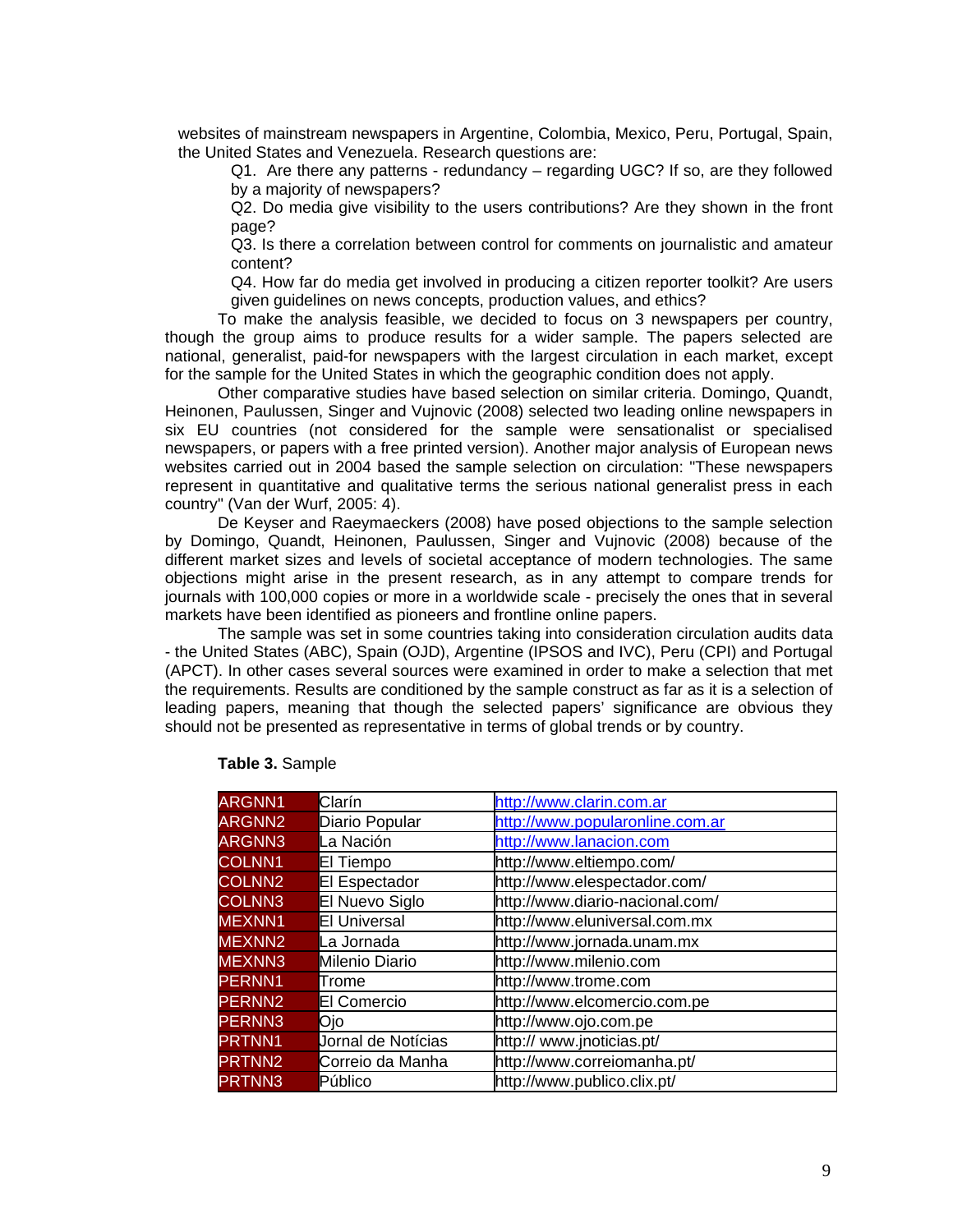| <b>ESPNN1</b>      | El País             | http://www.elpais.com                           |
|--------------------|---------------------|-------------------------------------------------|
| ESPNN2             | El Mundo            | http://www.elmundo.es                           |
| <b>ESPNN3</b>      | ABC.                | http://www.abc.es                               |
| <b>VENNN1</b>      | <b>El Universal</b> | http://www.eluniversal.com/index.shtml          |
| <b>VENNN2</b>      | <b>El Nacional</b>  | http://el-nacional.com/www/site/p contenido.php |
| <b>VENNN3</b>      | <b>Tal Cual</b>     | http://www.talcualdigital.com/index.html        |
| <b>USANN1</b>      | <b>USA Today</b>    | http://www.usatoday.com/                        |
| USANN <sub>2</sub> | The New York Times  | http://www.nytimes.com/                         |
| USANN3             | Los Angeles Times   | http://www.latimes.com/                         |

Previous research suggests that a sample thus constructed best serve the aims of this study. We have found in earlier studies that for 2.0 tools the variability is high in Venezuelan, Peruvian, Spanish and Mexican online newspapers, showing a very low use of participative tools newspapers from Peru and Venezuela when ample sets of papers are examined.

| <b>Items</b>         | Spain  | Mexico | Peru     | Venezuela |
|----------------------|--------|--------|----------|-----------|
|                      | $N=85$ | $N=60$ | $N = 35$ | $N=65$    |
| <b>RSS</b>           | 28,2   | 30     | 8,6      | 4,6       |
| Most popular         | 22,4   | 28,3   | 8,6      | 4,5       |
| Video                | 23,5   | 15     | 11,4     | 3         |
| Chat                 | 20     | 8,3    | 8,6      | 1,5       |
| Reporter blog        | 31,8   | 5      | 2,9      | 3         |
| Comments on articles | 10,6   | 26,7   | 0        | 6         |
| <b>Bookmark</b>      | 2,4    | 3,3    | 2,9      | 1,5       |
| Forums               | 43,5   | 25     | 22,9     | 21,5      |

**Table 4**. Use of 2.0 tools by newspapers

Source: García de Torres, E., Rodríguez Martínez, J., Martínez Martínez, S., Ruiz Grau, S. y Albacar Serrano, H.(2008)

Values get significantly nearer when newspapers with the highest circulation are the ones taken into consideration<sup>8</sup> (García de Torres, Saiz Olmo, Halbacar, Rodríguez Martínez y Martínez Martínez, 2008a).

**Table 5.** 2.0 tools in 46 leading newspapers in Spain and Latin America 2008

| ເວວ          | ⇁∗ |
|--------------|----|
| Most popular | 26 |
| /ideo        |    |

 $\overline{a}$ 

 $^8$  Sample was based on Franco and Guzmán (2007): La Nación (Argentine),Clarín (Argentina), Jornada (Bolivia), El Deber (Bolivia), Razón (Bolivia), RBS (Cero Hora) (Brasil), Globo (Brasil), La Tercera (Chile), El Mercurio (Chile), El Colombiano (Colombia), El Espectador (Colombia), El Tiempo (Colombia), El País (Colombia), La Nación (Costa Rica), Diario Extra (Costa Rica), Hoy (Ecuador), El Comercio (Ecuador), Diario de Hoy (El Salvador), La Prensa Gráfica (El Salvador), El Periódico (Guatemala), Siglo XXI (Guatemala), Prensa Libre (Guatemala), El Heraldo (Honduras), La Tribuna (Honduras), La Prensa (Honduras), Tiempo (Honduras), El Universal (Mexico), La Prensa (Nicaragua), El Nuevo Diario (Nicaragua), La Prensa (Panama), Panamá América (Panama), Estrella de Panamá (Panama), El Comercio (Peru), El Comercio (Ecuador), El Nuevo Día (Puerto Rico), Primera Hora (Puerto Rico), El Caribe (Rep. Dominicana), El Nacional (Rep. Dominicana), Hoy (Rep. Dominicana), Listín Diario (Rep. Dominicana), El País (Uruguay), El Obesrvador (Uruguay), El Nacional (Venezuela), El Universal (Venezuela), El País (Spain), El Mundo (Spain) and La Vanguardia (Spain).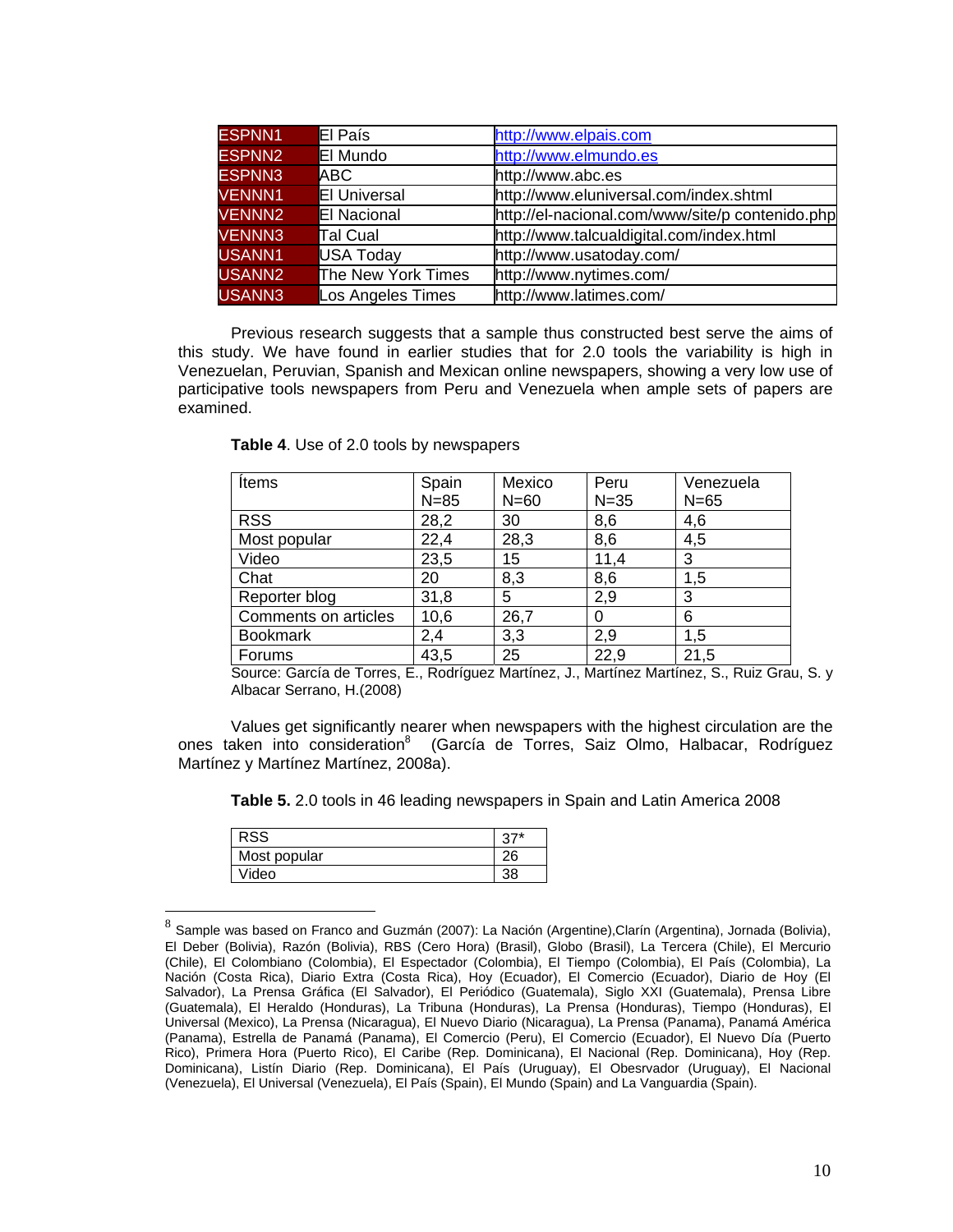| Podcast                        | 11 |
|--------------------------------|----|
| Podcast                        | 11 |
| Reporter blogs                 | 30 |
| Comments on reporter blogs     | 30 |
| Rules for reporter blogs       | 21 |
| Blogroll                       | 21 |
| Comments on articles           | 25 |
| Rules for comments on articles | 20 |
| <b>Bookmarks</b>               | 18 |
| Forum                          | 25 |
| Rules for forums               | 20 |

Source: García de Torres et al. (2008a)

\*Numbers of papers in which the tool is present

Research by Franco and Guzmán (2007) on 43 leading papers from Argentine, Bolivia, Brasil, Chile, Colombia, Costa Rica, Ecuador, El Salvador, Guatemala, Honduras, Mexico, Nicaragua, Panama, Peru, Puerto Rico, Dominican Republic Uruguay and Venezuela in 2007 provides some explanation to the data showed in table 5: fifty-nine percent of the editors told researchers they had systems to supervise forums and comments on blogs, 12% had cancelled the sections because of the impossibility of filtering content, and 64% declared they had incorporated a feature to comment on articles. Reasons given by those who were not allowing comments on articles were the absence of adequate technology or human resources to eliminate inappropriate comments, as well as little interest shown by the owners of the company.

Using a qualitative approach as well as surveys Yezerska (2008) examined 10 leading Peruvian newspapers and found that economic problems, scarce access to new technologies and scarce revenues were mentioned as reasons for the low exploitation of Internet potential. Previous studies by Del Pozo (2002) Cely (Rojano, 2006), Caballero (2000), and Navarro (2004) are consistent with latter studies on interactivity.

In Portugal, Zamith (2008a) has explored interactivity in 27 cyberjournals. Results indicate that use of interactive features is low (17,5%), which, to Zamith, means that mainstream cyberjournals are still keeping their visitors and users at a distance.

Hypotheses, based on previous studies, can be stated as follows:

(h1) Low variability in the offering of tools, due to the sample construct, but higher in users' production recognition and control mechanisms

(h2) Privacy policies and legal terms regarding participation highly present

(h3) Clear rules and guidelines provided for the citizen channels

(h4) Closeness higher in the selection / filtering phase of news production

The coding scheme is based on the research by Domingo, Quandt, Heinonen, Paulussen, Singer and Vujnovic (2008), with important additions in order to find the answers to the research questions. In each country we used the same approach to identify formats that limit participation or which confer status to the users´ contributions.

**Table 6**. Variables examined by Domingo, Quandt, Heinonen, Paulussen, Singer and Vujnovic (2008)

News production-related spaces

Invitation to submit photos, video, audio

Invitation to submit story ideas

Collective open interviews with newsmakers

Space to publish citizen blogs

Space to publish citizen stories

Audience-driven citizen content selection/hierarchy

Audience-driven journalistic content hierarchy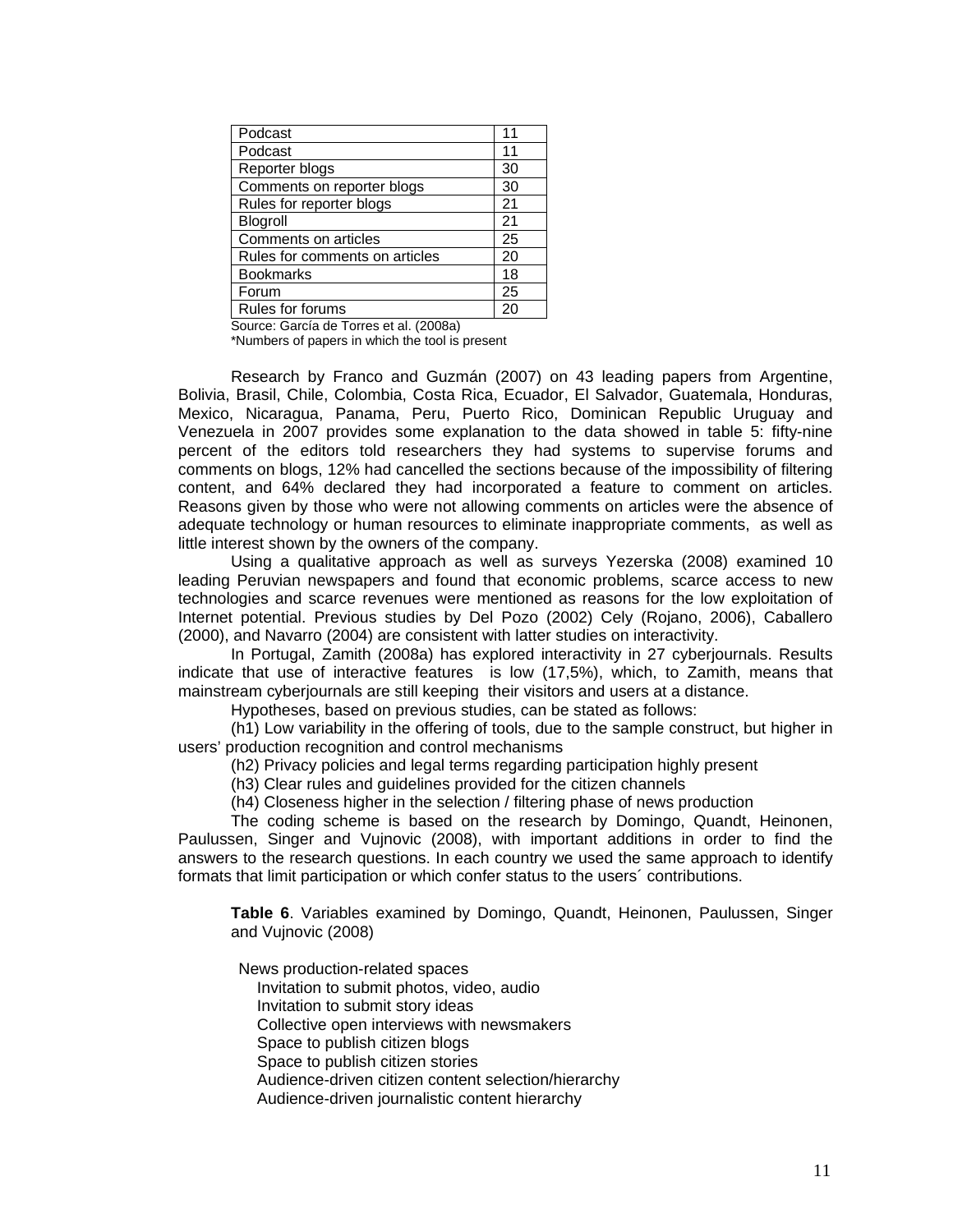Commentary and debate spaces

Comments embedded in journalists stories/blogs Comments embedded in citizen stories/blogs Trackback of comments by external weblogs Audience-driven forums, open to any topic Journalist-driven forums, referred to in stories Polls

Social networking features

Public user profile page Karma system (user points based on activity) User tagging of content, serendipity tools Links to promote content on social sites

In our study, when reporting the presence of the "invitation to submit photos, video or audio", we examine each one individually as well as the conditions in which the invitation is issued, i.e., there are terms of acceptance (compulsory or optional); users or media mark inappropriate content; guidelines are given to users and, if so, in what context: ethical, technical or conceptual.

Also, comments on articles are examined on the basis of findings by Deuze, Bruns and Neuberger (2007:335): "As the case studies above suggest to us, their areas of engagement are sometimes clearly demarcated - citizen participation may be sought mainly in soft news areas, while hard news and especially politics, is still regarded as too controversial to be opened to the involvement of news user as "produsers"". Sections on Politics (National and International), Entertainment and Crime are selected to test if "hard" news areas are more open to comment by users.

In this study the "rules" refer to any text that provides guidelines for the use of the interactive tools being examined in this research, regardless their reach, nature and location. There might be rules in the general "frequently asked questions" section or specifically attached to a particular tool, as well as terms of use, conditions, privacy terms, guidelines, etc.

We identify as "specific rules" those related specifically to one type of interaction: for example, rules to post a comment on news, or rules to participate in a forum. "General rules" are those that refer to more than one tool or to all the interactive features in the website. To code the items regarding rules coders examined:

- $\circ$  General rules that apply to the whole website and also to the particular feature examined (forums, comments on news or in blogs, citizen reporter channel…). These rules are usually referred to as Terms of Use, Policy, Conditions or even "Rules for interaction."
- o Specific rules for a feature or tool.
- o "Frequently asked questions" (related to the feature or tool, published in the section), guidelines or short recommendations or instructions published by the feature.

**Image 2.** *The New York Times* FAQ sections: example of specific and general

rules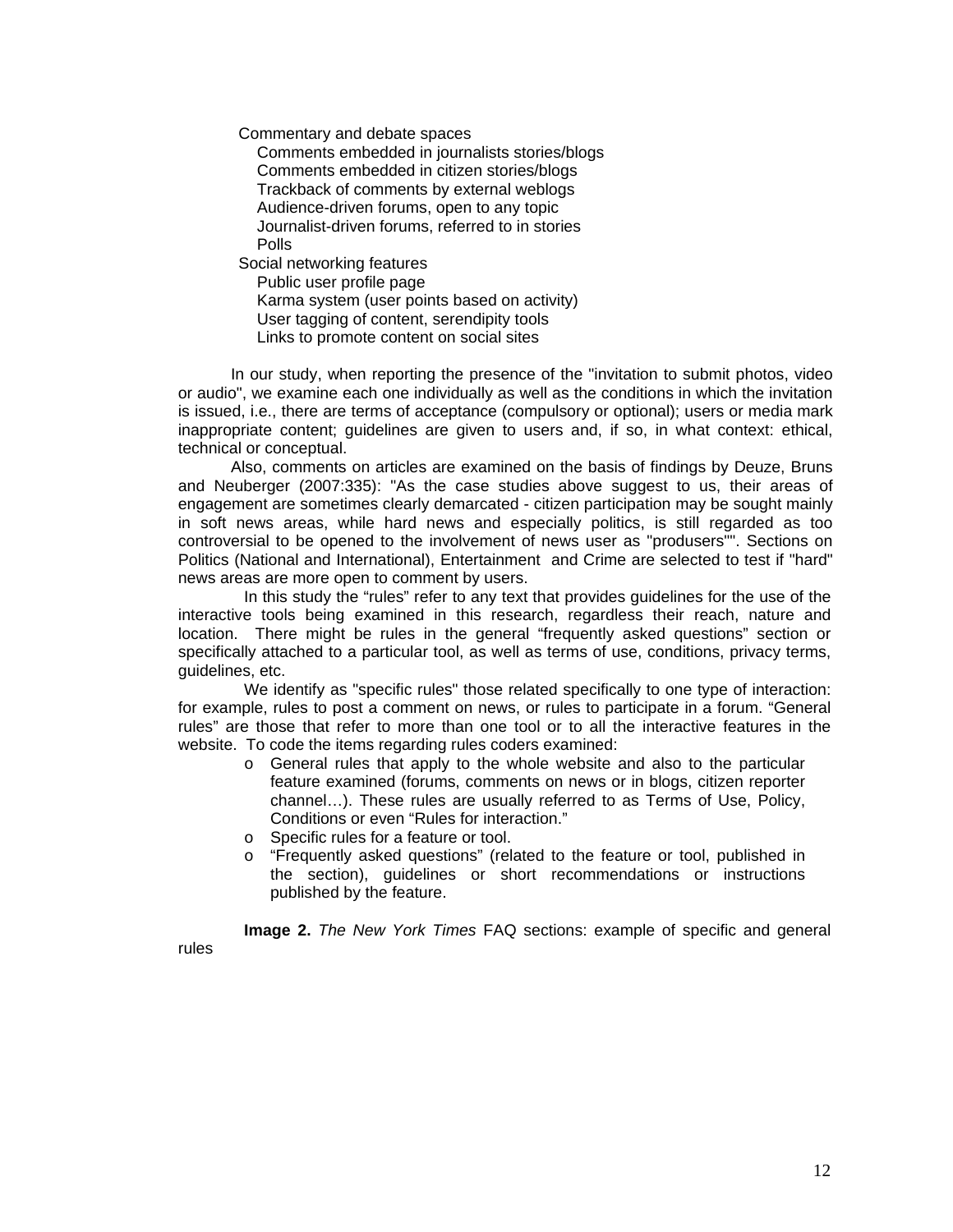| FAQ Sections                                       |                       |
|----------------------------------------------------|-----------------------|
| About the Site FAQ<br>Archives: 1981 - Present FAQ | <b>General rules</b>  |
| Archives: 1851 - 1980 FAQ                          |                       |
| Books FAQ                                          |                       |
| Cookies FAQ                                        |                       |
| Across Lite FAQ                                    |                       |
| Crosswords FAQ                                     |                       |
| E-mail FAQ                                         |                       |
| Forums FAQ                                         | <b>Specific rules</b> |
| Linking FAQ                                        |                       |
| Multimedia FAQ                                     |                       |

The coding program explores layers of Citizen Journalism as described by Outing (2005) such as opening up to public comment, "the citizen bloghouse", newsroom-citizen transparency (live discussions), and the stand-alone citizen-journalism site: edited and unedited version. Explanation is limited to a few items because it is impossible to develop the codebook or even to attempt to explain every item, due to space limitations.

"Moderator" is coded as present (1) if there is a mention of a moderator who decides which comments are to be published and which will be eliminated; also if the person in charge of the blog states that he / she will remove inappropriate comments or it is said that contents are supervised. Rules were checked and the analyst posted a message to check the feedback on moderation. If no indication of such an option is given or seen, then it was coded as (0). We are aware that this procedure does not guarantee the correct coding of the item for all the sites as there might be cases in which moderation is not recognized by producers openly at any step.

"Read the (specific/general) rules" is coded as present (1) if the user is asked to read the rules before posting a comment or using any feature.

Items related to blogs took into account the first active ten and "one blog for all users" was coded as 1 only if it was the only blog in which users could post messages. Users blogs were coded as present only if there was an option to create blogs.



**Image 3**. Example for "Read the rules" (*El Mundo,* (Spain)

**Image 4**. Example for "Accept the rules" ( *Clarín*, Argentine)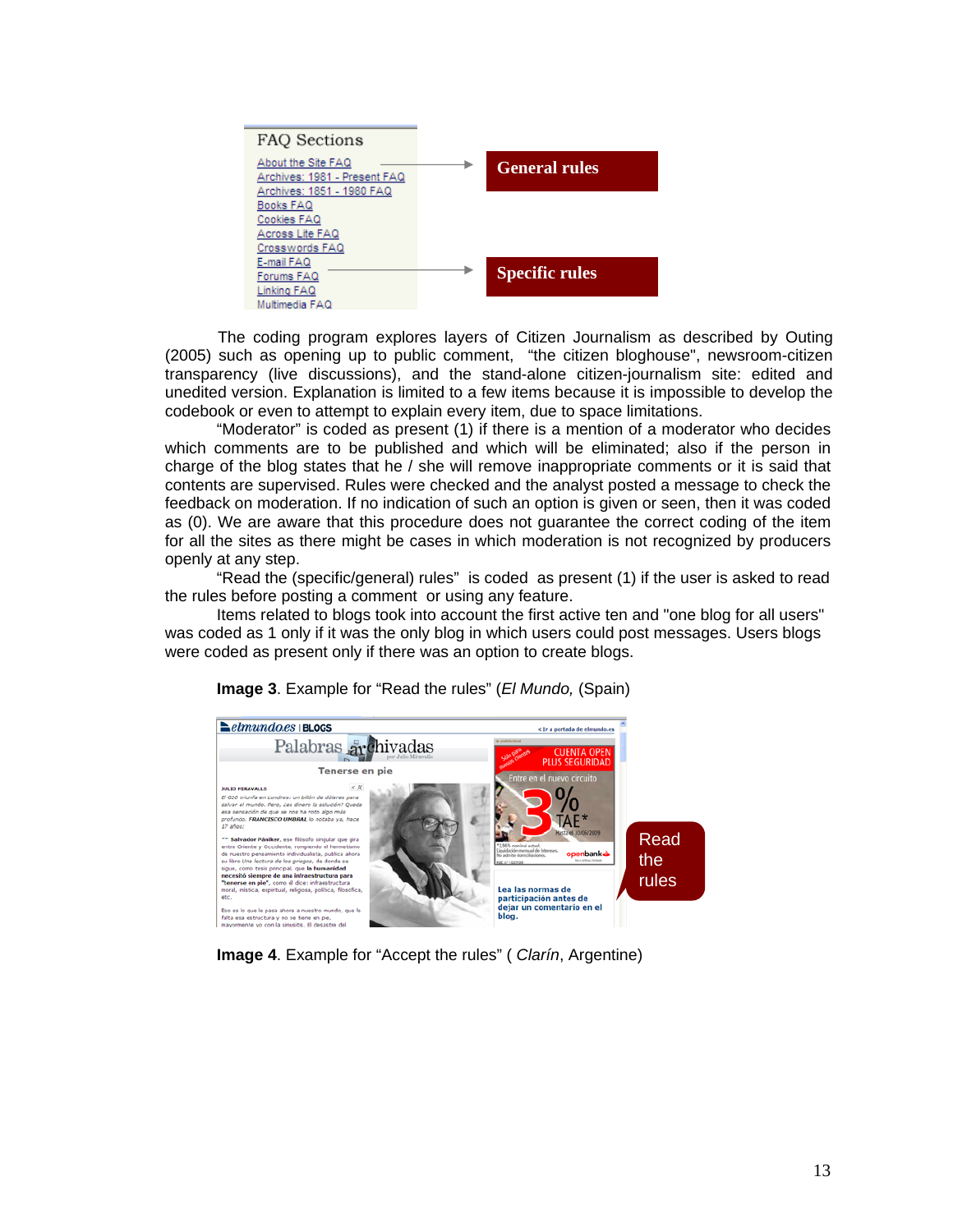

"Accept the (specific/general) rules" is coded as (1) only if the user has to explicitly accept the rules before being allowed to comment or upload material, i.e. using a check box ("Accept the terms"). If the terms state that the user accepts the rules implicitly by using the community features this is coded as (0).

| 1. Audience-driven journalistic content hierarchy |
|---------------------------------------------------|
| 1.1. News Stories                                 |
| 1.2. Blogs by reporters                           |
| 2. Collective open interviews with newsmakers     |
| 3. Reporter blogs                                 |
| 3.1 Comments embedded in journalist blogs         |
| 3.1.1. All blogs are open to comments             |
| 3.1.2. Comments are visible                       |
| 3.1.3. Comments on comments                       |
| 3.1.4. Report Abuse                               |
| 3.2. Moderator                                    |
| 3.2.1. Users' monitoring by author                |
| 3.2.2. Moderator on occasion                      |
| 3.3. Registration                                 |
| 3.4. Recommendations                              |
| 3.5 Specific reasons for not publication          |
| 3.6. Trackback of comments by external blogs      |
| 3.7. Specific Rules                               |
| 3.7.1. "Read the rules"                           |
| 3.7.2. "Accept the rules"                         |
| 3.7.3. General rules apply                        |
| 3.7.4. "Read the general rules"                   |
| 3.7.5. "Accept the general rules"                 |
| 3.8. Staff Blog on comments                       |
| 4. Comments embedded in journalist stories        |
| 4.1 Moderator                                     |
| 4.1.1. Moderator on occasion                      |
| 4.1.2. Report abuse                               |

**Table 7**. Grid for the analysis of UGC in the website

| 4.2Registration required                                     |
|--------------------------------------------------------------|
| 4.3 Recommendations                                          |
| 4.4 Specific reasons for not publshing                       |
| 4.5. Specific rules                                          |
| 4.5.1. "Read the rules"                                      |
| 4.5.2. "Accept the rules"                                    |
| 4.5.3. General rules apply                                   |
| 4.5.4. "Read the general rules"                              |
| 4.5.5. "Accept the general rules"                            |
| 4.6. Comments rating                                         |
| 4.7. Editor's selection                                      |
| 4.8 News in the homepage are open to comments                |
| 4.8.1. All News in the homepage are open to<br>comments      |
| 4.9. News "Nacional /Politics" open to comments              |
| 4.9.1. All News "Nacional /Politics" open to comments        |
| 4.10. News in "Crime/Offbeat" open to comments               |
| 4.10.1. All news in "Crime/Offbeat" open to comments         |
| 4.11 News in "Style" are open to comments                    |
| 4.11.1. All news in "Style" are open to comments             |
| 4.12. News in "World /International" are open to<br>comments |
| 4.12.1. All news in "World" are open to comments             |
| 5. Users can vote on news                                    |
| 6. Users correct news                                        |
| 6.1 Corrections are shown in the story                       |
| 7.Audience-driven forums                                     |
| 7.1. Audience-driven forums, open to any Topic               |
| 7.2. Moderator                                               |
| 7.3. Registration required                                   |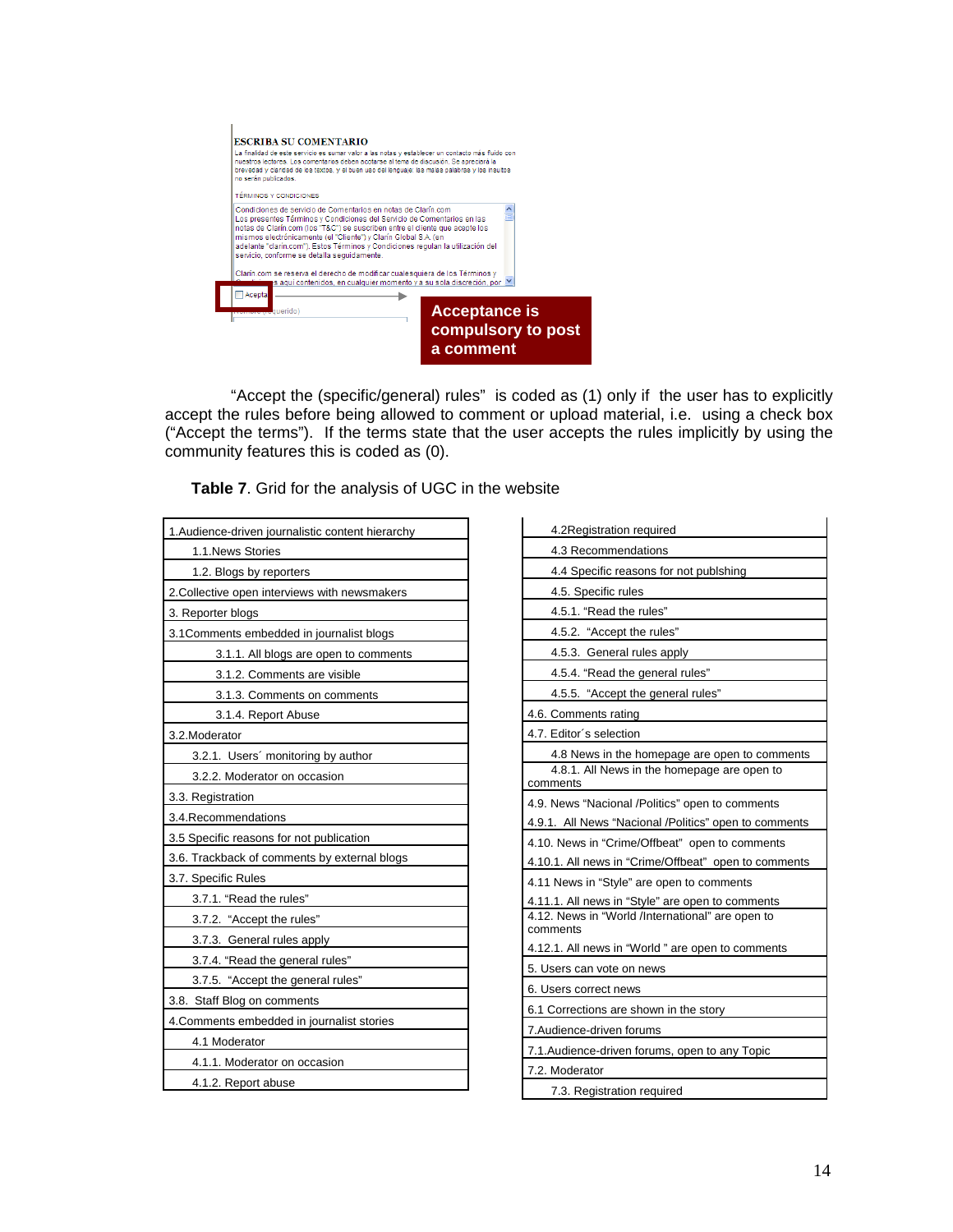| 14.2.1. Moderator on occasion                               |
|-------------------------------------------------------------|
| 14.3. Registration                                          |
| 14.4. Recommendations                                       |
| 14.5 Specific reasons for not publication                   |
| 14.6. Trackback of comments by external blogs               |
| 14.7. Specific Rules                                        |
| 14.7.1. "Read the rules"                                    |
| 14.7.2. "Accept the rules"                                  |
| 14.7.3. General rules apply                                 |
| 14.7.4. "Read the general rules"                            |
| 14.7.5. "Accept the general rules"                          |
| 15. Invitation to submit story ideas or content             |
| 16. Audience-driven stories /hierarchy                      |
| 16.1. List of blogs                                         |
| 17. Users' community                                        |
| 18. Invitation to submit photos                             |
| 18.1. Moderador                                             |
| 18.1.1. Moderator on occasion                               |
| 18.2. Registration                                          |
| 18.3. Categories                                            |
| 18.4. What a good news-photo is: conceptualization          |
| 18.5. How to take a Picture- tips                           |
| 18.6. Undesirable material                                  |
| 18.7. Report Abuse                                          |
| 18.8. Photos are displayed in other sections also           |
| 18.9. Monetary compensation is guaranteed                   |
| 18.9.1. On occasion, monetary compensation is<br>guaranteed |
| 18.9.2. Users have to pay to public pictures                |
| 18.10. Photos can be shared with others                     |
| 18.11. Post a comment                                       |
| 18.12. Editing tools                                        |
| 18.13. Specific Rules                                       |
| 18.13.1. "Read the (specific) rules"                        |
| 18.13.2. "Accept the (specific) rules"                      |
| 18.13.3. General rules apply                                |
| 18.13.4. "Read the (general) rules"                         |
| 18.13.5. "Accept the (general) rules"                       |
| 18.13.6. Grant license on rights                            |
| 18.13.7. Licence for adaptations                            |
| 18.13.8. Minimum Age to participate                         |
| 18.13.8.1. Minimum 18 years old                             |
| 18.13.8.2. Minimum 13 years old                             |
| 18.13.8.3. Minors are supposed to have<br>permission        |
| 18.13.9. It has to be original work / by author             |
| 18.13.10. Consent by people shown is given                  |
| 18.13.11 Parents/Guardians in case they are<br>children     |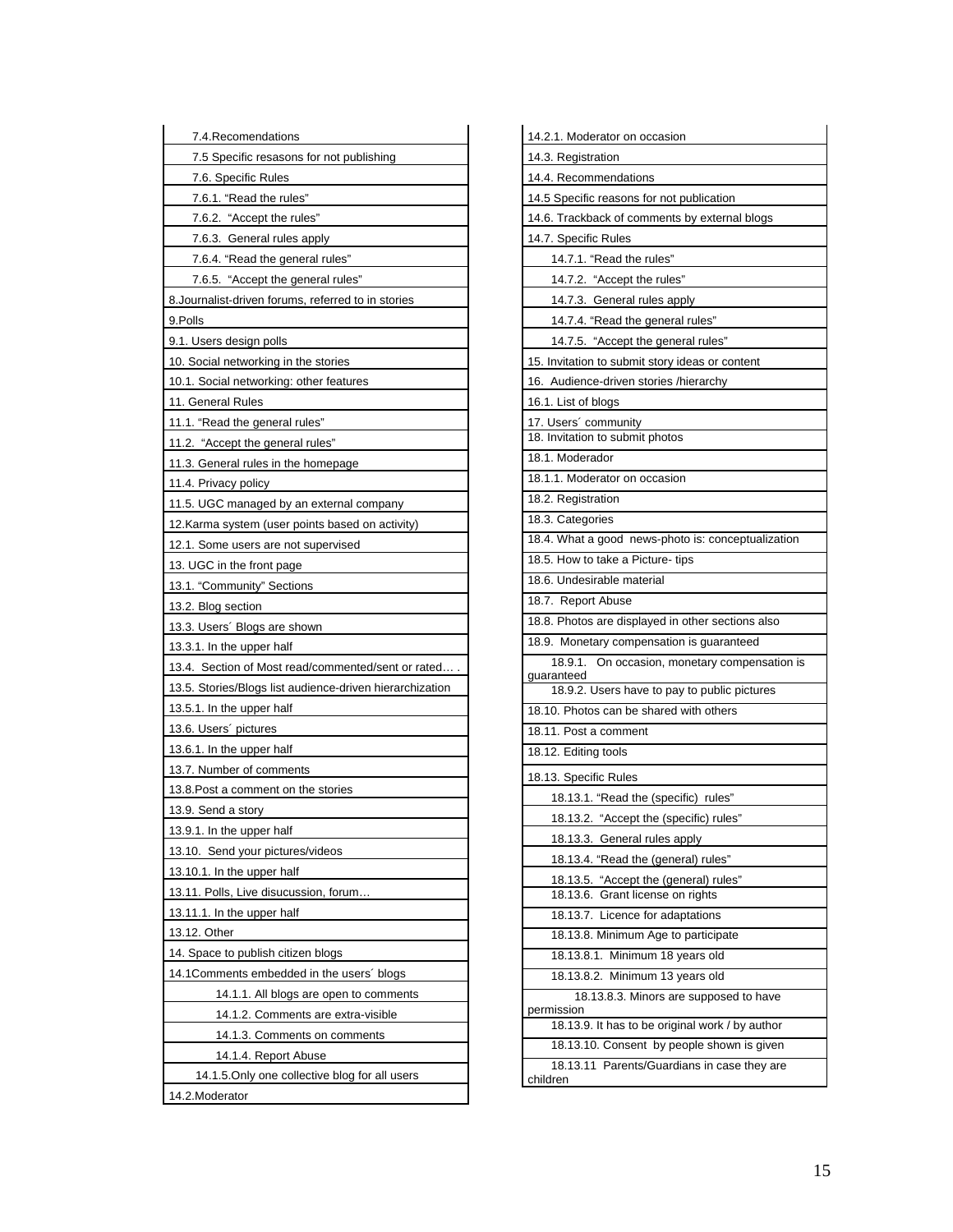| 18.13.12. The paper reserves the right to reject<br>pictures |
|--------------------------------------------------------------|
| 19. Invitation to submit videos                              |
| 19.1. Moderador                                              |
| 19.1.1. Moderator on occasion                                |
| 19.2. Registration                                           |
| 19.3. Categories                                             |
| 19.4. What a good news-video is: conceptualization           |
| 19.5. How to take a Picture- tips                            |
| 19.6. Undesirable material                                   |
| 19.7. Report Abuse                                           |
| 19.8. Videos are displayed in other sections also            |
| 19.9. A monetary compensation is given                       |
| 19.9.1. On occasion a monetary compensation is<br>given      |
| 19.9.2. Users have to pay to publish pictures                |
| 19.10. Videos can be shared with others                      |
| 19.11. Uses' can post a comment                              |
| 19.12. Editing tools                                         |
| 19.13. Specific Rules                                        |
| 19.13.1. "Read the (specific) rules"                         |

| 19.13.2. "Accept the (specific) rules"                           |
|------------------------------------------------------------------|
| 19.13.3. General rules apply                                     |
| 19.13.4. "Read the (general) rules"                              |
| 19.13.5. "Accept the (general) rules"                            |
| 19.13.6. Grant license on rights                                 |
| 19.13.7. Licence for adaptations                                 |
| 19.13.8. Minimum Age to participate                              |
| 19.13.8.1. Minimum 18 years old                                  |
| 19.13.8.2. Minimum 13 years old                                  |
| 19.13.8.3. Minors supposed to have permission                    |
| 19.13.9. It has to be original work, by author                   |
| 19.13.10. Consent by people shown is given                       |
| 19.13.11 Parents/Guardians in case they are<br>children          |
| 19.13.12. The paper reserves the right to reject                 |
| videos                                                           |
| 20. Invitation to submit audio                                   |
| 21. Space to publish citizen stories/Citizen Reporter<br>Channel |

The citizen channels examined here are those that constitute a section in the newspapers, not just blogs. So, even though newspapers such as "Clarín" (Argentina) or "El Mundo" (Spain) do offer citizen reporter blogs, item 22 is coded as 0.

The citizen reporter toolkit (items 26 to 28) provides an method to measure the application of traditional media standards in amateur reporting. Three aspects were examined: conceptualization of news, technical assistance, and ethic principles. As a previous step to defining items related to the citizen reporter toolkit some channels such as I Report (CNN), You Witness News (Reuters), Wikinews and Yo Periodista (El País) were consulted. Ethical principles were based on ASNE's Statement of Principles, originally adopted in 1922 as the "Canons of Journalism" and revised and renamed "Statement of Principles" in 1975.

**Table 8.** Grid for the analysis of the Citizen Reporter Channel assets

| 22. Name of the Channel                  |
|------------------------------------------|
| 23. Rules for the Channel                |
| 23.1. Specific rules                     |
| 23.1.1. Read the (specific) rules        |
| 23.1.2 Accept the (specific) rules       |
| 23.2. Frequent asked questions           |
| 23.3. Specific points in general rules   |
| 23.4. General rules apply                |
| 23.4.1. Read the general rules           |
| 23.4.2. Accept the general rules         |
| 23.5. Inconsistency                      |
| 23.6. Confusion related to general rules |
| 23.7. Impossible to proceed              |
| 23.8. Grant license on rights            |

| 23.8.1. Licence for adaptations                        |
|--------------------------------------------------------|
| 23.9. Minimum Age to participate                       |
| 23.9.1. Minors are supposed to have permission         |
| 23.10. Minimum 18 years old                            |
| 23.11. Minimum 13 years old                            |
| 23.12. It has to be original work by author            |
| 23.13. Consent by people shown is given                |
| 23.14. Parents/Guardians in case they are children     |
| 23.15. The paper reserves the right to reject contents |
| 24. Formats                                            |
| 24.1. Text upload or form                              |
| 24.1.1. Text by email                                  |
| 24.2. Video upload                                     |
| 24.2.1. Video by email                                 |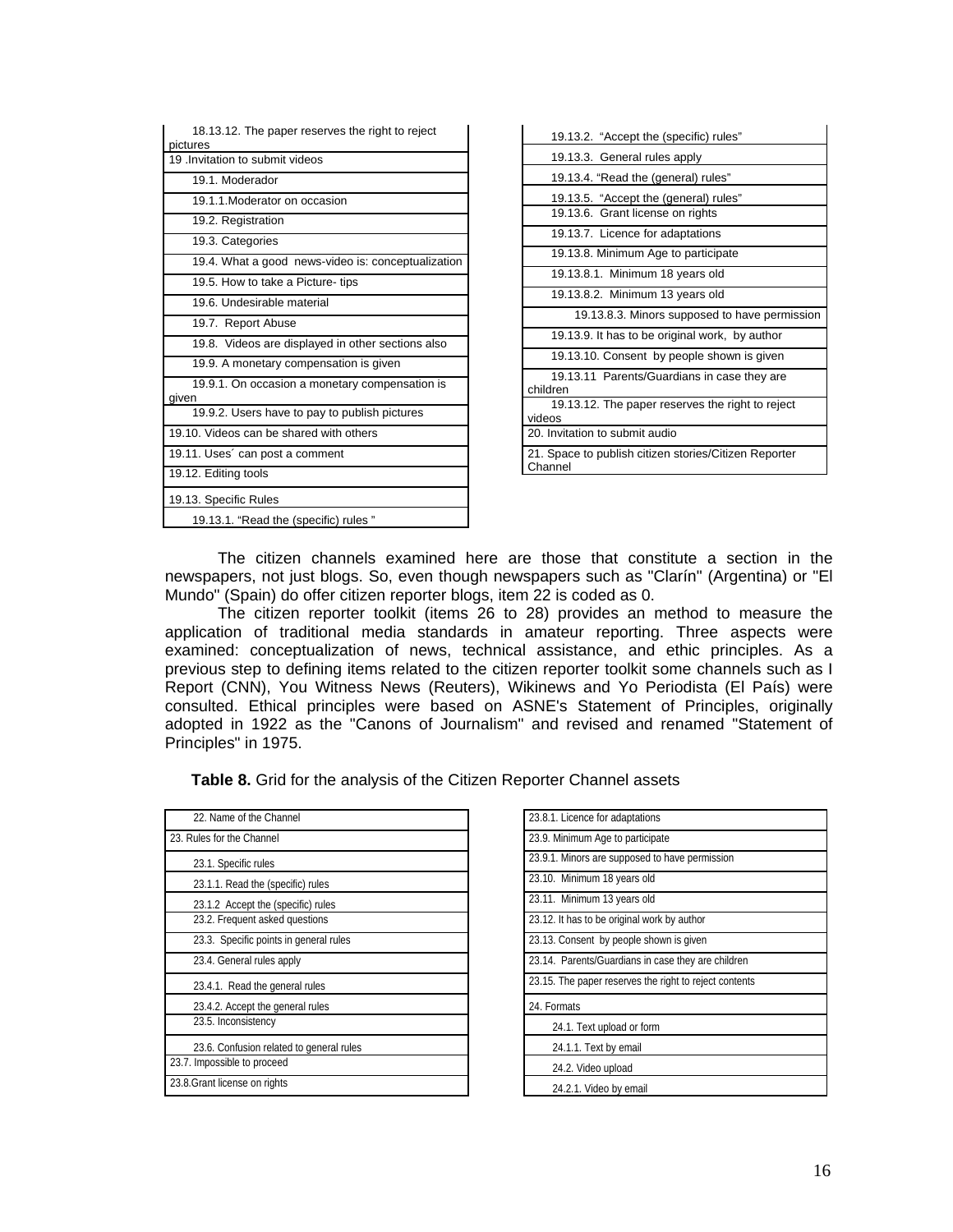| 24.3. Audio upload                                                        | lightly)                                                                                                             |
|---------------------------------------------------------------------------|----------------------------------------------------------------------------------------------------------------------|
| 24.3.1. Audio by email                                                    | 28.9. Other                                                                                                          |
| 24.4. Pictures upload                                                     | 29. Comment on contents                                                                                              |
| 24.4.1. Pictures by email                                                 | 29.1. Registration                                                                                                   |
| 24.5. Movile platforms                                                    | 29.2. Moderador                                                                                                      |
| 24.6. Tagging                                                             | 29.2.1. Moderator on occasion                                                                                        |
| 24.7. Propose sections                                                    | 29.3. Comments in the homepage                                                                                       |
| 25. Moderator                                                             | 29.4. Number of comments                                                                                             |
| 25.1. Moderation on occasion                                              | 30. Rate contents                                                                                                    |
| 25.2. Registration                                                        | 31 Share contents                                                                                                    |
| 25.3. Report abuse                                                        | 32. UGC audience-driven hierarchization                                                                              |
| 26. What "news" is                                                        | 33. Users' profile                                                                                                   |
| 26.1Timeliness                                                            | 34. A monetary compensation is guaranteed                                                                            |
| 26.2. Interest to a wide audience                                         | 34.1. On ocassion monetary compensation is guaranteed                                                                |
| 26.3. Novelty                                                             | 35. User can add a warning signal for sensitive audiences                                                            |
| 26.4. Out of the ordinary moment in time                                  | 36. Unwelcome content                                                                                                |
| 26.5. "Everyday" matters accounts                                         | 36.1. Pornography/ Sexually explicit content                                                                         |
| 26.6. Local news                                                          | 36.2. Obscene/lewd content                                                                                           |
| 26.7. Denounce                                                            | 36.3. Advocates violent behaviour                                                                                    |
| 26.7.1. Photo-denounce                                                    | 36.4. Contains violent images                                                                                        |
| 26.8. Others                                                              | 36.5. Contains violent images of killing or physical abuse that<br>seem captured for exploitive o gratuitous purpose |
| 27. How to write a good story- technical arrangements                     | 36.6. Advocates dangerous, illegal or predatory acts or poses a                                                      |
| 27.1. Editing tools                                                       | reasonable threat to people or public safety                                                                         |
| 28. Ethics                                                                | 36.7. Hate speech, racially or ethnically offensive comment                                                          |
| 28.1. Responsibility - Serve the general welfare                          | 36.8. Infringes copyright                                                                                            |
| 28.2. Freedom of the Press - Alert to see public business are             | 36.9. Repeated uploads that flood the site                                                                           |
| conducted in public<br>28.3. Independence. Not compromise their integrity | 36.10. Information that puts the user in trouble with the law                                                        |
| 28.4.Truth                                                                | 36.11 Videos taken weeks ago                                                                                         |
| 28.5. Accuracy                                                            | 36.12 Content that puts you or others in danger                                                                      |
| 28.6. Free from bias                                                      | 36.13 Other                                                                                                          |
|                                                                           | 37. There is a possibility that stories/video/photo might go other                                                   |
| 28.7. Impartiality                                                        | pages or media                                                                                                       |
| 28.8. Fair Play (respect the rights of people, accountability)            |                                                                                                                      |
| 28.8.1. Sources should be identified                                      |                                                                                                                      |
| 28.8.2. Maintain pledges of confidentiality (not given                    |                                                                                                                      |

Each item is coded as: 1 (present), 0 (not present) or 2 (it has been impossible to establish the presence or the absence). Coding an item as (2) is exceptional, reserved for cases as follow: (a) due to technical reasons, the analyst does not have access to the contents, i.e. when the registration process fails; (b) in the Citizen Reporter Channel grid, if item 24.7 is coded as present (1) by the analyst the rest of items (24.8 to 37) are coded as 2; (c) in other exceptional situations, when the analyst cannot find information in the rules nor by observation to establish the presence or absence of an item.

The analysis pertains only to the traditional sections of the newspapers; thematic channels are excluded. The reasons to exclude thematic channels are that some papers do not have channels and, on the other hand, if the interactivity tools are only in the channels, results would be distorted as there was no mean to code for the specific location of those tools in the website.

*G*iven that the papers taken into account are published in Spanish (18), English (3) and Portuguese (3) and that the coders were from seven countries, developing the codebook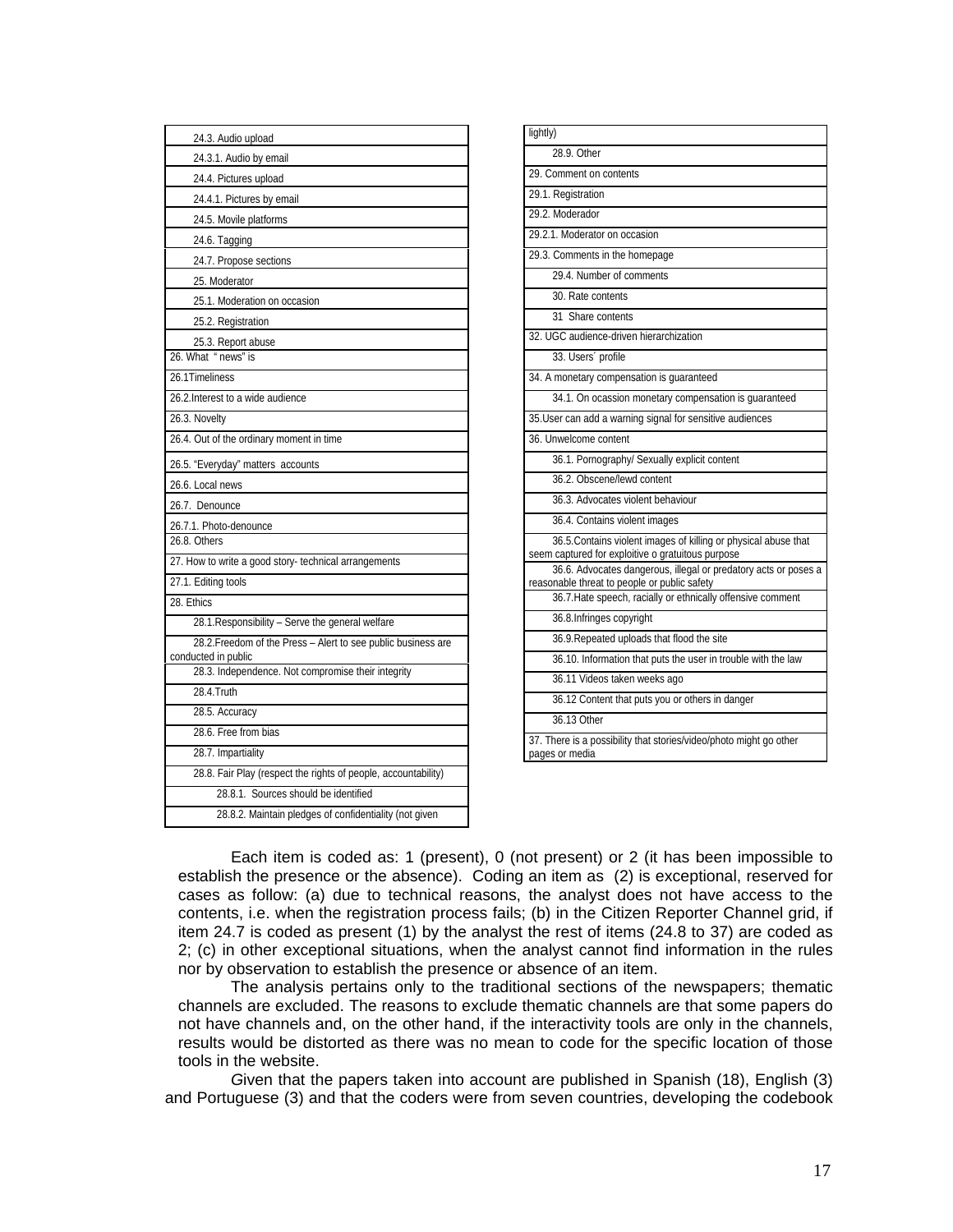was a challenge. The codebook that provided definitions, descriptions and illustrations for each item to be examined was written both in Spanish and English. The researcher named for the task was the Principal Researcher of two projects, one of them current, with funds by the Spanish National I+D program on Online Newspapers in Latin America and Spain. The trial version of the codebook improved its efficiency as a guide for coding by incorporating the comments from all the researchers after trial use.

**Image 5**. Codebook, English version, page 35 (items 14.2. to 14.3)

14.2. Moderator. Code as present (1) if there is a mention of a moderator who decides which comments are to be published and which will be eliminated in the users' blogs. Code as present also if the person in charge of the blog states that he/her will remove inappropriate comments or if it is said that contents are supervised.

Code as present (1) even if only one of the blogs examined has moderation. It is recommended, though, to write down in the grid the number of blogs examined with a moderator.

Check for the information

A) In the users's blogs section (look for rules and Frequent asked questions(Faq) and the 10 top blogs displayed

b) Write a comment in a blog chosen at random to check if the presence or notification of a moderator's activity is visible then

c) Check it in rules and frequent asked questions. Look for them in the blogs area, "Community or Interact" or<br>"Interact" or UGC pages, FAQ, Site Map and Homepage. <u>Code as present (1) whether it is said in the rules that</u> blogs or all the UGC spaces are moderated.

Chicago Tribune Homepage: bottom nix.com | ChicagoLive | Chicago Magazine | ViveleHoy Chicago | RedEye | CLTV | WGN-TV | WGN-AM | Zap2t amNY | Baltimore Sun | Daily Press | Hartford Courant | LA Times | Newsday | Orlando Sentinel | Sun-Sentinel | The Moming Call | The Virginia Gaze Grocery Coupons | FSBO | Open Houses | Houses for Rent | Home Auctions **IES: | Terms of service** 

If it isn 't found any indication at all regarding moderation, code as not present (0).

14.2.1. Moderation on occasion. If the rules indicate that there is a possibility that moderation occurs or it is stated explicitely that the paper has no means to supervise all the contents produced by the users but some<br>are under moderation, there will be coded as present (1) both items "Moderator" and "Occasional moderation".

14.3. Registration. Code as present (1) if the user has to register to post comments on the blog.

Check

A) Look around the blogs section for rules and frequent asked questions and check the 10 top blogs displayed b) Write a comment in a blog chosen at random to check if the registration is compulsory. c) Check it in rules and frequent asked questions. Look for them in the blogs area, "Community or Interact" or<br>UGC pages, FAQ, "About us (or information about the company), Site Map and the homepage. <u>Code as</u> present whether it is said that blogs require registration as well as if all the spaces of participation require prior registration.

Do not code it as present (1) if the registration is voluntary; only in case users cannot by any means post a comment on the blog without previous registration.

| Comments (0)   Permanent Link<br>Tags: jamailskatepark, skateboarding, skateboard, skatepark, photos,<br>photography, skatephotography | Houston Skateboarding Photos | superferret |
|----------------------------------------------------------------------------------------------------------------------------------------|------------------------------|-------------|
| UE Email this post<br>1 <sup>2</sup> Recommend<br>Report abuse                                                                         | S. Subscribe via RSS         |             |
| You must be logged in to leave a comment. Login   Register                                                                             |                              |             |

The codebook was checked to establish its pertinence according to the different scenarios to which it was to be applied. All members of the team coded two papers randomly chosen from his / her country to readjust, if necessary, the coding scheme. Changes were listed and e-mailed to all the participants, as well as highlighted in the final version of the codebook to facilitate the identification of the new guidelines.

As a main tool for communications, a wiki (Wetpaint-based) was created; traditional e-mail served as an auxiliary means to the platform. It was surprising that a majority of participants chose e-mail as the preferred channel to communicate doubts and suggestions in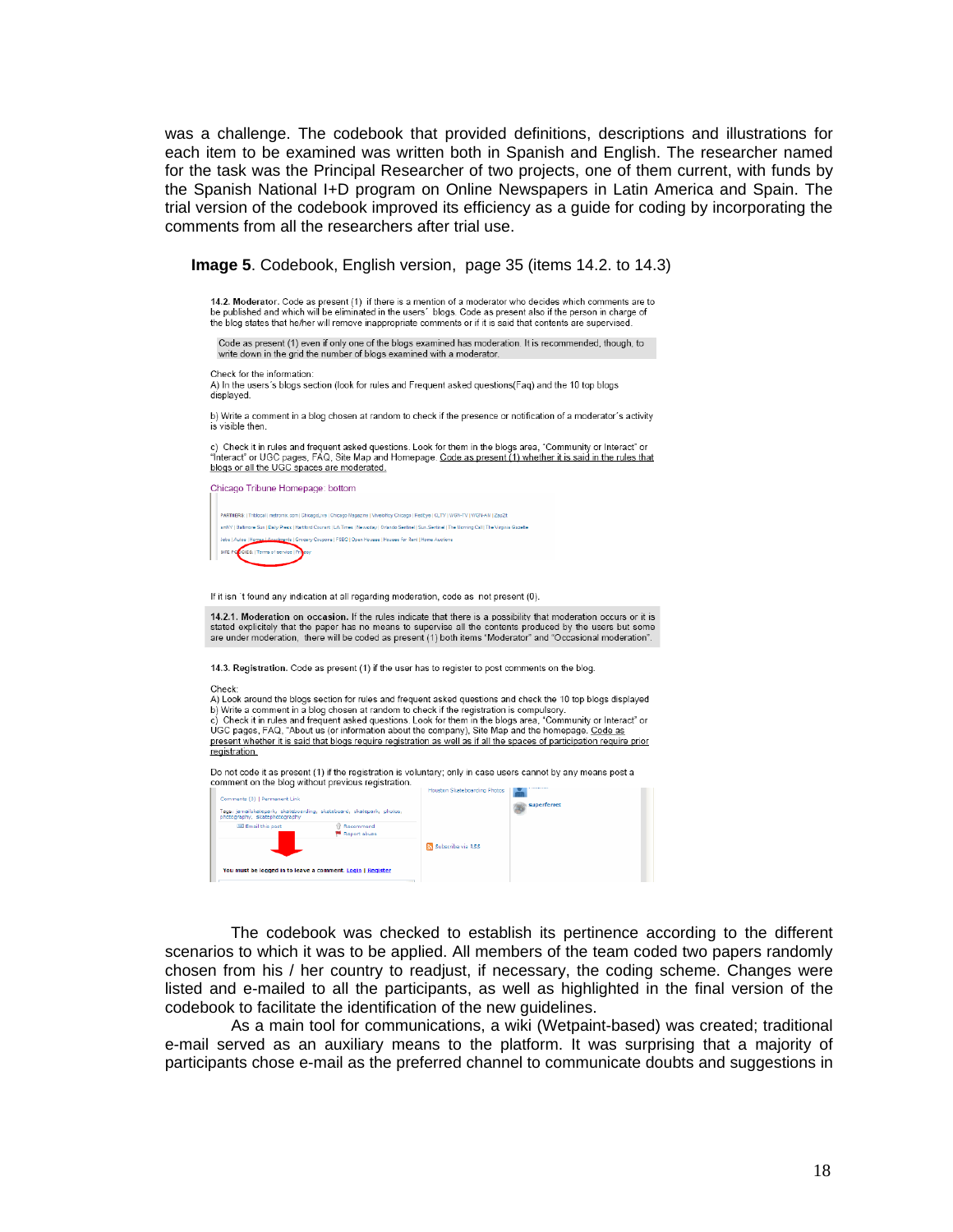the first stages; it took some work to make the wiki really effective in terms of collaborative research.

Following procedures established for comparative analysis with several coders (Shoemaker, 2003; Lombard et al, 2004) training sessions took place before entering the coding process. Newspapers selected for this phase were *Clarín* (Argentine), *El Universal* (Mexico), *Diario de Navarra (*Spain),*The New York Times* and *USA Today* (US). Intercoder reliability of 94.7 percent was considered sufficient to proceed to the next step. All the sites were checked by 2 coders (Graduates, PhD in Communication or Arts or experts with substantial research in the field in their respective country).The survey took place in March 2009. A control sample of 3 newspapers (12.5%) was set to establish the margin of error (3%). Two post-graduate students recorded data using SPSS software and records were also checked before producing results.

#### **Findings**

 The survey of the 24 news sites from Argentine, Colombia, Mexico, Peru, Portugal, Spain, US and Venezuela produced 5,168 data points on 276 items; in 42 instances it could not be determined if a variable was present or not (1.9%). Items 22 to 37 produced results for eight papers for which variable 21 (Citizen reporter channel) was coded as present**.** 

A set of variables was examined to identify recognition of UGC contributions to the site (see table 9). The items were selected because of their clear indication of a desire to count on the users' voices and their recognition in terms of visibility (for example, the option to comment all the articles in a section, lists of users' preferences, designing polls, creating forums and blogs, invitation to submit contents of any kind, etc.). "Users report abuse" was not taken into account because it might be a recognition of the users ability to detect undesirable content but on the other hand it might be a mere substitution of active moderation by the newspaper staff.

There were eleven items coded as 0 (non-present) in all the papers, therefore these are not listed in the table. These items are: *Corrections are shown in the story*, *Some users are not supervised, Users´ blogs are shown in the upper half of the home page, Users´ pictures are shown in the upper half in the home page, conceptualization information about what constitutes a good news-photo, Polls, Live discussion, forum… on the home page (upper half)*, *Monetary compensation is guaranteed, On occasion a monetary compensation is given, Editing tools are available, and On occasion a monetary compensation is guaranteed.* 

Table 9 shows the number of newspapers that were found to offer each feature by country and global results for the 24 newspapers examined.

| <b>UGC STATUS</b>                      | <b>ARG</b>     | <b>COL</b> | <b>MEX</b> | PER I |                | <b>PTR ESP</b> | <b>VEN</b> | l us | <b>TOT</b> |
|----------------------------------------|----------------|------------|------------|-------|----------------|----------------|------------|------|------------|
| News Stories audience-driven hierarchy | 2              |            | 3          |       | 3              | 3              | 3          |      | 20         |
| Stories/Blogs list audience-driven     |                |            |            |       |                |                |            |      |            |
| hierarchy on the homepage              | $\overline{c}$ | 2          | 3          |       | 3              | 3              | 3          |      | 19         |
| Reporter blogs                         | $\overline{2}$ | 2          | 2          |       | $\mathfrak{p}$ | 3              | 3          | 3    | 18         |
| Polls, Live discussion, forum on the   |                |            |            |       |                |                |            |      |            |
| home page                              | 2              | 2          |            | 3     | 3              | 3              | 3          |      | 18         |
| Comments embedded in journalist        |                |            |            |       |                |                |            |      |            |
| blogs                                  | 2              | 2          | 2          |       | 2              | 3              | 2          |      |            |
| Comments embedded in journalist        |                |            |            |       |                |                |            |      |            |
| stories                                | 2              | 2          | 3          |       | 3              | 2              | 2          |      | 17         |
| UGC on the frontpage                   | 2              | 2          | 3          |       | 3              | 3              | 2          |      | 17         |
| All blogs are open to comments         | $\overline{2}$ | っ          | 2          |       | $\mathfrak{p}$ | $\overline{2}$ | っ          | 3    | 16         |
| Social networking in the stories       | 4              | ◠          | 3          |       |                | 3              |            |      | 15         |

# **Table 9.** Results for UGC recognition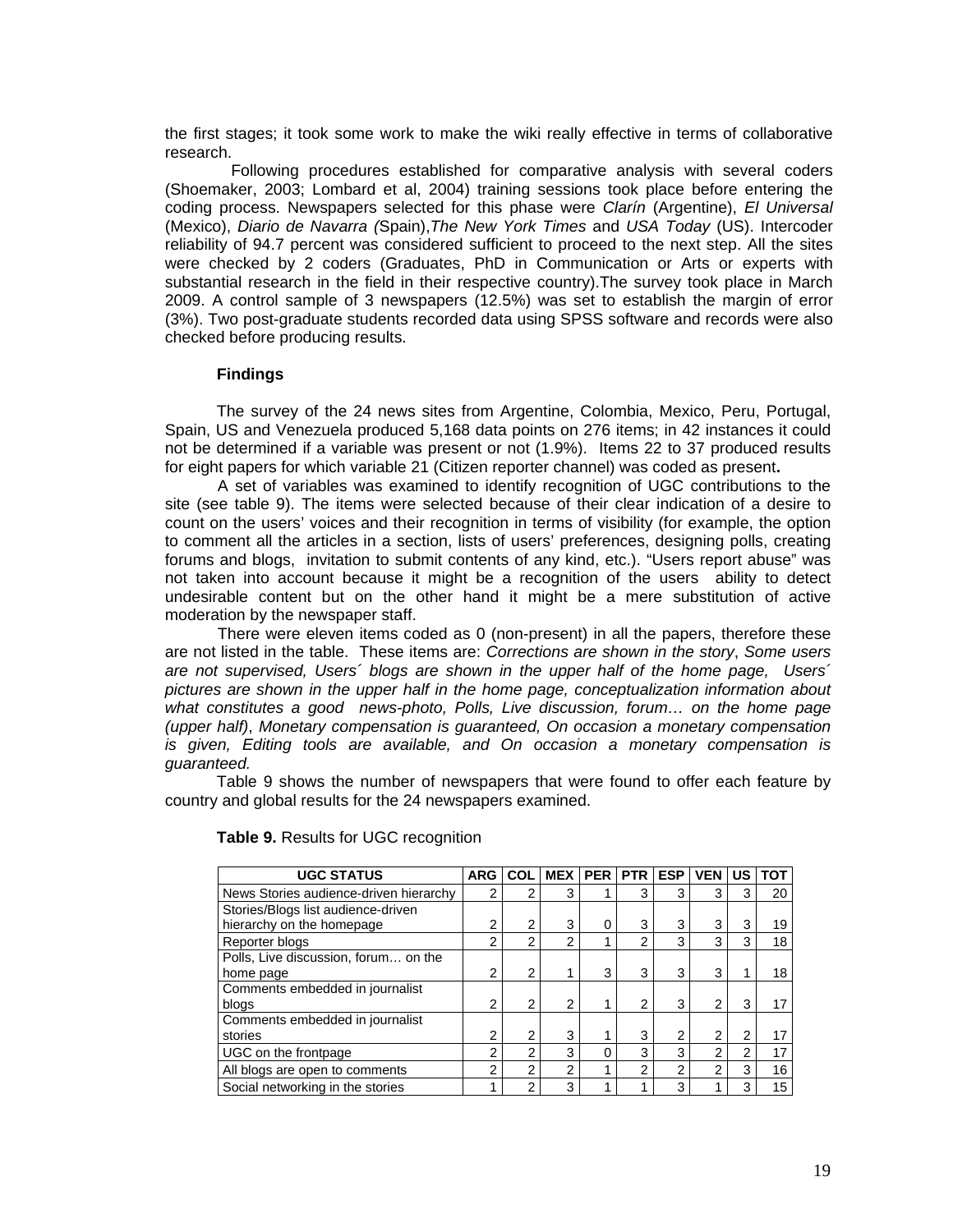| Privacy policy                                | 2              | 2              | 2              | 0              | 1              | 3                       | $\overline{c}$ | 3              | 15             |
|-----------------------------------------------|----------------|----------------|----------------|----------------|----------------|-------------------------|----------------|----------------|----------------|
| <b>Blog section</b>                           | 2              | 1              | 2              | 1              | $\overline{2}$ | 2                       | $\overline{2}$ | 3              | 15             |
| Invitation to submit story ideas or           |                |                |                |                |                |                         |                |                |                |
| content                                       | 1              | 1              | $\overline{2}$ | 1              | 2              | 3                       | 3              | $\overline{2}$ | 15             |
| "Community" Sections                          | 1              | 1              | 3              | $\overline{0}$ | 3              | $\overline{2}$          | $\overline{2}$ | $\overline{2}$ | 14             |
| Stories/Blogs list audience-driven            |                |                |                |                |                |                         |                |                |                |
| hierarchy on the homepage (upper half)        | 1              | 2              | 2              | 0              | 3              | 3                       | 1              | 2              | 14             |
| Other UGC on the home page                    | $\overline{c}$ | $\mathbf{1}$   | $\mathbf 0$    | 3              | $\overline{0}$ | 3                       | 3              | $\overline{2}$ | 14             |
| General rules on the homepage                 | 0              | $\overline{2}$ | $\overline{2}$ | 0              | $\overline{2}$ | 3                       | 1              | 3              | 13             |
| Send your pictures/videos on the              |                |                |                |                |                |                         |                |                |                |
| homepage (upper half)                         | $\overline{2}$ | 2              | 1              | 1              | $\overline{2}$ | 3                       | 1              | 1              | 13             |
| Invitation to submit photos                   | 0              | 0              | 3              | $\mathbf{1}$   | $\overline{2}$ | $\overline{2}$          | $\overline{2}$ | $\overline{2}$ | 12             |
| All news in "World" are open to               |                |                |                |                |                |                         |                |                |                |
| comments                                      | 1              | $\overline{2}$ | 3              | 0              | $\overline{2}$ | $\mathbf{1}$            | 1              | 1              | 11             |
| Number of comments on the home                |                |                |                |                |                |                         |                |                |                |
| page                                          | 1              | 1              | 0              | 1              | $\overline{2}$ | $\overline{\mathbf{c}}$ | $\overline{2}$ | 2              | 11             |
| All news on the homepage are open to          |                |                |                |                |                |                         |                |                |                |
| comments                                      | 1              | $\overline{2}$ | 3              | 0              | $\overline{c}$ | 0                       | 1              | 1              | 10             |
| All news in "National /Politics" open to      |                |                |                |                |                |                         |                |                |                |
| comments                                      | 1              | $\overline{2}$ | 3              | 0              | 2              | 0                       | 1              | 1              | 10             |
| Users can vote on news                        | $\mathbf{1}$   | $\mathbf{1}$   | $\Omega$       | 0              | $\mathbf{1}$   | 3                       | 3              | $\mathbf{1}$   | 10             |
| Audience-driven journalistic content          |                |                |                |                |                |                         |                |                |                |
| hierarchy section                             | 1              | 0              | 1              | 1              | 0              | 3                       | 1              | $\overline{2}$ | 9              |
| Comments are visible in reporter blogs        | 1              | $\mathbf{1}$   | $\overline{0}$ | $\overline{0}$ | 1              | $\overline{2}$          | $\mathbf{1}$   | 3              | 9              |
| Space to publish citizen stories/Citizen      |                |                |                |                |                |                         |                |                |                |
| <b>Reporter Channel</b>                       | 1              | 1              | $\overline{c}$ | 0              | $\overline{2}$ | $\mathbf{1}$            | 1              | 0              | 8              |
| Section of Most read/commented/sent           |                |                |                |                |                |                         |                |                |                |
| or rated n the home page                      | $\mathbf{1}$   | 0              | 0              | 1              | 0              | $\mathbf{1}$            | 1              | 3              | $\overline{7}$ |
| Post a comment on the stories on the          |                |                |                |                |                |                         |                |                |                |
| home page                                     | 1              | 0              | 0              | 1              | 3              | $\mathbf{1}$            | 0              | 1              | 7              |
| Collective open interviews with               | 1              | 0              | 1              | 0              | 0              | 3                       | 0              | 1              |                |
| newsmakers                                    |                |                |                |                |                |                         |                |                | 6              |
| Comments on comments in the reporter<br>blogs | 1              | 1              | $\overline{2}$ | 0              | 0              | $\overline{2}$          | 0              | 0              | 6              |
| Trackback of comments by external             |                |                |                |                |                |                         |                |                |                |
| blogs in reporter blogs                       | 0              | 1              | 0              | 1              | 1              | 1                       | 0              | $\overline{2}$ | 6              |
| Invitation to submit videos                   | $\mathbf 0$    | $\mathbf{0}$   | $\overline{2}$ | $\overline{0}$ | $\mathbf 0$    | $\overline{2}$          | 1              | 1              | 6              |
| Blogs by reporters audience-driven list       | $\mathbf 0$    | 0              | 1              | 0              | $\overline{0}$ | $\mathbf 1$             | 1              | $\overline{2}$ | 5              |
| Users correct news                            | $\Omega$       | $\mathbf{1}$   | 0              | $\overline{0}$ | 1              | 3                       | 0              | $\Omega$       | 5              |
| Send your pictures/videos on the home         |                |                |                |                |                |                         |                |                |                |
| page                                          | 0              | 0              | 2              | 1              | 0              | 0                       | 0              | $\overline{2}$ | 5              |
| Users' monitoring by author in reporter       |                |                |                |                |                |                         |                |                |                |
| blogs                                         | 0              | 0              | 0              | 0              | 2              | 1                       | 1              | 0              | 4              |
| Comments rating in articles                   | 1              | 1              | 0              | 0              | $\pmb{0}$      | 0                       | 0              | $\overline{c}$ | 4              |
| Space to publish citizen blogs                | 1              | 1              | 0              | 0              | $\mathbf{1}$   | 1                       | 0              | 0              | 4              |
| Comments embedded on the users'               |                |                |                |                |                |                         |                |                |                |
| blogs                                         | 1              | 1              | 0              | 0              | 1              | $\mathbf 1$             | 0              | 0              | 4              |
| All users' blogs are open to comments         | $\mathbf{1}$   | $\mathbf{1}$   | $\mathbf 0$    | 0              | $\mathbf{1}$   | $\mathbf{1}$            | 0              | 0              | 4              |
| Photos can be shared with others              | $\mathbf 0$    | $\overline{0}$ | $\mathbf 0$    | $\Omega$       | $\mathbf{1}$   | $\mathbf{1}$            | $\overline{0}$ | $\overline{2}$ | 4              |
| Audience-driven forums, open to any           |                |                |                |                |                |                         |                |                |                |
| Topic                                         | 0              | 0              | 0              | 0              | 1              | 2                       | 0              | 0              | 3              |
| Send a store on the home page                 | $\pmb{0}$      | 0              | 1              | $\mathbf{1}$   | 0              | 0                       | 0              | 1              | $\mathbf{3}$   |
| Comments are extra-visible in users'          |                |                |                |                |                |                         |                |                |                |
| blogs                                         | 1              | 0              | 0              | 0              | 1              | 1                       | 0              | 0              | 3              |
| Post a comment to pictures                    | 0              | 0              | 1              | 0              | 0              | $\mathbf{1}$            | 0              | 1              | 3              |
| Videos are also displayed in other            |                |                |                |                |                |                         |                |                |                |
| sections                                      | 0              | 0              | 0              | 0              | 0              | $\overline{\mathbf{c}}$ | 0              | 1              | 3              |
| Users' can post a comment on videos           | 0              | $\mathbf 0$    | 1              | $\mathbf 0$    | 0              | $\mathbf{1}$            | 0              | $\mathbf{1}$   | 3              |
| Editor's selection of comments on             |                |                |                |                |                |                         |                |                |                |
| articles                                      | 0              | 0              | 1              | 0              | 0              | 0                       | 0              | 1              | $\overline{2}$ |
| Journalist-driven forums referred to in       | 0              | 0              | 1              | 0              | 0              | 1                       | 0              | $\mathbf 0$    | $\overline{c}$ |
|                                               |                |                |                |                |                |                         |                |                |                |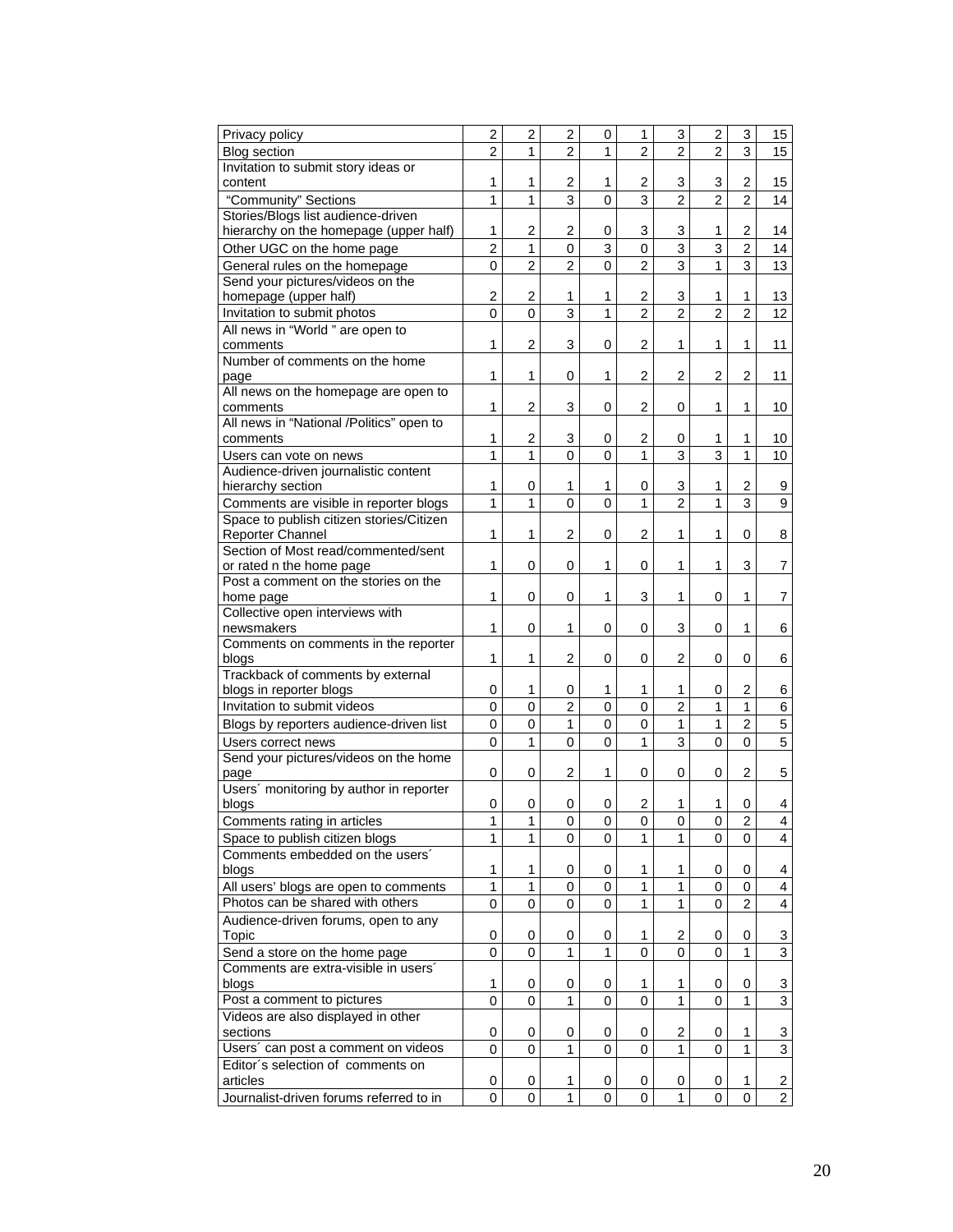| stories                               |          |          |          |          |          |                |   |              |                |
|---------------------------------------|----------|----------|----------|----------|----------|----------------|---|--------------|----------------|
| Users design polls                    | $\Omega$ | $\Omega$ | $\Omega$ | 0        | 0        | $\overline{2}$ | 0 | $\Omega$     | $\overline{2}$ |
| Users' pictures on the home page      | $\Omega$ | $\Omega$ | 1        | $\Omega$ | 0        | $\Omega$       | 0 |              | $\overline{2}$ |
| Send a story on the upper half of the |          |          |          |          |          |                |   |              |                |
| home page                             | 0        | $\Omega$ | 1        | 0        | 0        | $\Omega$       | 0 |              | 2              |
| Send your photos on the upper half of |          |          |          |          |          |                |   |              |                |
| the home page                         | $\Omega$ | $\Omega$ | 1        | 0        | 0        | 0              | 0 |              | $\overline{2}$ |
| Trackback of comments by external     |          |          |          |          |          |                |   |              |                |
| blogs                                 | 0        |          | 0        | 0        | 0        | 1              | 0 | 0            | $\overline{2}$ |
| Photos are also displayed in other    |          |          |          |          |          |                |   |              |                |
| sections                              | 0        | 0        | $\Omega$ | 0        | 0        | $\overline{2}$ | 0 | 0            | 2              |
| Videos can be shared with others      | 0        | $\Omega$ | $\Omega$ | 0        | 0        | 1              | 0 |              | $\overline{c}$ |
| Invitation to submit audio            | 0        | $\Omega$ | 0        | 0        | 0        | 1              | 1 | $\Omega$     | $\overline{2}$ |
| Staff Blog on comments                | 0        | $\Omega$ | $\Omega$ | $\Omega$ | 0        | $\Omega$       | U |              | $\mathbf{1}$   |
| Karma system (user points based on    |          |          |          |          |          |                |   |              |                |
| activity)                             | $\Omega$ | $\Omega$ | 0        | $\Omega$ | $\Omega$ | 1              | 0 | $\Omega$     |                |
| Users' blogs are shown on the home    |          |          |          |          |          |                |   |              |                |
| page                                  | $\Omega$ |          | $\Omega$ | 0        | 0        | $\Omega$       | 0 | <sup>0</sup> |                |
| Comments on comments in users'        |          |          |          |          |          |                |   |              |                |
| blogs                                 | $\Omega$ | 1        | 0        | 0        | 0        | $\Omega$       | 0 | 0            | 1              |
| How to take a Picture- tips           | 0        | $\Omega$ | $\Omega$ | 0        | 0        | $\Omega$       | 0 |              |                |
| How to take a video- tips             | 0        | $\Omega$ | $\Omega$ | $\Omega$ | 0        | $\Omega$       | 0 |              | 1              |

The most common indication of recognition is the list of "news stories most read, emailed or blogged" by the users. This was present in almost every paper (83.3%), followed by "lists of contents" provided by users and also listed according to their preferences (79. 1%), and "reporter blogs" and the presence of "polls, forums or live discussions on the homepage" (75%). A toolkit for the users that submit photos or audios has been found only in two papers: *Los Angeles Times* –Frequent asked questions- Submit photos ("Please pay attention to composition. Photos should be crisp, not too dark or blown out. We encourage good photography and a good viewing experience for the Your Scene community") and *The New York Times* ("Submit your video", see image 4).

**Image 6**. New York Times tips to submit videos



None of the papers offered the possibility, in general or on occasion, of pay for contributions. Rules even mentioned in some cases that users would not currently be paid , implying that maybe in the future participatory features would be compensated.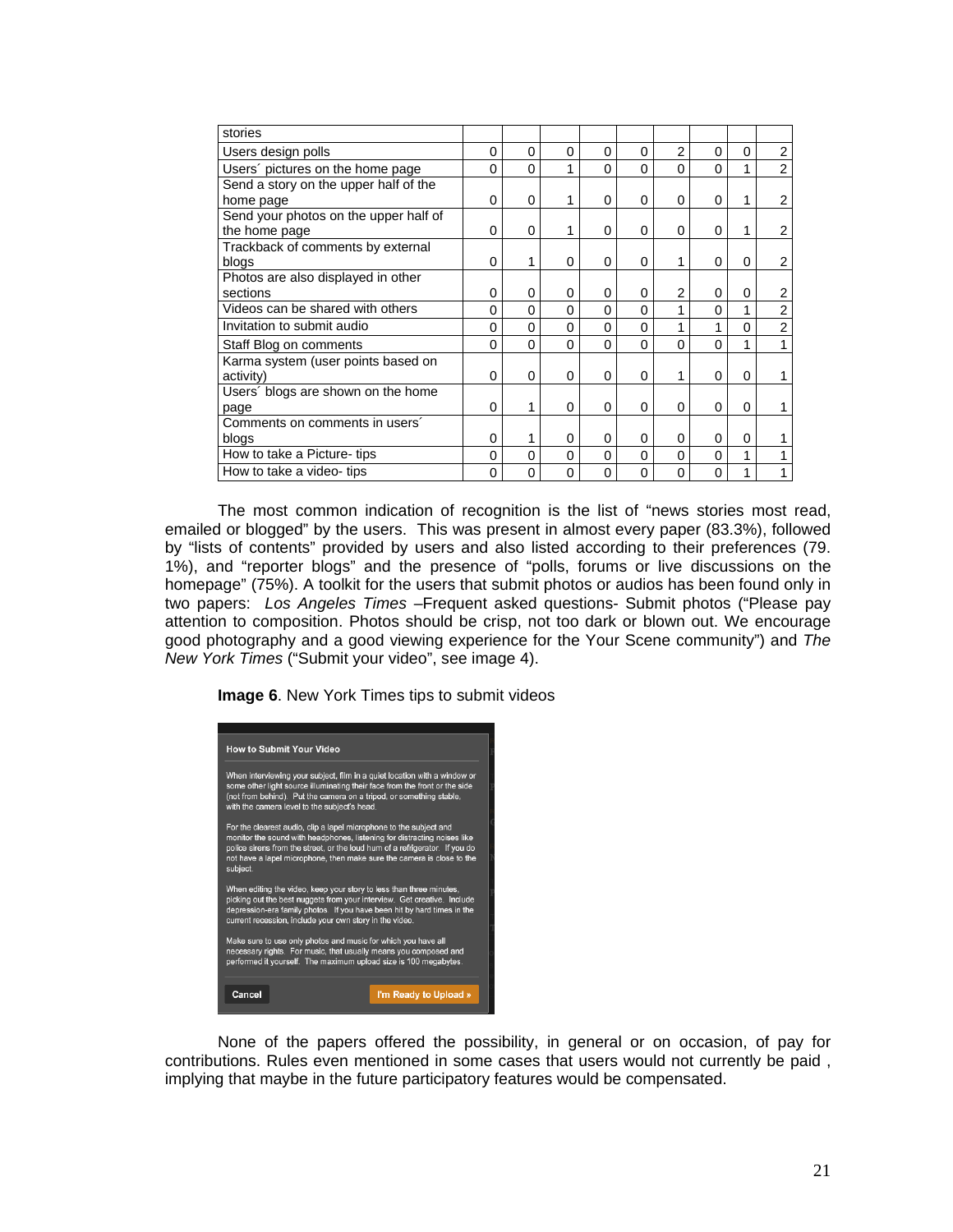By country, the newspapers from Spain, US, Mexico, and Portugal were above the median in terms of levels of presence of the items surveyed. The newspapers from Venezuela, Colombia, Argentine and Peru were below.



**Image 7. UGC recognition by country** 

The paper that gives the most recognition to users' contributions on the home page is the Mexican *El Universal* (12 out of 17 features) followed by *La Nación* (Argentine), *El Tiempo* (Colombia), *El País* (Spain), *El Nacional* (Venezuela), *USA Today* and *The New York Times* (US) (10 out of 17 features). Each of the following had 9 of the 17 features: *Pùblico* (Portugal) and *ABC* (Spain). *Journal do noticias* (Portugal) and *Los Angeles Times* had 8 of the 17 features, and *Clarín* (Argentina), *Correio da Manha* (Portugal), *El Mundo* (Spain) and *El Universal* (Venezuela) each had 7. Fewer than six items were found in *El Comercio (*Peru), El Espectador (Colombia), *Milenio* (Mexico), *La Jornada* (Mexico), *Trome* (Peru), *Ojo* (Peru), *Tal Cual* (Venezuela), El Nuevo Siglo (Colombia) and *Diario Popular* (Argentine).

| Articles/Blogs list audience-driven hierarchy         | 19             |
|-------------------------------------------------------|----------------|
| Polls, Live discussion, forum                         | 18             |
| <b>Blog section</b>                                   | 15             |
| "Community" Sections                                  | 14             |
| Articles/Blogs Audience-driven list In the upper half | 14             |
| Polls in the upper side                               | 13             |
| Number of comments                                    | 11             |
| Section of Most read/commented/sent or rated          | $\overline{7}$ |
| Post a comment on the stories (invitation)            | 7              |
| Send your pictures/videos                             | 5              |
| Send a store                                          | 3              |
| Users' pictures                                       | $\overline{2}$ |
| Send a story in the upper half                        | 2              |
| Send your pictures In the upper half                  | 2              |
| Users' Blogs are shown                                | 1              |
| Users' Blogs In the upper half                        | 0              |
| Users ' pictures in the upper half                    | 0              |

**Table 10.** UGC in the front page

The absence of users' rights over content, especially if no monetary compensation is given is considered as a sign of low recognition. It is a common practice for newspapers in the US, Spain, Colombia and Venezuela. Results do not match expectations raised by the study by Wunsh-Vincent and Vickery (2007), as data shows the situation here as harder on the users´ rights.

**Table 11.** Rights on content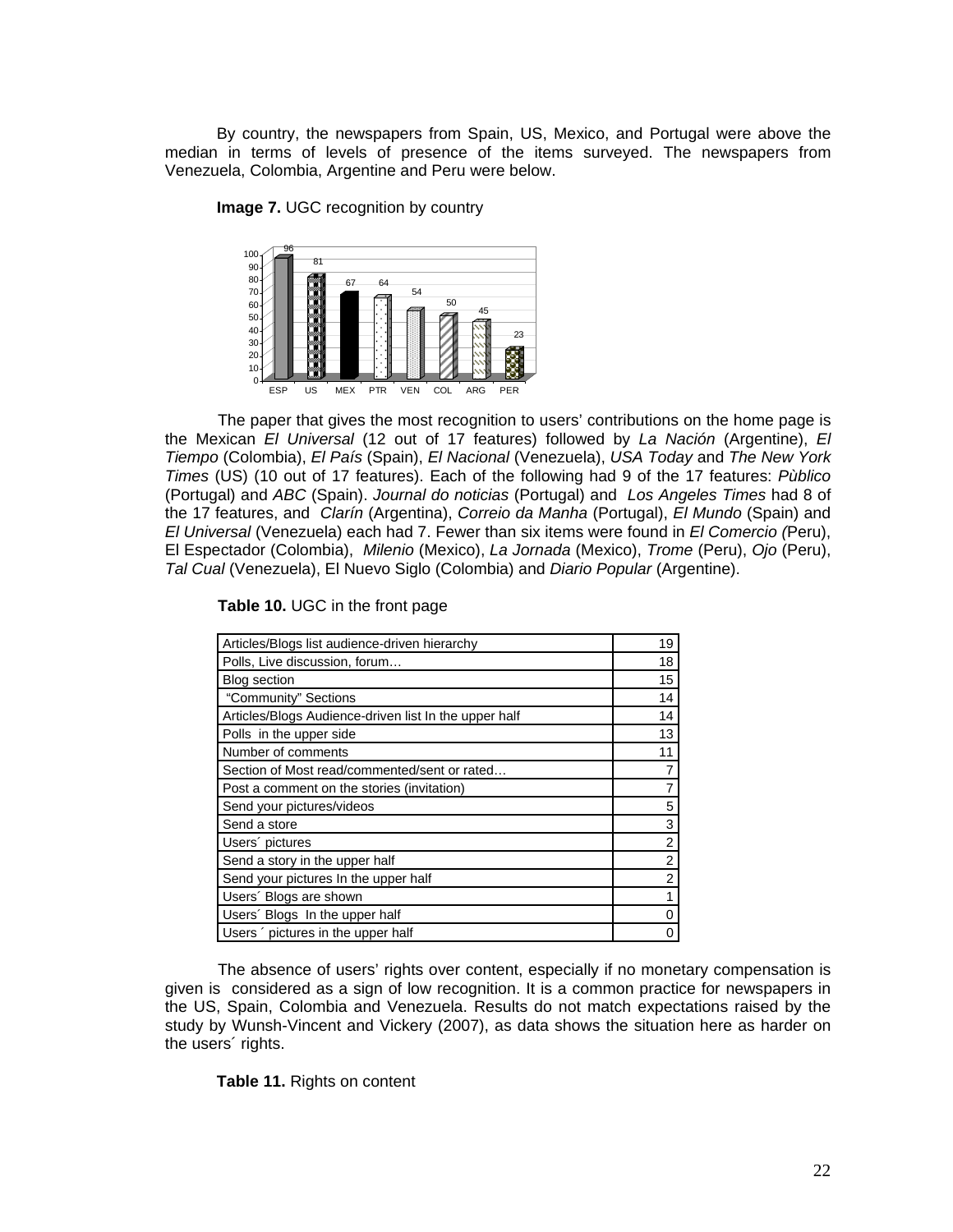| <b>UGC RIGHTS ON CONTENT</b> |   | ARG COL |   |   |   | MEX   PER   PTR   ESP   VEN   US   TOT |   |             |
|------------------------------|---|---------|---|---|---|----------------------------------------|---|-------------|
| Invitation to submit photos  |   |         | 3 | 2 |   | 2                                      | 2 |             |
| Grant license on rights      |   |         |   | 0 | າ |                                        | 2 | 6(50%)      |
| License for adaptations      |   |         |   | 0 |   |                                        | 2 | 5(41.6%)    |
| Invitation to submit videos  |   |         | 2 | 0 | っ |                                        | 2 |             |
| Grant license on rights      |   |         |   | 0 | າ | 0                                      | 2 | $5(71.4\%)$ |
| License for adaptations      | C |         |   | 0 |   |                                        |   | 3(42.8%)    |
| Citizen Reporter Channel     |   |         | 2 | 2 |   |                                        | 0 |             |
| Grant license on rights      |   |         |   | 0 |   |                                        | 0 | 4 (50%)     |
| License for adaptations      |   |         |   |   |   |                                        |   |             |

For 2.0 tools, the results shows notable levels of availability of features such as News stories audience driven list (83.3%), Reporter blogs (75%), Comments embedded in Reporter blogs (70.8%), Comments in news articles (70.8%), All staff blogs opened to comments (66.6%), and Social networking in the stories (62.5%), thus showing a pattern of general inclusion of participatory tools that are dependent on the journalists' activity.

Activities based on contents produced by the users came in lower, such as invitation to submit videos (25%), space to publish citizen blogs (16.6%), rating comments on articles (16.6%),sharing the users´ photos 16.6%) and videos (8.3%), and invitation to submit audio (8.3).

| News Stories audience-driven list                            | 20             | 83.3            |
|--------------------------------------------------------------|----------------|-----------------|
| Reporter blogs                                               | 18             | 75 <sup>1</sup> |
| Comments embedded in Reporter blogs                          | 17             | 70.8            |
| Comments embedded in news stories                            | 17             | 70.8            |
| All Staff Blogs are open to comments                         | 16             | 66.6            |
| Social networking in the stories                             | 15             | 62.5            |
| Invitation to submit photos                                  | 12             | 50              |
| Users can vote on news                                       | 10             | 41.6            |
| Audience-driven forums                                       | 11             | 45.8            |
| Space to publish citizen stories/Citizen Reporter<br>Channel | 8              | 33.3            |
| Invitation to submit videos                                  | 6              | 25              |
| Rating comments on articles                                  | 4              | 16.6            |
| Space to publish citizen blogs                               | 4              | 16.6            |
| Comments embedded in the users' blogs                        | 4              | 16.6            |
| Photos can be shared with others                             | 4              | 16.6            |
| Videos can be shared with others                             | 2              | 8.3             |
| Invitation to submit audio                                   | $\overline{2}$ | 8.3             |

**Table 12**. Use of 2.0 tools

By country, agreement on the use of tools differs, and only in Mexico (5,8%), Portugal (11,7%), Spain (35,2%), Venezuela (17,6%) and the US (29,4%) can the same features in all three papers examined be found. Results for Argentina and Colombia offer quite a similar pattern.

**Table 13.** Use of 2.0 by newspapers by country

| ools                                                |   |        | -<br>M⊢ | ⊐∟<br>- 1 | `TR<br>$\overline{\phantom{a}}$ | ECD<br>וט∟ | /FN    | $\sim$ |
|-----------------------------------------------------|---|--------|---------|-----------|---------------------------------|------------|--------|--------|
| lists<br><b>News</b><br>Stories.<br>audience driven | - | ⌒<br>- | ∼       |           |                                 | ۰.         | ⌒<br>u |        |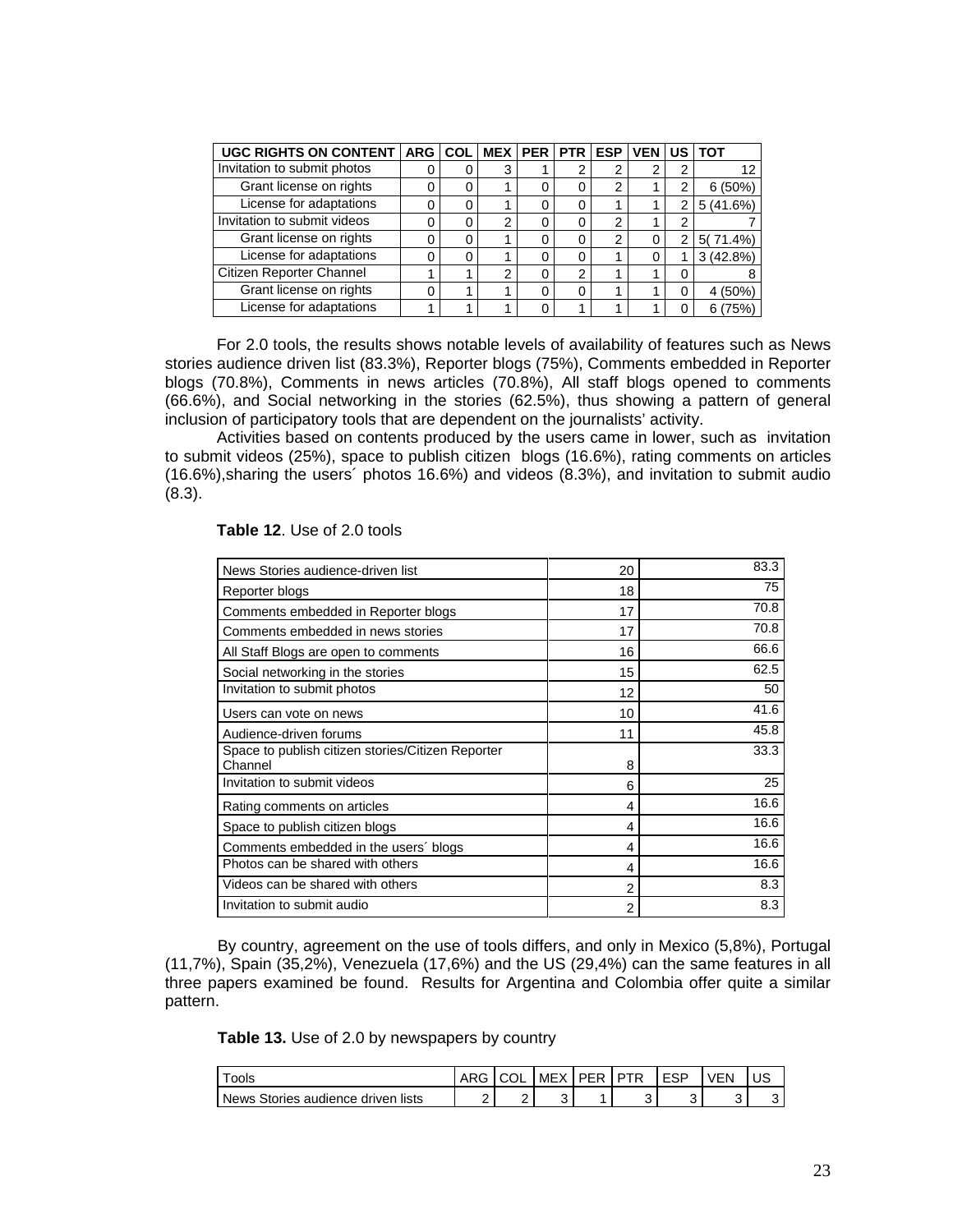| Reporter blogs                             | $\overline{2}$ | $\overline{2}$ | $\overline{2}$ |          | 2        | 3        | 3        | 3  |
|--------------------------------------------|----------------|----------------|----------------|----------|----------|----------|----------|----|
| Comments embedded in journalist<br>blogs   | $\overline{2}$ | 2              | 2              |          | 2        | 3        | 2        | 3  |
| All blogs are open to comments             | 2              | $\overline{2}$ | $\mathfrak{p}$ |          | 2        | 2        | 2        | 3  |
| Comments embedded in journalist<br>stories | $\overline{2}$ | $\overline{2}$ | 3              |          | 3        | 2        | 2        | 2  |
| Comments rating                            |                | 1              | $\Omega$       | $\Omega$ | 0        | $\Omega$ | 0        | 2  |
| Users can vote on news                     |                | 1              | 0              | $\Omega$ |          | 3        | 3        | 1  |
| Audience-driven forums                     |                | 2              | 2              |          |          | 3        | 0        | 1  |
| Social networking in the stories           |                | $\overline{2}$ | 3              |          |          | 3        |          | 3  |
| Space to publish citizen blogs             |                | 1              | $\Omega$       | 0        |          |          | 0        | 0  |
| Comments embedded in the users'<br>blogs   |                | 1              | $\Omega$       | 0        |          |          | $\Omega$ | 0  |
| Invitation to submit photos                | $\Omega$       | $\Omega$       | 3              |          | 2        | 2        | 2        | 2  |
| Photos can be shared with others           | $\Omega$       | $\Omega$       | $\Omega$       | $\Omega$ |          |          | 0        | 2  |
| Invitation to submit videos                | 0              | 0              | $\overline{2}$ | 0        | $\Omega$ | 2        |          | 1  |
| Invitation to submit audio                 | 0              | 0              | $\Omega$       | 0        | 0        |          | 1        | 0  |
| Videos can be shared with others           | $\Omega$       | $\Omega$       | $\Omega$       | $\Omega$ | $\Omega$ |          | 0        | 1  |
| Citizen Reporter Channel                   |                | 1              | 2              | $\Omega$ | 2        |          |          | 0  |
| Total                                      | 17             | 19             | 24             | 8        | 22       | 32       | 21       | 27 |

Citizen reporter channels were recorded for one newspaper from Argentine, Colombia, Spain and Venezuela and two from Mexico and Portugal. None were present in the US and Peruvian newspapers examined. The absence/presence of a Citizen reporter channel does not relate to presence of 2.0 tools as can be seen in table 15. In Peru, due to socio-cultural reasons, the use of Internet is low; news media companies do not invest in human and technological resources and cyber media do not generate revenues (Yerzers´ka, 2008). In Portugal, interactivity does not rate high and results obtained in the present research are consistent with previous studies (Zamith, 2008), but two papers offer citizen channels. These results as well as the fact that some papers such as *Clarín* or *El Mundo* offer blogs for citizen reporters -with a different degree of visibility- but not sections, should be further explored.

**Table 14**. Tools 2.0 use and presence of Citizen Reporter Channel

| Items                       | ARG COL |     | <b>MEX PER</b> |     | <b>I</b> PTR | ESP | <b>EN</b> |  |
|-----------------------------|---------|-----|----------------|-----|--------------|-----|-----------|--|
| Citizen Reporter Channel    |         |     |                |     |              |     |           |  |
| Media of 2.0 tools by paper | 5.6     | 6.3 |                | 2.6 |              |     |           |  |

Results by paper show big differences, as three newspapers from Argentine (Diario Popular) and Peru and Colombia (*El Nuevo Siglo*) did not have any item. *El Nuevo Diario* has had a remarkable increase in circulation, but there is no sign in the website of interest towards UGC. *El País* (Spain), *El Tiempo* (Colombia), *Jornal de Noticias* (Portugal) and *ABC*  (Spain) showed the higher values.

**Image 8.** 2.0 tools by paper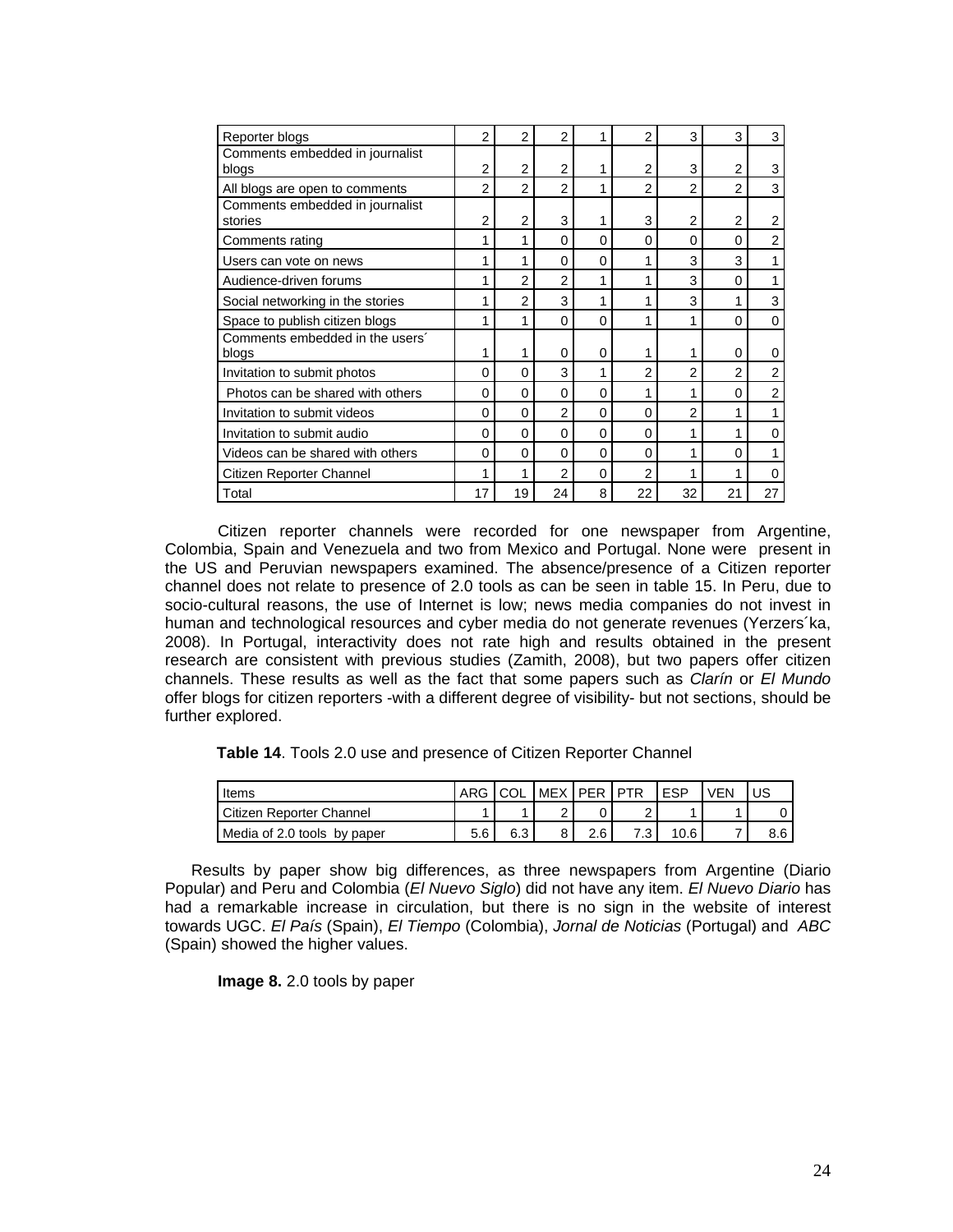

In the Citizen reporter channels agreement was high regarding the requirement of a minimum age to participate, present in six of the eight channels examined; in each of them it was explicitly stated that minors were supposed to have permission to participate. Requirements about the originality of the content sent by users were mentioned by five channels, the necessity of having consent by people shown in pictures mentioned by 2, and permission of parents/guardians in case the person in the photo was a children by 1.

All the channels allowed content in at least two formats. In six of them the users were able to send text, videos or pictures, in four text and pictures by email, and in three upload audio or use the mobile to send content.

| Name                     | Newspaper          | Country   |
|--------------------------|--------------------|-----------|
| Soy Corresponsal         | La Nación          | Argentine |
| Yo Público               | El Tiempo          | Colombia  |
| Reportero Ciudadano      | El Universal       | México    |
| Yo lo vi                 | Milenio            | Mexico    |
| Cidadao Repòrtero        | Jornal de Noticias | Portugal  |
| Correio do Lector        | Correio da Manha   | Portugal  |
| Yo, Periodista (El País) | El País            | Spain     |
| Yo reportero             | El Nacional        | Venezuela |

**Table 15.** Citizen reporter channels

Results for the citizen reporter toolkit contrast with findings on some news sites examined prior to the analysis such as Reuters (You Witness News) or CNN (I Report) or even Wikinews. Only 1 out of 8 (12.5%) explained what news is and how to write a good story (*La Nación,* Argentine). Ethics were mentioned by 3 (37.5%): Soy Corresponsal (*La Nación,* Argentine), Yo Público (*El Universal,* Mexico) and Yo Periodista (*El País,* Spain). In every case, references were scarce and no list of links or other resources were offered. News values mentioned were: Interest to a wide audience, Novelty (2), Out of the ordinary moment in time (1) , Everyday matters accounts (1) , Local News (4) , Denounciations (regarding illegal activities, irregularities in public services, etc.) (4) and Photo-denounce (5).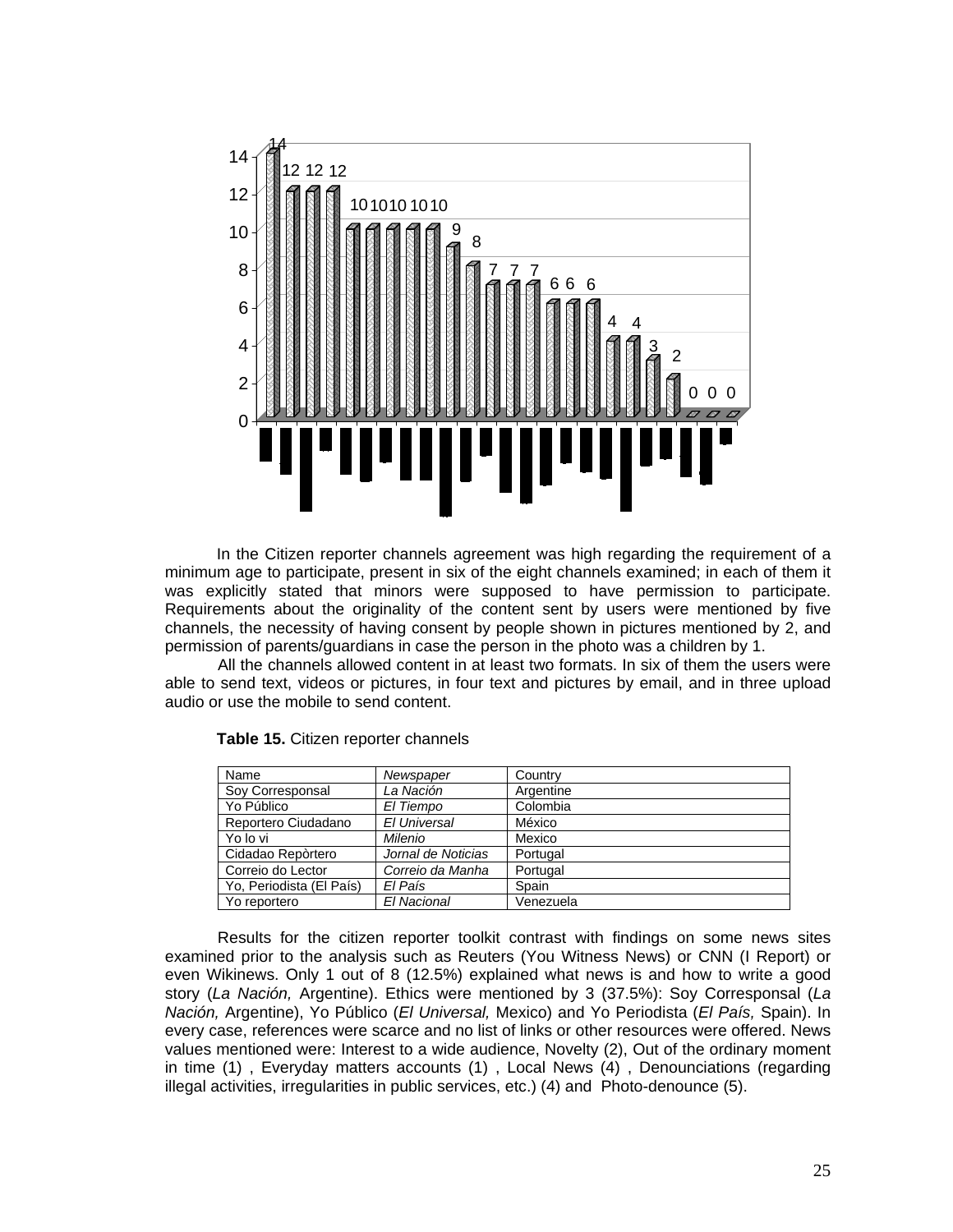

# **Image 9**. Citizen reporter channel in La Nación (Argentine)

Regarding Ethics, principles mentioned in the channels were Truth (3), Accuracy (1), Freedom from bias (2), Fair Play (1) and Sources should be identified (2).

Results are surprisingly low. It seems that the users are oriented to local news and denounciations; regarding ethics, truth is the most cited principle, as in professional ethics codes.

Only in two papers, Yo Publico (*El Tiempo*, ) and Yo Periodista (*El País*), was there a mention of the possibility of user contents being published in other sections or media owned by the company. This would explain low results for the citizen reporter toolkit (they are, in terms of news production, useless) but it raises another question such as whether the newspaper's ethical responsibility regarding contents extends, or not, to the citizen reporter channel.

Unwelcome content was listed in six channel with the most cited undesirable content (mentioned in five channels) as content that advocates dangerous or illegal or predatory acts. In four channels there were references to pornography and sexually explicit content, hate speech, racially or ethnically offensive content, infringement of copyright. Three sites mentioned information that causes "flood" (posting large amounts of posts that bring a network or service down) and content that puts the user or others in danger. Two made references to obscene content, material that advocates violent behaviour, contains violent images, and puts the user in trouble with the law .

In the newspapers examined there is an ample set of mechanisms, of different nature and efficiency, to supervise and direct participation, such as: moderator (not always effective on every item or prior to publication) registration, peer report (report abuse), recommendations, prohibitions, and legal terms or conditions.

Control through moderation, registration, report abuse and rules ranges from 9% to 100% in the websites, depending on the features (comments in reporter blogs, comments on articles comments on users´ blogs, participation in forums and citizen reporter channels). The estimated average of control through moderation is 60.1, followed by report abuse (56.2) and registration (54.6).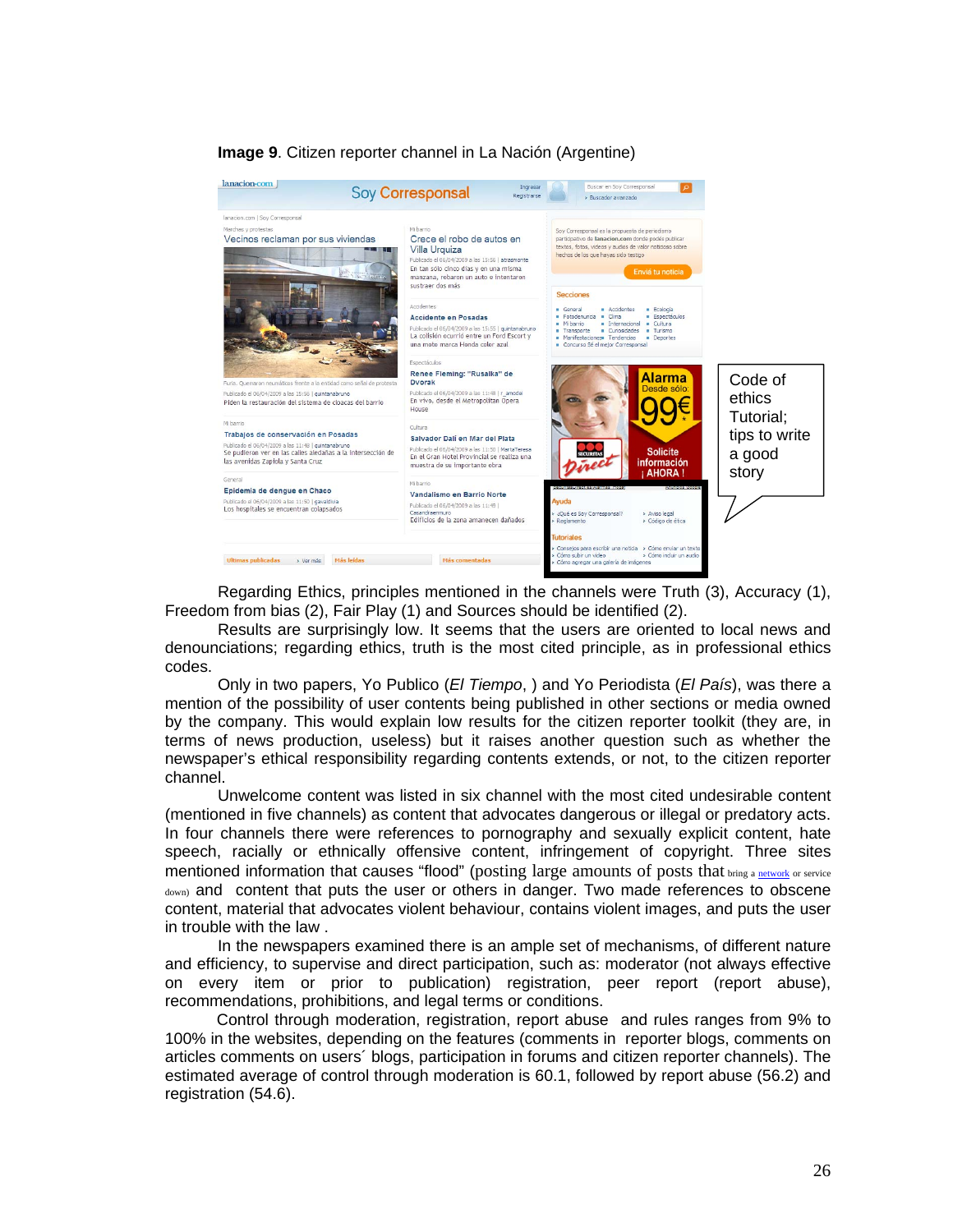The citizen reporter channels are found to be above the average regarding moderation, registration and acceptance of the general rules. Moderation is higher in reporter blogs (64.7%) and registration in forums (72.7%). Comments on the users´ blogs were found to have specific rules (100%) and a high level of control through moderation (75%) and "report abuse" (75%).

| Items                                      | Moderator | Registration | Report abuse | Specific rules | Specific rules<br>Read | Accept Specific rules | General rules | rules<br>General<br>Read | Accept<br>General rules |
|--------------------------------------------|-----------|--------------|--------------|----------------|------------------------|-----------------------|---------------|--------------------------|-------------------------|
| Reporter blogs                             | 64.7      | 35.3         | 35.3         | 47.1           | 11.8                   | 5.9                   | 70.6          | 5.9                      | 17.6                    |
| Comments embedded in<br>journalist stories | 52.9      | 52.9         | 41.1         | 64.7           | 11.7                   | 5.8                   | 64.7          | 5.8                      | 29.4                    |
| Audience-dirven forums                     | 45.4      | 72.7         |              | 54.5           | 9                      | 18.1                  | 54.5          | 9                        | 36.3                    |
| Comments embedded in<br>the user's blogs   | 75        | 50           | 75           | 100            | $\Omega$               | $\mathbf 0$           | 100           | $\overline{0}$           | 25                      |
| Space to publish citizen<br>stories        | 62.5      | 62.5         | 37.5         | 50             | 25                     | 25                    | 62.5          | $\overline{0}$           | 37.5                    |
| Average                                    | 60.1      | 54.6         | 56.2         | 75             | 12.5                   | 12.5                  | 81.2          | $\mathbf 0$              | 31.2                    |

**Table 16** Control by features (%)

Four papers published both reporter and citizen blogs: *Clarín, El Tiempo, Jornal de Noticias* and *El País*. When results are compared for both types, citizen blogs showed more openness to participation as all blogs are open to comments, visibility is higher and the trackback feature has more presence, moderation is lower, contrary to report abuse (peer moderation); recommendations and prohibitions are softer ways to control content production.

|                                         | <b>RB</b> | CВ             |
|-----------------------------------------|-----------|----------------|
| Items                                   | $N=18$    | $N = 4$        |
| Comments embedded in journalist blogs   | 3         | 4              |
| All blogs are open to comments          | 3         | 4              |
| Comments are visible                    | 1         | 3              |
| Comments on comments                    | 1         |                |
| Report Abuse                            | 2         | 3              |
| Moderator                               | 3         | 2              |
| Registration                            | 2         | 2              |
| Recommendations                         | 2         | 3              |
| Specific reasons for not publication    | 3         | 4              |
| Trackback of comments by external blogs | 1         | $\overline{2}$ |
| <b>Specific Rules</b>                   | 3         |                |

|  |  | Table 17. Blogs: newspaper reporters versus citizen reporters |  |  |  |  |
|--|--|---------------------------------------------------------------|--|--|--|--|
|--|--|---------------------------------------------------------------|--|--|--|--|

In seven of the 17 newspapers (41.1%) that have an option to post comments on articles, it was possible to post comments in all the sections and on each one of the stories published in them. Since a "crime section" was not present in all the newspapers, this feature was not taken into consideration. The seven papers which have comments on news stories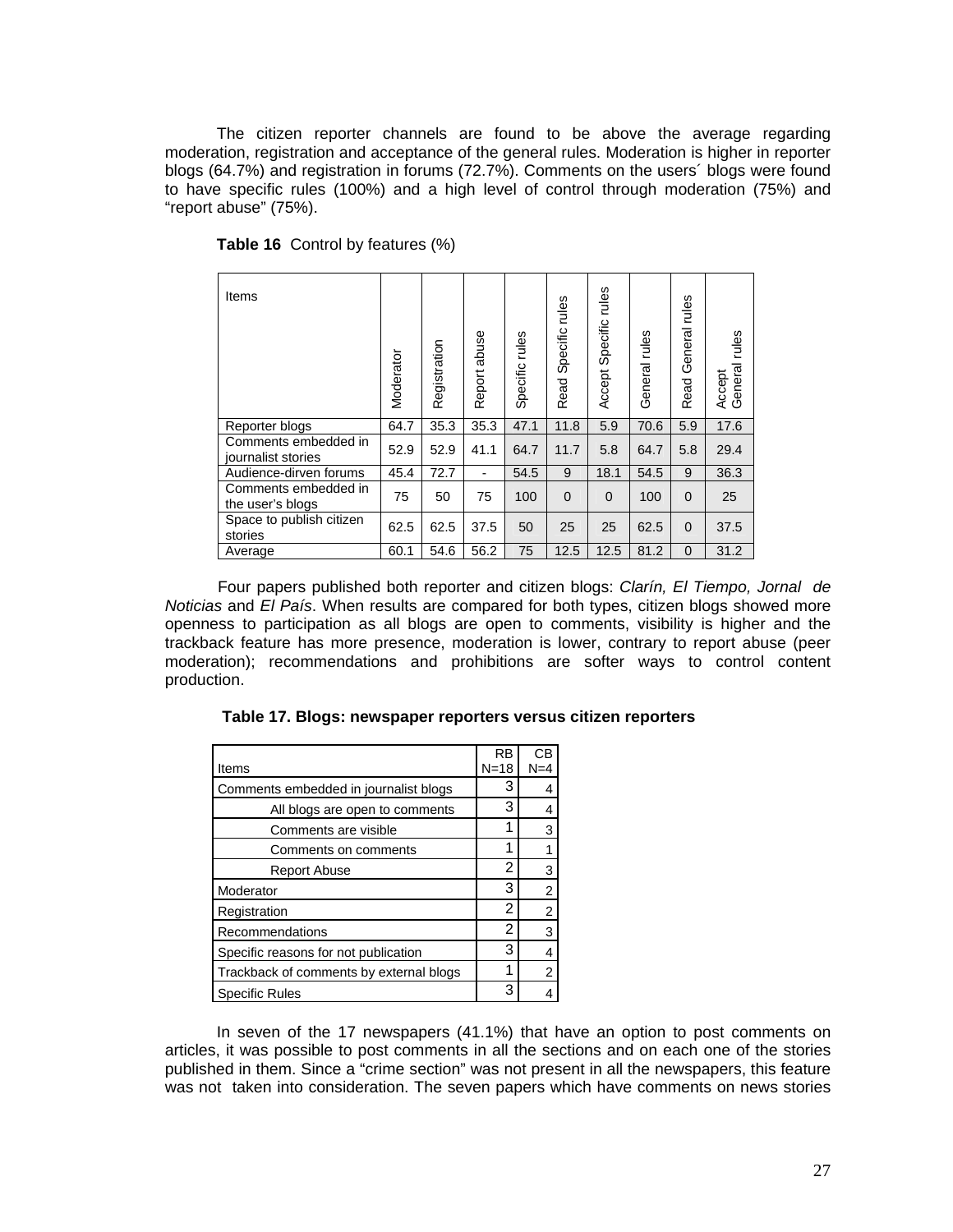in all sections are: La Nación, El Tiempo, El Espectador, La Jornada, Milenio, El Nacional and The New York Times. General results indicate that differences between contents – hard/soft- are non-existent regarding this feature.

| News in the homepage are open to comments           | 17 |
|-----------------------------------------------------|----|
| All News in the homepage are open to comments       | 10 |
| News "National /Politics" open to comments          | 17 |
| All News "National /Politics" open to comments      | 10 |
| News in "Crime/Offbeat" open to comments            | 4  |
| All news in "Crime/Offbeat" open to comments        | 2  |
| News in "Style" are open to comments                | 14 |
| All news in "Style" are open to comments            | 10 |
| News in "World /International" are open to comments | 16 |
| All news in "World" are open to comments            | 11 |

**Table 18.** Comments on news articles by section

In order to comment on news, registration was found to be active in nine newspapers (52.9) and a combination of registration and moderator in three (*Jornal de Noticias*, *El Nacional* and *The New York Times*). An outstanding paper regarding moderation in comments on articles is *El Nacional* (Venezuela) which had present moderator, registration, report abuse, recommendations, and prohibitions.

Results by newspaper show a great variety of combinations regarding tools to control and direct UGC. In general, data indicates that each feature has its own consideration in terms of control. In the *Los Angeles Times* a clearer pattern can be seen, but in *El Universal*, for example, comments embedded in journalists' stories require registration, a tool to report abuse is offered, and there are also specific rules. For the rest of the features other control formulas or directions could not be established; in fact, just the acceptance of the privacy policy (not the rules for the feature) is needed to send a comment to a post in the staff blogs.

The feature less submitted to control seems to be the photos send by the users, though there are exceptions. By countries, newspapers from Mexico show a greater openness regarding the control of UGC. On the other hand, *El Nacional* (VenezuelaI) and *Jornal de Noticias* (Portugal) are more restrictive.

**Table 19.** Control features by paper<sup>9</sup>

 9 In the newspapers *Ojo* (Peru), *Diario Popular* (Argentine) and *El Nuevo Siglo* (Colombia) none of the features have been found.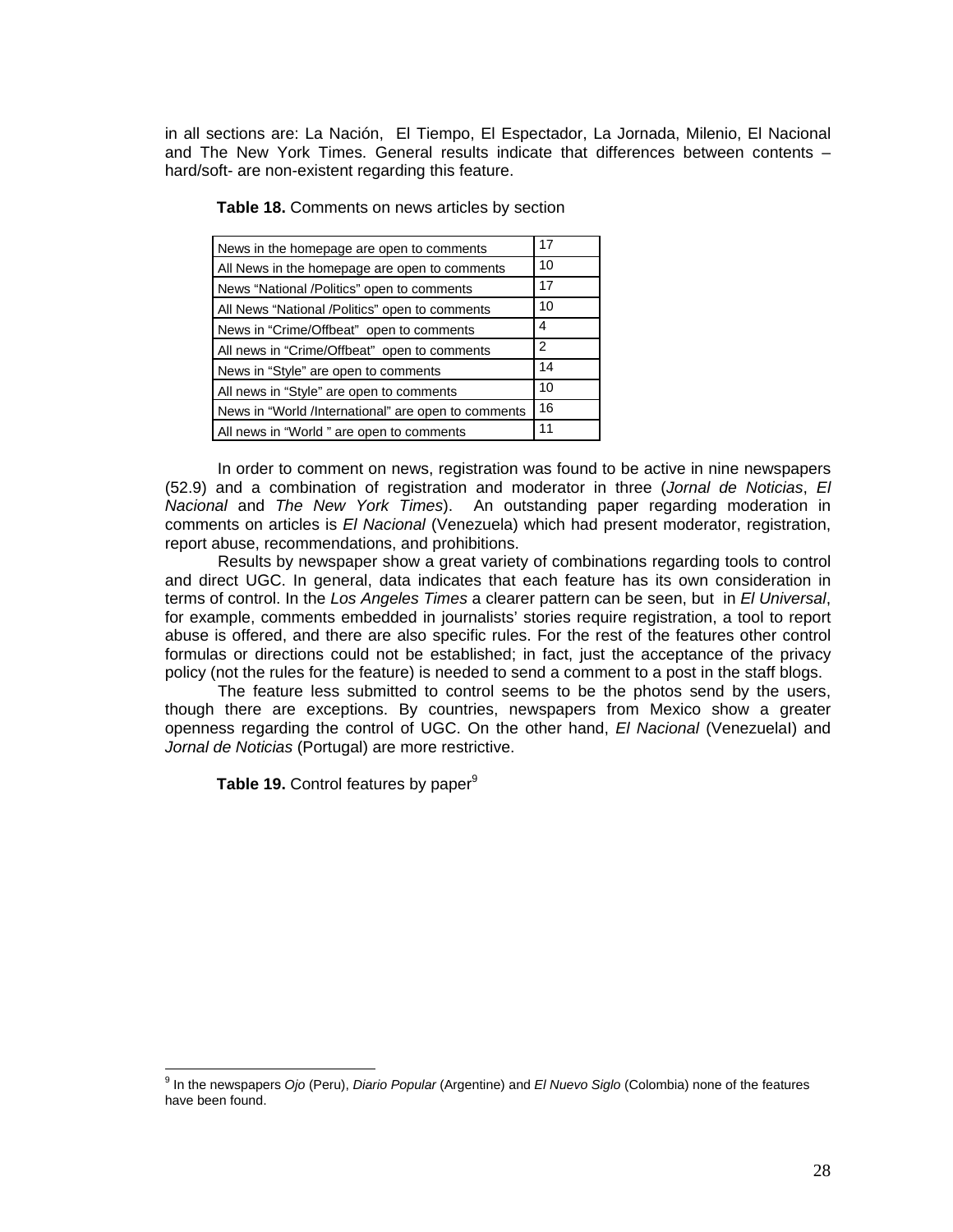|                     |                                                    | Moderator | Registration | Report abuse             | Specific rules | Read Specific rules | Accept Specific rules | General rules | Read General rules | Accept. General rules |
|---------------------|----------------------------------------------------|-----------|--------------|--------------------------|----------------|---------------------|-----------------------|---------------|--------------------|-----------------------|
| ARGNN1              | Comments embedded in                               | 1         | 0            | 1                        | 1              | $\Omega$            | 0                     | 0             | 0                  | 0                     |
| Clarín              | journalist blogs<br>Comments embedded in           | 0         | 0            | 1                        | 1              | $\Omega$            | 1                     | $\Omega$      | 0                  | $\Omega$              |
|                     | iournalist stories                                 |           |              |                          |                |                     |                       |               |                    |                       |
|                     | Audience-driven forums                             | 2         | 2            |                          | 2              | $\overline{2}$      | 2                     | 0             | 2                  | $\overline{2}$        |
|                     | Comments embedded in the                           | 1         | 0            | 1                        | 1              | $\Omega$            | $\mathbf{0}$          | 1             | 0                  | 0                     |
|                     | user's blogs                                       |           |              |                          |                |                     |                       |               |                    |                       |
|                     | Invitation to submit photos                        |           |              |                          |                |                     |                       |               |                    |                       |
|                     | Invitation to submit videos                        |           |              |                          |                |                     |                       |               |                    |                       |
|                     | Space to publish citizen stories                   |           |              |                          |                |                     |                       |               |                    |                       |
| ARGNN3<br>La Nación | Comments embedded in<br>journalist blogs           | 1         | 1            | 1                        | 0              | 0                   | 0                     | 1             | 0                  | 1                     |
|                     | Comments embedded in                               | 1         | 1            | 1                        | 0              | 0                   | 0                     | 1             | 0                  | 1                     |
|                     | journalist stories                                 |           |              |                          |                |                     |                       |               |                    |                       |
|                     | Audience-driven forums                             | 0         | 1            | $\overline{a}$           | 0              | 0                   | 0                     | 1             | 0                  | $\mathbf{1}$          |
|                     | Comments embedded in the                           |           |              |                          |                |                     |                       |               |                    |                       |
|                     | user's blogs                                       |           |              |                          |                |                     |                       |               |                    |                       |
|                     | Invitation to submit photos                        |           |              |                          |                |                     |                       |               |                    |                       |
|                     | Invitation to submit videos                        |           |              |                          |                |                     |                       |               |                    |                       |
|                     | Space to publish citizen stories                   | 1         | 1            | 1                        | 1              | 0                   | 0                     | 1             | 0                  | 1                     |
| COLNN1              | Comments embedded in                               | 0         | 1            | 1                        | 1              | 0                   | 1                     | 1             | 0                  | 1                     |
| El Tiempo           | journalist blogs                                   |           |              |                          |                |                     |                       |               |                    |                       |
|                     | Comments embedded in                               | 0         | 1            | 1                        | 0              | 0                   | $\Omega$              | 1             | 1                  | 1                     |
|                     | journalist stories<br>Audience-driven forums       | 1         | 1            | $\overline{\phantom{a}}$ | 0              | 0                   | 0                     | 1             | 0                  | 1                     |
|                     | Comments embedded in the                           | 1         | 1            | 1                        | 1              | 0                   | $\Omega$              | 1             | 0                  | 1                     |
|                     | user's blogs                                       |           |              |                          |                |                     |                       |               |                    |                       |
|                     | Invitation to submit photos                        |           |              |                          |                |                     |                       |               |                    |                       |
|                     | Invitation to submit videos                        |           |              |                          |                |                     |                       |               |                    |                       |
|                     | Space to publish citizen stories                   | 1         | 1            | 1                        | 1              | 1                   | 0                     | 1             | 0                  | 1                     |
| COLNN <sub>2</sub>  | Comments embedded in                               | 0         | 0            | 0                        | $\Omega$       | $\Omega$            | $\mathbf{0}$          | 1             | 0                  | 0                     |
| EI.                 | journalist blogs                                   |           |              |                          |                |                     |                       |               |                    |                       |
| espectador          | Comments embedded in                               | 0         | 1            | 0                        | 1              | 0                   | 0                     | 1             | 0                  | 1                     |
|                     | journalist stories                                 |           |              |                          |                |                     |                       |               |                    |                       |
|                     | Audience-driven forums<br>Comments embedded in the | 0         | 1            |                          | 1              | 0                   | 0                     | 1             | 0                  | 1                     |
|                     | user's blogs                                       |           |              |                          |                |                     |                       |               |                    |                       |
|                     | Invitation to submit photos                        |           |              |                          |                |                     |                       |               |                    |                       |
|                     | Invitation to submit videos                        |           |              |                          |                |                     |                       |               |                    |                       |
|                     | Space to publish citizen stories                   |           |              |                          |                |                     |                       |               |                    |                       |
| MEXNN1              | Comments embedded in                               | 0         | 0            | 0                        | 0              | 0                   | 0                     | 0             | 0                  | 0                     |
| <b>El Universal</b> | journalist blogs                                   |           |              |                          |                |                     |                       |               |                    |                       |
|                     | Comments embedded in                               | 0         | 1            | 1                        | 1              | 1                   | 0                     | 0             | 0                  | 0                     |
|                     | journalist stories                                 |           |              |                          |                |                     |                       |               |                    |                       |
|                     | Audience-driven forums<br>Comments embedded in the | 0         | 0            | $\overline{\phantom{a}}$ | 0              | 0                   | 0                     | 0             | 0                  | 0                     |
|                     | user's blogs                                       |           |              |                          |                |                     |                       |               |                    |                       |
|                     | Invitation to submit photos                        | 0         | 0            | 0                        | 0              | 0                   | 0                     | 0             | 0                  | 0                     |
|                     | Invitation to submit videos                        | 0         | 0            | 0                        | 0              | 0                   | 0                     | 0             | 0                  | 0                     |
|                     | Space to publish citizen stories                   | 0         | 0            | 0                        | 0              | 0                   | 0                     | 0             | 0                  | 0                     |
| MEXNN <sub>2</sub>  | Comments embedded in                               |           |              |                          |                |                     |                       |               |                    |                       |
|                     |                                                    |           |              |                          |                |                     |                       |               |                    |                       |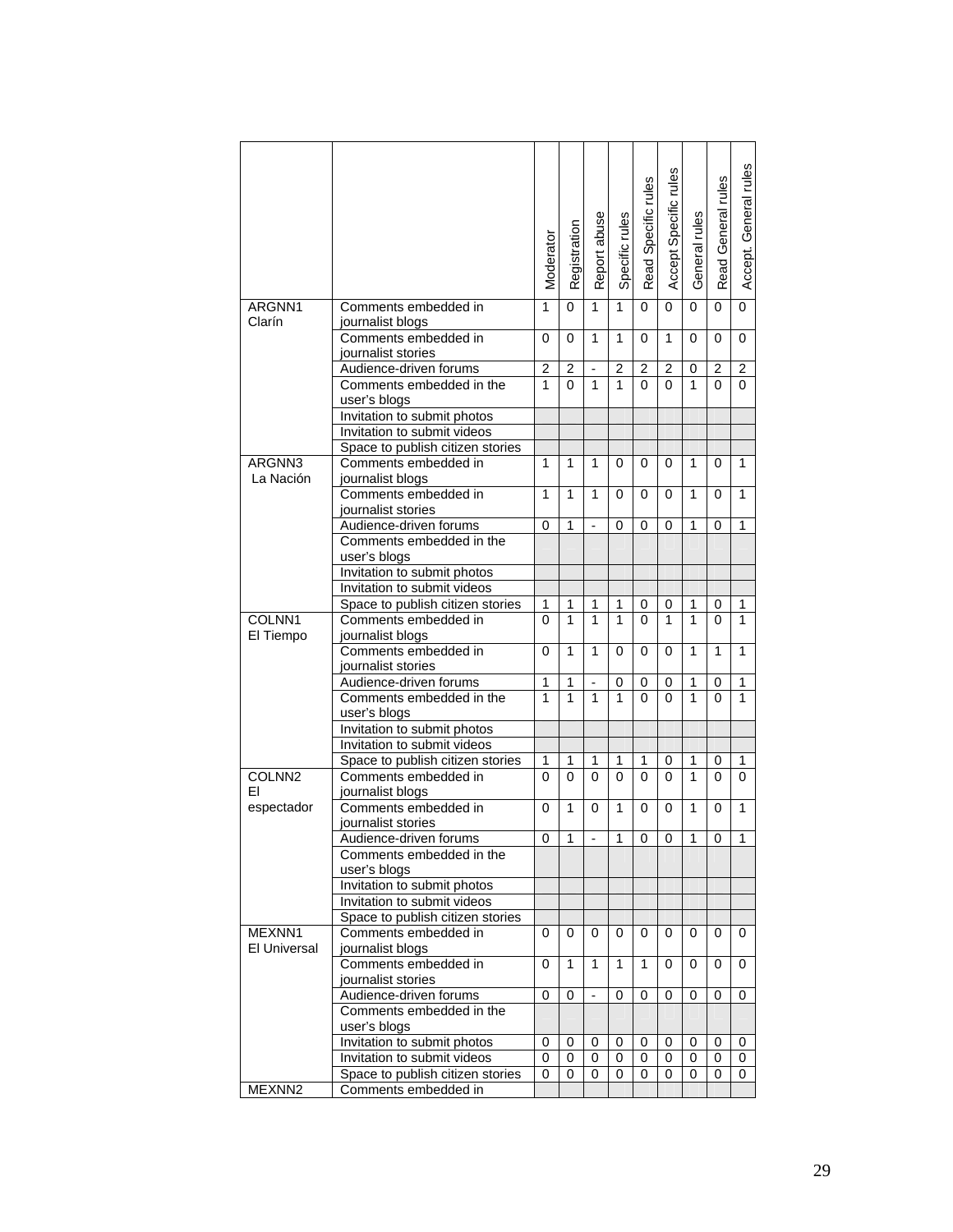| La Jornada         | journalist blogs                 |              |                |                              |                |           |              |          |   |             |
|--------------------|----------------------------------|--------------|----------------|------------------------------|----------------|-----------|--------------|----------|---|-------------|
|                    | Comments embedded in             | 1            | 0              | 0                            | 0              | 0         | 0            | 0        | 0 | 0           |
|                    | journalist stories               |              |                |                              |                |           |              |          |   |             |
|                    | Audience-driven forums           |              |                |                              |                |           |              |          |   |             |
|                    | Comments embedded in the         |              |                |                              |                |           |              |          |   |             |
|                    | user's blogs                     |              |                |                              |                |           |              |          |   |             |
|                    | Invitation to submit photos      | 0            | 0              | 0                            | 0              | 0         | 0            | 0        | 0 | 0           |
|                    | Invitation to submit videos      |              |                |                              |                |           |              |          |   |             |
|                    | Space to publish citizen stories |              |                |                              |                |           |              |          |   |             |
| MEXNN3             | Comments embedded in             | 0            | 0              | 0                            | 0              | 0         | 0            | 0        | 0 | 0           |
| Milenio            | journalist blogs                 |              |                |                              |                |           |              |          |   |             |
|                    | Comments embedded in             | 0            | 0              | $\Omega$                     | $\Omega$       | $\Omega$  | $\Omega$     | $\Omega$ | 0 | 0           |
|                    | journalist stories               |              |                |                              |                |           |              |          |   |             |
|                    | Audience-driven forums           | 0            | 0              | 0                            | 0              | 0         | 0            | 0        | 0 | 0           |
|                    | Comments embedded in the         |              |                |                              |                |           |              |          |   |             |
|                    | user's blogs                     |              |                |                              |                |           |              |          |   |             |
|                    | Invitation to submit photos      | 0            | 1              | 0                            | 1              | 0         | 1            | 0        | 0 | 0           |
|                    | Invitation to submit videos      | 0            | $\mathbf{1}$   | 0                            | 1              | 0         | $\mathbf{1}$ | 0        | 0 | 0           |
|                    | Space to publish citizen stories | 0            | 1              | $\Omega$                     | 1              | $\Omega$  | 1            | $\Omega$ | 0 | 0           |
| PERNN1             | Comments embedded in             |              |                |                              |                |           |              |          |   |             |
| Trome              | journalist blogs                 |              |                |                              |                |           |              |          |   |             |
|                    | Comments embedded in             |              |                |                              |                |           |              |          |   |             |
|                    | iournalist stories               |              |                |                              |                |           |              |          |   |             |
|                    |                                  |              |                | $\overline{a}$               |                |           |              |          |   |             |
|                    | Audience-driven forums           | 0            | 0              |                              | 0              | 0         | 0            | 0        | 0 | 0           |
|                    | Comments embedded in the         |              |                |                              |                |           |              |          |   |             |
|                    | user's blogs                     |              |                |                              |                |           |              |          |   |             |
|                    | Invitation to submit photos      | 0            | 0              | $\mathbf 0$                  | 0              | 0         | 0            | $\Omega$ | 0 | 0           |
|                    | Invitation to submit videos      |              |                |                              |                |           |              |          |   |             |
|                    | Space to publish citizen stories |              |                |                              |                |           |              |          |   |             |
| PERNN <sub>2</sub> | Comments embedded in             | 1            | 0              | 0                            | 0              | 0         | 0            | 0        | 0 | 0           |
| El Comercio        | journalist blogs                 |              |                |                              |                |           |              |          |   |             |
|                    | Comments embedded in             | 1            | 0              | 0                            | 0              | 0         | 0            | 0        | 0 | 0           |
|                    | journalist stories               |              |                |                              |                |           |              |          |   |             |
|                    | Audience-driven forums           |              |                |                              |                |           |              |          |   |             |
|                    | Comments embedded in the         |              |                |                              |                |           |              |          |   |             |
|                    | user's blogs                     |              |                |                              |                |           |              |          |   |             |
|                    | Invitation to submit photos      |              |                |                              |                |           |              |          |   |             |
|                    | Invitation to submit videos      |              |                |                              |                |           |              |          |   |             |
|                    | Space to publish citizen stories |              |                |                              |                |           |              |          |   |             |
| PORTNN1            | Comments embedded in             | 1            | 1              | 0                            | 1              | 0         | 0            | 1        | 0 | 0           |
| Jornal de          | journalist blogs                 |              |                |                              |                |           |              |          |   |             |
| Noticias           | Comments embedded in             | 1            | 1              | 0                            | 1              | $\Omega$  | 0            | 1        | 0 | 0           |
|                    | journalist stories               |              |                |                              |                |           |              |          |   |             |
|                    | Audience-driven forums           | 1            | 1              | $\qquad \qquad \blacksquare$ | 1              | 0         | 0            | 0        | 0 | 0           |
|                    | Comments embedded in the         | 1            | $\overline{1}$ | $\pmb{0}$                    | $\overline{1}$ | $\pmb{0}$ | $\mathbf 0$  | 1        | 0 | $\mathbf 0$ |
|                    | user's blogs                     |              |                |                              |                |           |              |          |   |             |
|                    | Invitation to submit photos      | 1            | 0              | 0                            | 0              | 0         | 0            | 0        | 0 | 0           |
|                    | Invitation to submit videos      |              |                |                              |                |           |              |          |   |             |
|                    | Space to publish citizen stories | 0            | 0              | 0                            | 0              | 0         | 0            | 0        | 0 | 0           |
|                    |                                  |              |                |                              |                |           |              |          |   |             |
| PORTNN2            | Comments embedded in             |              |                |                              |                |           |              |          |   |             |
| Correio da         | journalist blogs                 |              |                |                              |                |           |              |          |   |             |
| Manha              | Comments embedded in             | $\mathbf{1}$ | 0              | 0                            | 1              | 0         | 0            | 1        | 0 | 0           |
|                    | journalist stories               |              |                |                              |                |           |              |          |   |             |
|                    | Audience-driven forums           |              |                |                              |                |           |              |          |   |             |
|                    | Comments embedded in the         |              |                |                              |                |           |              |          |   |             |
|                    | user's blogs                     |              |                |                              |                |           |              |          |   |             |
|                    | Invitation to submit photos      | 0            | 0              | 0                            | 0              | 0         | 0            | 1        | 0 | 0           |
|                    | Invitation to submit videos      |              |                |                              |                |           |              |          |   |             |
|                    | Space to publish citizen stories | 1            | 0              | 0                            | 0              | 0         | 0            | 1        | 0 | 0           |
| PORTNN3            | Comments embedded in             | 1            | 0              | 0                            | 0              | 0         | 0            | 0        | 0 | 0           |
| Público            | journalist blogs                 |              |                |                              |                |           |              |          |   |             |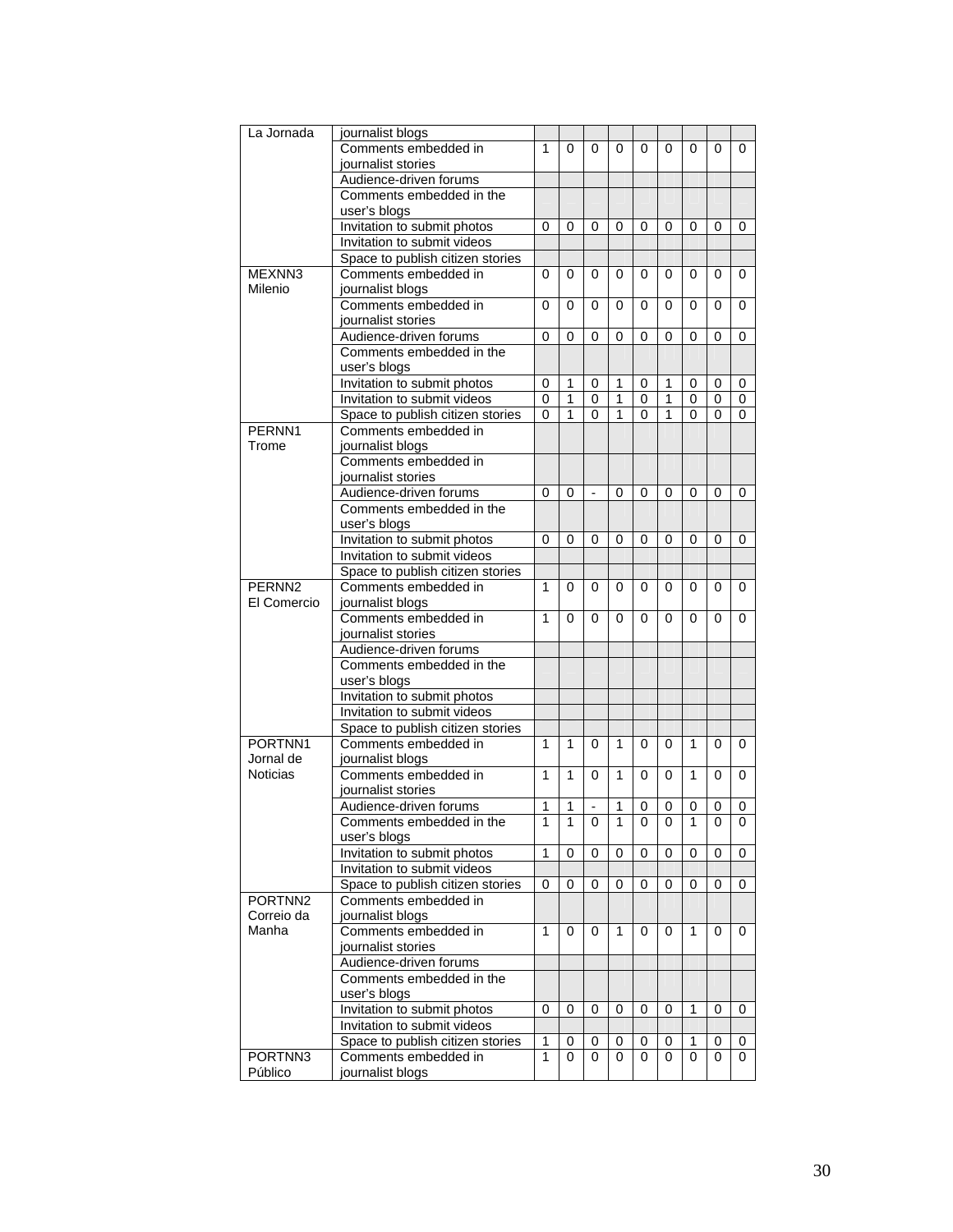|                     | Comments embedded in             | 0            | 0            | 1                        | 1            | 0            | 0            | 1            | 0 | 0            |
|---------------------|----------------------------------|--------------|--------------|--------------------------|--------------|--------------|--------------|--------------|---|--------------|
|                     | journalist stories               |              |              |                          |              |              |              |              |   |              |
|                     | Audience-driven forums           |              |              |                          |              |              |              |              |   |              |
|                     | Comments embedded in the         |              |              |                          |              |              |              |              |   |              |
|                     | user's blogs                     |              |              |                          |              |              |              |              |   |              |
|                     | Invitation to submit photos      |              |              |                          |              |              |              |              |   |              |
|                     | Invitation to submit videos      |              |              |                          |              |              |              |              |   |              |
|                     | Space to publish citizen stories |              |              |                          |              |              |              |              |   |              |
| ESPNN1              | Comments embedded in             | 1            | 0            | 0                        | 0            | 0            | 0            | 1            | 0 | 0            |
| El País             | journalist blogs                 |              |              |                          |              |              |              |              |   |              |
|                     | Comments embedded in             | 1            | $\Omega$     | $\Omega$                 | 1            | $\Omega$     | $\Omega$     | 1            | 0 | 0            |
|                     | journalist stories               |              |              |                          |              |              |              |              |   |              |
|                     |                                  |              |              |                          |              |              |              |              |   |              |
|                     | Audience-driven forums           | 1            | 1            |                          | 1            | 1            | 0            | 1<br>1       | 0 | 0            |
|                     | Comments embedded in the         | $\Omega$     | $\Omega$     | 1                        | 1            | $\Omega$     | $\Omega$     |              | 0 | 0            |
|                     | user's blogs                     |              |              |                          |              |              |              |              |   |              |
|                     | Invitation to submit photos      | 0            | 1            | 0                        | 1            | 1            | 1            | 1            | 0 | 0            |
|                     | Invitation to submit videos      | 0            | 1            | $\overline{0}$           | 1            | $\mathbf{1}$ | 1            | 1            | 0 | 0            |
|                     | Space to publish citizen stories | $\mathbf{1}$ | $\mathbf{1}$ | $\mathbf 0$              | $\mathbf{1}$ | $\mathbf{1}$ | $\mathbf{1}$ | $\mathbf{1}$ | 0 | 0            |
| ESPNN <sub>2</sub>  | Comments embedded in             | 1            | 0            | 1                        | 1            | 0            | $\Omega$     | $\mathbf{1}$ | 1 | 0            |
| El Mundo            | journalist blogs                 |              |              |                          |              |              |              |              |   |              |
|                     | Comments embedded in             |              |              |                          |              |              |              |              |   |              |
|                     | iournalist stories               |              |              |                          |              |              |              |              |   |              |
|                     | Audience-driven forums           | 1            | 1            | $\overline{\phantom{a}}$ | 1            | 0            | 1            | 1            | 0 | 0            |
|                     | Comments embedded in the         |              |              |                          |              |              |              |              |   |              |
|                     | user's blogs                     |              |              |                          |              |              |              |              |   |              |
|                     | Invitation to submit photos      |              |              |                          |              |              |              |              |   |              |
|                     | Invitation to submit videos      |              |              |                          |              |              |              |              |   |              |
|                     | Space to publish citizen stories |              |              |                          |              |              |              |              |   |              |
| ESPNN3              | Comments embedded in             | 1            | 0            | 0                        | $\Omega$     | $\Omega$     | 0            | 1            | 0 | 0            |
| Abc                 | journalist blogs                 |              |              |                          |              |              |              |              |   |              |
|                     | Comments embedded in             | 1            | 0            | $\Omega$                 | 0            | 0            | 0            | 1            | 0 | $\mathbf{1}$ |
|                     | journalist stories               |              |              |                          |              |              |              |              |   |              |
|                     | Audience-driven forums           | 1            | 1            | $\overline{a}$           | 1            | 0            | 1            | 1            | 1 | 1            |
|                     | Comments embedded in the         |              |              |                          |              |              |              |              |   |              |
|                     | user's blogs                     |              |              |                          |              |              |              |              |   |              |
|                     | Invitation to submit photos      | 1            | 0            | 0                        | 1            | 0            | $\mathbf{1}$ | 1            | 0 | 0            |
|                     | Invitation to submit videos      | 1            | 1            | 1                        | 1            | $\mathbf 0$  | 1            | $\mathbf{1}$ | 0 | $\mathbf{1}$ |
|                     |                                  |              |              |                          |              |              |              |              |   |              |
| <b>VENNN1</b>       | Space to publish citizen stories |              | 1            |                          |              |              |              |              |   |              |
|                     | Comments embedded in             | 0            |              | 0                        | 1            | 0            | 0            | 1            | 0 | 0            |
| <b>El Universal</b> | journalist blogs                 |              |              |                          |              |              |              |              |   |              |
|                     | Comments embedded in             | 0            | 1            | 0                        | 1            | 0            | 0            | 0            | 0 | 0            |
|                     | journalist stories               |              |              |                          |              |              |              |              |   |              |
|                     | Audience-driven forums           |              |              |                          |              |              |              |              |   |              |
|                     | Comments embedded in the         |              |              |                          |              |              |              |              |   |              |
|                     | user's blogs                     |              |              |                          |              |              |              |              |   |              |
|                     | Invitation to submit photos      | 0            | 0            | 0                        | 0            | 0            | 0            | 1            | 0 | 0            |
|                     | Invitation to submit videos      |              |              |                          |              |              |              |              |   |              |
|                     | Space to publish citizen stories |              |              |                          |              |              |              |              |   |              |
| VENNN2              | Comments embedded in             | $\mathbf{1}$ | 1            | $\mathbf{1}$             | 1            | 0            | 0            | 1            | 0 | $\mathbf{1}$ |
| El Nacional         | journalist blogs                 |              |              |                          |              |              |              |              |   |              |
|                     | Comments embedded in             | 1            | 1            | 1                        | 1            | 0            | 0            | 1            | 0 | $\mathbf{1}$ |
|                     | journalist stories               |              |              |                          |              |              |              |              |   |              |
|                     | Audience-driven forums           |              |              |                          |              |              |              |              |   |              |
|                     | Comments embedded in the         |              |              |                          |              |              |              |              |   |              |
|                     | user's blogs                     |              |              |                          |              |              |              |              |   |              |
|                     | Invitation to submit photos      | 0            | 0            | 0                        | 0            | 0            | 0            | 0            | 0 | 0            |
|                     | Invitation to submit videos      | 0            | 1            | 0                        | 0            | 0            | 0            | 0            | 0 | 0            |
|                     | Space to publish citizen stories | 1            | 1            | 1                        | 0            | 0            | 0            | 1            | 0 | 1            |
| USANN1              | Comments embedded in             | 0            | 1            | 1                        | $\mathbf{1}$ | $\mathbf{1}$ | 0            | 1            |   | 0            |
|                     |                                  |              |              |                          |              |              |              |              | 0 |              |
| Usa Today           | journalist blogs                 |              |              |                          |              |              |              |              |   |              |
|                     | Comments embedded in             | 0            | 1            | 1                        | 1            | 1            | 0            | 1            | 0 | 0            |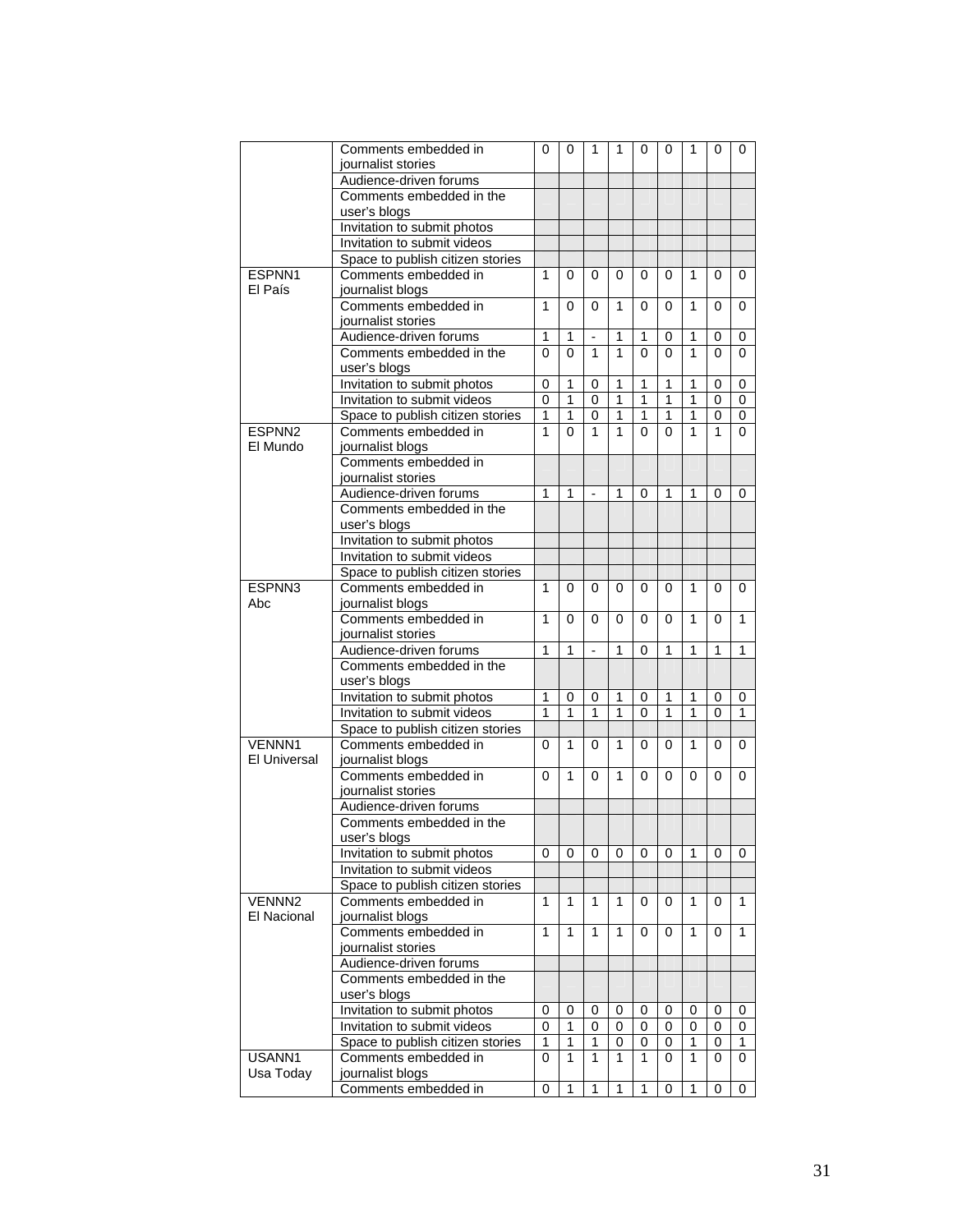|                    | iournalist stories               |          |   |          |          |          |          |          |          |              |
|--------------------|----------------------------------|----------|---|----------|----------|----------|----------|----------|----------|--------------|
|                    | Audience-driven forums           | $\Omega$ | 1 |          | 1        | $\Omega$ | $\Omega$ | $\Omega$ | $\Omega$ | $\Omega$     |
|                    | Comments embedded in the         |          |   |          |          |          |          |          |          |              |
|                    | user's blogs                     |          |   |          |          |          |          |          |          |              |
|                    | Invitation to submit photos      | 1        | 1 | $\Omega$ | $\Omega$ | $\Omega$ | $\Omega$ | 1        | $\Omega$ | 0            |
|                    | Invitation to submit videos      |          |   |          |          |          |          |          |          |              |
|                    | Space to publish citizen stories |          |   |          |          |          |          |          |          |              |
| USANN <sub>2</sub> | Comments embedded in             | 1        | 0 | 0        | 1        | 1        | $\Omega$ | 1        | $\Omega$ | 0            |
| New York           | journalist blogs                 |          |   |          |          |          |          |          |          |              |
| Times              | Comments embedded in             | 1        | 1 | 0        | 1        | $\Omega$ | $\Omega$ | 1        | 0        | 0            |
|                    | journalist stories               |          |   |          |          |          |          |          |          |              |
|                    | Audience-driven forums           |          |   |          |          |          |          |          |          |              |
|                    | Comments embedded in the         |          |   |          |          |          |          |          |          |              |
|                    | user's blogs                     |          |   |          |          |          |          |          |          |              |
|                    | Invitation to submit photos      |          |   |          |          |          |          |          |          |              |
|                    | Invitation to submit videos      |          |   |          | 1        |          |          | 1        |          | $\mathbf{1}$ |
|                    | Space to publish citizen stories |          |   |          |          |          |          |          |          |              |
| USANN <sub>3</sub> | Comments embedded in             | 1        | 0 | 0        | $\Omega$ | $\Omega$ | $\Omega$ | 1        | O        | 0            |
| Los Angeles        | journalist blogs                 |          |   |          |          |          |          |          |          |              |
| <b>Times</b>       | Comments embedded in             |          |   |          |          |          |          |          |          |              |
|                    | journalist stories               |          |   |          |          |          |          |          |          |              |
|                    | Audience-driven forums           |          |   |          |          |          |          |          |          |              |
|                    | Comments embedded in the         |          |   |          |          |          |          |          |          |              |
|                    | user's blogs                     |          |   |          |          |          |          |          |          |              |
|                    | Invitation to submit photos      | 1        | 0 | 0        | 1        | $\Omega$ | $\Omega$ | 1        | 0        | 1            |
|                    | Invitation to submit videos      | 1        | 0 | 0        | 1        | 0        | $\Omega$ | 1        | 0        | 1            |
|                    | Space to publish citizen stories |          |   |          |          |          |          |          |          |              |

Significant differences have been found when comparing results with those obtained by Domingo et al. (2008) for 16 leading European newspapers, especially in "Commentary and debate spaces" where presence is lower for all items except for comments embedded in journalists stories/blogs (see table 20). Differences are notable for journalist-driven forums, referred to in stories.

In "news production related spaces" results for the actual sample indicate more openness; in fact, space to publish citizen stories is two points higher. Lower presence is found for space to publish citizen blogs and invitation to submit photos, video and audio.

| Table 20. News production, commentary spaces and social network features |
|--------------------------------------------------------------------------|
|--------------------------------------------------------------------------|

|                                                                      | Domingo et al. (2008) |      |          | García de Torres et al.<br>(2009) |        |                |  |  |
|----------------------------------------------------------------------|-----------------------|------|----------|-----------------------------------|--------|----------------|--|--|
| Participatory features /variables                                    | % Yes                 | % No | % NA     | %<br>Yes                          | $%$ No | %<br><b>NA</b> |  |  |
| News production-related spaces                                       |                       |      |          |                                   |        |                |  |  |
| Invitation to submit photos, video, audio<br>(v.18, 19, and 20)      | 62,5                  | 37,5 | $\Omega$ | 50                                | 50     | $\Omega$       |  |  |
| Invitation to submit story ideas (v.15)                              | 37,5                  | 62,5 | $\Omega$ | 62,5                              | 37,5   | $\Omega$       |  |  |
| Collective open interviews with<br>newspapers (v.2)                  | 18,7                  | 81,2 | $\Omega$ | 25                                | 75     | 0              |  |  |
| Space to publish citizen blogs (v. 14)                               | 37,5                  | 62,5 | $\Omega$ | 16,6                              | 83,3   | $\Omega$       |  |  |
| Space to publish citizen stories (v.21)                              | 31,2                  | 68,7 | $\Omega$ | 33,3                              | 66,6   | $\Omega$       |  |  |
| Audience-driven citizen content<br>/hierarchy (v.16)                 | 6,25                  | 37,5 | 56,2     | 29,1                              | 70,8   | $\Omega$       |  |  |
| Audience-driven journalistic content<br>hierarchy (v.1, 1.1 and 1.2) | 68,7                  | 31,2 | $\Omega$ | 83,3                              | 16,6   | $\Omega$       |  |  |
| Commentary and debate spaces                                         |                       |      |          |                                   |        |                |  |  |
| Comments embedded in journalist<br>stories/blogs (v.3.1 and 4)       | 68,7                  | 31,2 | $\Omega$ | 79,1                              | 20,8   | $\Omega$       |  |  |
| Comments embedded in citizen<br>stories/blogs (v.14.1 and 29)        | 37,5                  | 6,25 | 56,2     | 33,3                              | 66,6   | $\Omega$       |  |  |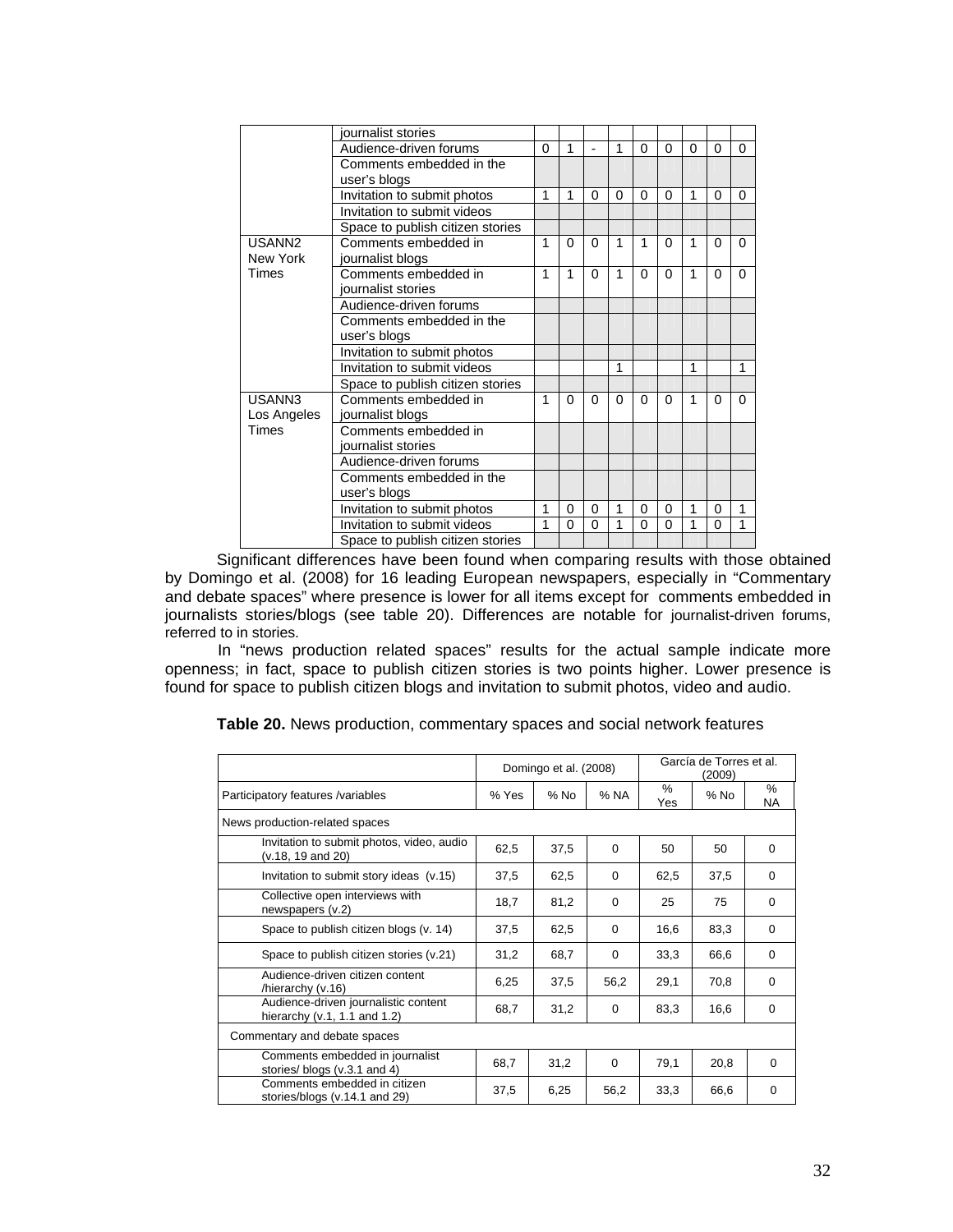| Trackback of comments by external<br>blogs (v. 3.6 and 14.6)    | 37,5 | 62,5 | $\Omega$ | 25   | 75   | 0        |  |  |
|-----------------------------------------------------------------|------|------|----------|------|------|----------|--|--|
| Audience-driven forums, open to any<br>topic $(v.7.1)$          | 31,2 | 68,7 | 0        | 12,5 | 83,3 | 4,1      |  |  |
| Journalist-driven forums, referred to in<br>stories (v.8)       | 56,2 | 43,7 | $\Omega$ | 8,33 | 91,6 | 0        |  |  |
| Polls $(v.9)$                                                   | 81,2 | 18,7 | $\Omega$ | 70,8 | 29,1 | $\Omega$ |  |  |
| Social Networking features                                      |      |      |          |      |      |          |  |  |
| Public user profile page (v.33)                                 | 25   | 75   | 0        | 8,33 | 91,6 | 0        |  |  |
| Karma system (v.12)                                             | 6,25 | 93,7 | $\Omega$ | 4,16 | 95,8 | $\Omega$ |  |  |
| User tagging of content, serendipity<br>tools $(v.24.6)$        | 12,5 | 87,5 | $\Omega$ | 16.6 | 83,3 | $\Omega$ |  |  |
| Links to promote content on social sites<br>$(v.10$ and $10.1)$ | 43,7 | 56,2 | $\Omega$ | 66,6 | 33,3 | $\Omega$ |  |  |

Finally, for social networking features related items results are less divergent except for "public user profile page".

#### **Conclusions**

Results reflect a duality regarding UGC status: there is a wide implementation of 2.0 tools, but the most accepted are those that allow users to work on the content provided by the newspapers, but not so much the tools to produce content. At the same time, recognition of content provided by users is high regarding both the number of options given to them to be contributors to the newspaper and the publication of their contributions in the front page.

The most significant pieces in the puzzle of status is who retains the rights over content and if monetary compensation for contributions is given. This is where the real recognition or the status is established in terms of authorship and both were found to provide little in the way of protection or rights for the users' contributions. This is significant given that users were generally not asked to explicitly accept the legal terms, that is, the contract, as a step prior to uploading or sending contributions..

Control of UGC is exerted though a variety of tools. Some of them require a very active stance by the newspapers, such as moderation, especially when it does not depend on the reporting of abuse by the users. Other means of control are based on more or less strong directions and guidelines (rules, recommendations or prohibitions). Newspapers present a high variance with a majority of papers adopting different strategies depending on the tool offered.

Problems arising from participation and attempts to solve them by mechanisms of control based on human resources and/or technology are well known, but the coordination of the actions regarding UGC in the websites requires further examination.

The "citizen reporter channel," the most significant feature regarding UGC as participation described here as doing the job, was adopted by eight out of 24 papers of the sample. The study shows that the citizen reporter toolkit is almost empty of principles or concepts; again, methodological research is needed to look for an explanation and also to explore the differences found by countries.

Research on the users´ attitudes, perceptions and activity regarding the options given by the papers, their knowledge of the legal terms affecting participation and its consequences, as well as privacy policies and rules will contribute to greater understanding of the structures in the user-producer relationship.

#### **References**

BATESON, G. (1993). *Pasos ulteriores hacia una ecología de la mente*. Barcelona: Gedisa.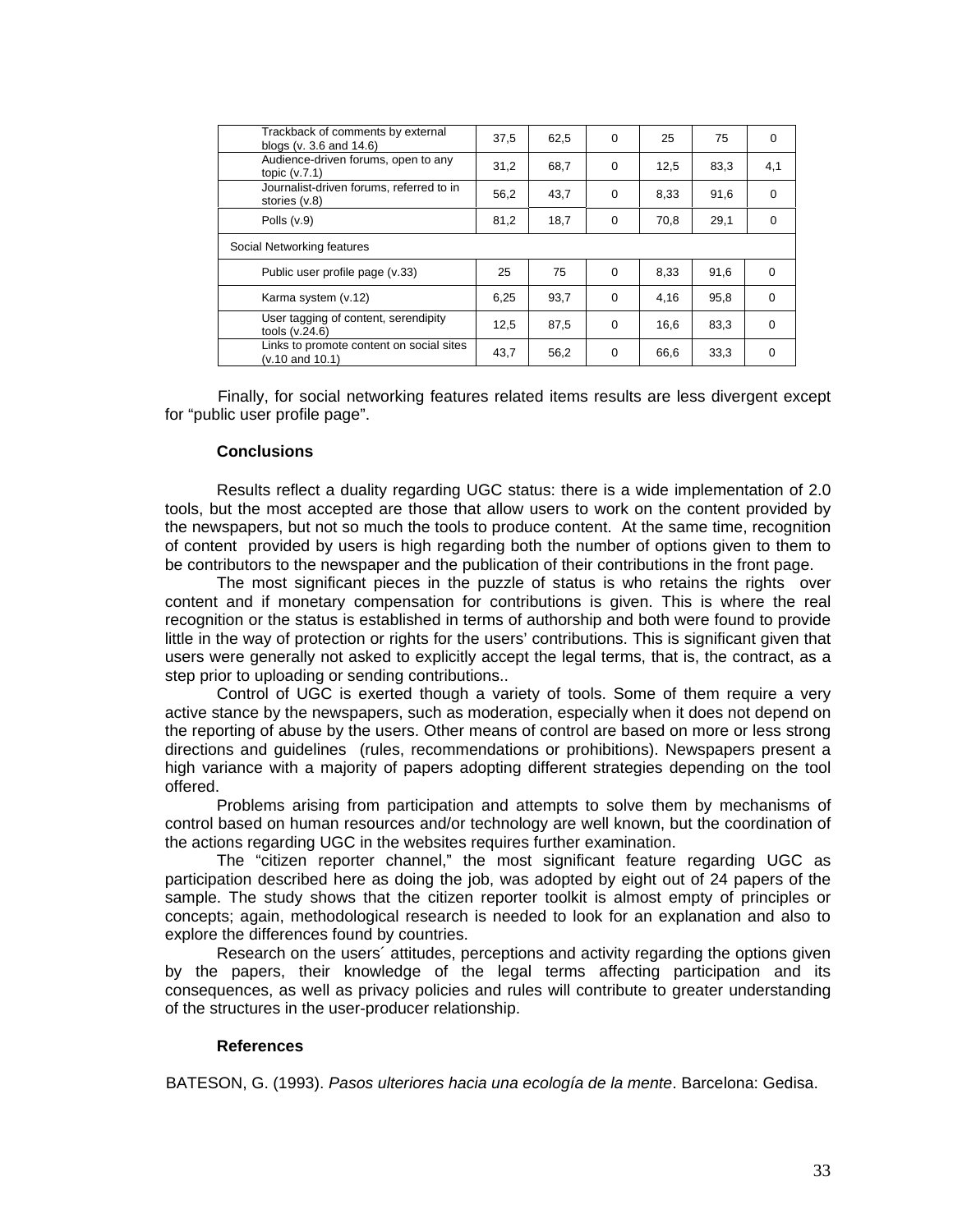BIRWHISTELL, R. (1979). El lenguaje de la expresión corporal. Barcelona: Gustavo Gili.

- BORDEWIKJ, J.L. and Van KAAM, B. (1986). Towards a new classification of teleinformation services. *McQuail's Reader in Mass Communication Theory.* Oxford: Sage, p. 113-124.
- BOWMAN, S. and WILLIS, C. (2002). We Media: how audiences are shaping the future of news and information Reston, VA: The Media Center at the American Press Institute, http://www.hypergene.net/wemedia/download/we\_media.pdf, accessed May 2008.
- CABALLERO, U. (2000). Periódicos mexicanos en Internet. Revista Universidad de Guadalajara, 22 http://www.cge.udg.mx/revistaudg/rug22/rug22dossier3.html, accessed 28 June 2004.
- CASMIR, F.L. (1994). *Building communication theories*: *a socio/cultural approach /* edith by Hillsdale, N. J.: Lawrence Erlbaun Associates Publishers.
- DEUZE, M. (2008). Participation, Remediation, Bricolage: considering principal components of a digital culture. *The Information Society* 2(22): 63-75.
- DEUZE, M., BRUNS, A. and NEUBERGER, C. (2007). Preparing for an Age of Participatory News. *Journalism Practice* 1 (3): 322-338.
- DOMINGO, D., QUANDT, T., HEINONEN, A., PAULUSSEN, S., SINGER, J. and VUJNOVIC, M. (2008). Participatory journalism practices in the media and beyond: an international comparative study of iniciatives in online newspapers. *Journalism practice* 2 (3): 326-342
- FRANCO, G and GUZMÁN, J. (2007). SITUACIÓN DEL PERIODISMO DIGITAL Y DE LOS SITIOS Web/07. El Editor, http://www.poynter.org/content/content\_view.asp?id=124673, accessed 21 March 2007.
- GARCÍA DE TORRES, E. and POU AMÉRIGO, M.J. (2003). Características de la comunicación digital. (DÍAZ NOCI, J. AND SALAVERRÍA, R. *Manual de Redacción Ciberperiodística* Madrid: Ariel.
- GARCÍA DE TORRES, E., RODRÍGUEZ MARTÍNEZ, J., MARTÍNEZ MARTÍNEZ, S., RUIZ GRAU, S. and ALBACAR, H. (2008). Tejiendo la red informativa. Paper presented at the IX Congreso Latinoamericano de Investigación en la Comunicación, ALAIC. Instituto Tecnológico de Monterrey, Mexico.
- GARCÍA DE TORRES, E., SAIZ OLMO, J., RODRÍGUEZ MARTÍNEZ, J., MARTÍNEZ MARTÍNEZ, S., RUIZ GRAU, S. and ALBACAR, H. (2008a). Las herramientas 2.0 en los diarios españoles 2006-2008. *Prisma.com 6.*  http://prisma.cetac.up.pt/edicao\_n7\_dezembro\_de\_2008/las\_herramientas\_20\_en\_los \_dia.html
- GARCÍA, E.P. (2007). Interactivity in Argentinean Online Newsrooms. *Zer* english edition 2007: 7-25.
- GOMIS, L. (1991). *Teoría del Periodismo: cómo se forma el presente*. Barcelona: Paidós.
- HERMIDA, A. and THURMAN (2008). A clash of cultures: The integration of user-generated content within professional journalistic frameworks at British newspaper websites. *Journalism Practice* 2(3): 343 - 356 http://www.informaworld.com/smpp/content~db=all?content=10.1080/1751278080205 4538 (preprinted version), accessed 15 December 2008.
- KENNEY.K., GORELIK, A. and MWANGI, S. (2000). Interactive features of Online Newspapers. *First Monday,* 5/1, http://www.firstmonday.dk/issues/issue5\_1/kenney/ , accessed 26 May 2003.
- KEYSER, J.D. and RAEYMAECKERS, K. (2008). "Forcing the gates of the fortress: the growing impact of public participation in Flemish newsrooms". Paper presented at the Technology, Education and Ethics Conference 2008. http://theendofjournalism.wdfiles.com/local--

files/dekeyseretal/De%20Keyser%20&%20Raeymaeckers.pdf, accessed 10 February 2009.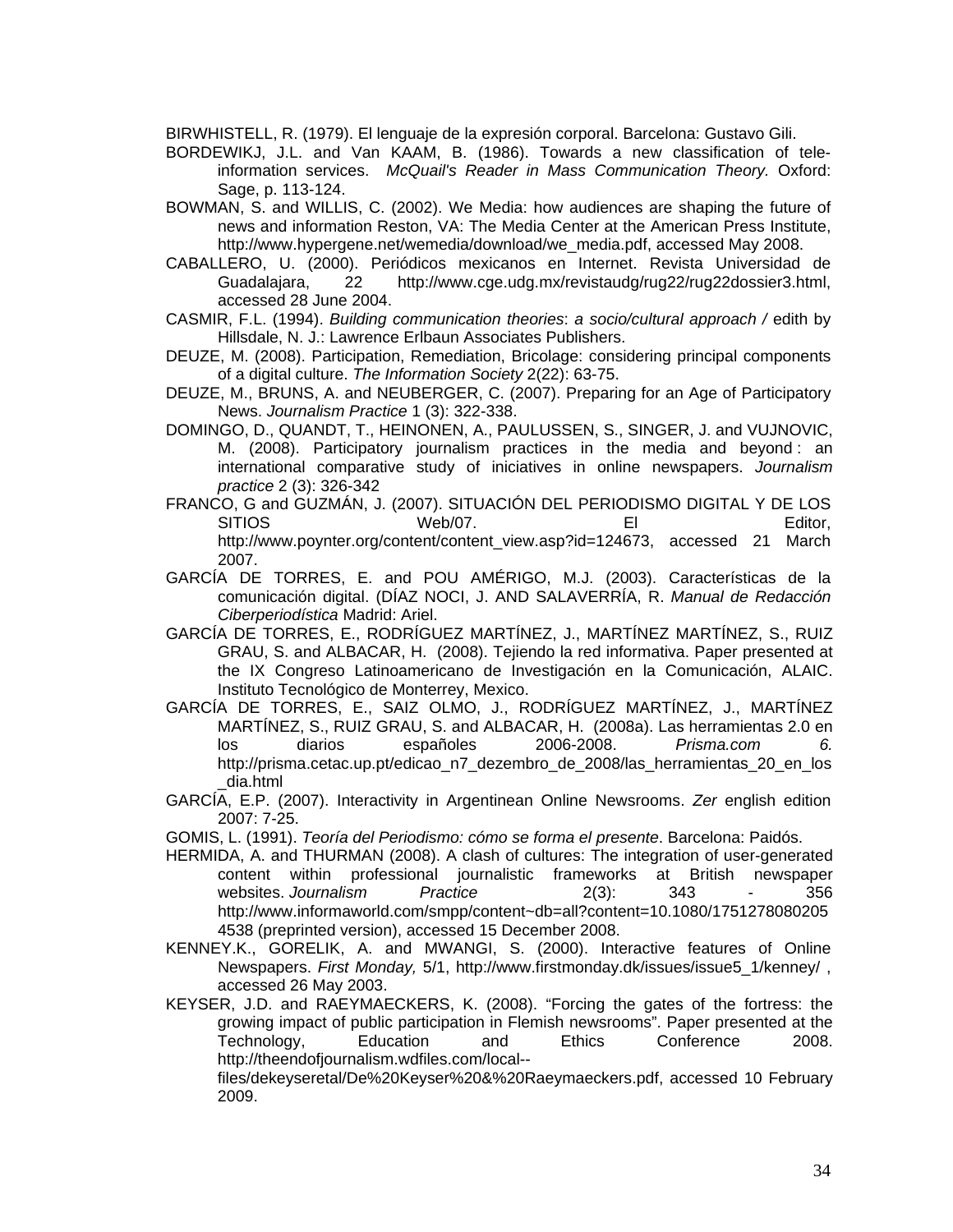KOVACH, B. and ROSENSTIEL, T. (1999). *Warp speed*. New York: Century Foundation Book.

- LIGHT, A. and ROGERS, Y. (1999). Conversation as Publishing: the Role of News Forums on the Web. *Journal of Computer Mediated Communication*, 4/4 http://www.ascusc.org/jcmc/vol4/issue4/light.html, accessed 11 November 2002.
- LOMBARD, M., SNYDER-DUCH, J. and CAMPANELLA CH. (2005). Practical Resources for Assesing and Reporting Intercoder Reliability in Content Analysis Research Projects http://www.temple.edu/sct/mmc/reliability/, accessed 12 January 2009.
- MACGREGOR, P. (2007). Tracking the Online Audience. *Journalism Studies* 8 (2): 280-298.
- MORRIS, M.; Ogan C. (1996). The Internet as Mass Medium. *Journal of Communication* 46/1: 39-50.
- NAVARRO ZAMORA, L. (2004). 1994-2004. Diez años del periodismo on line. *Estudios Sobre el mensaje periodístico* 10: 159-174.
- NEWHAGEN, J.E. and LEVY, M.R (1996) Distributed Communication Architectures and News http://jnews.umd.edu/johnen/research/grape.html, accessed 5 November 2002
- NEWHAGEN, J.E. and RAFAELI, S. (1996). Why communication researchers should study the Internet. A Dialogue. *Journal of Communication*, 46/1, p. 4-13.
- OUTING, S. (2005). The 11 Layers of Citizen Journalism. A resource guide to help you figure out how to put this industry trend to work for you and your newsroom http://www.poynter.org/content/content\_view.asp?id=83126, accessed 8 November 2008.
- PAULUSSEN, S. and UGILLE, P. (2008). "User generated Content in the Newsroom: Professional and Organisational Constraints in Participatory Journalism". *Westminster Papers in Communication and Culture* 5 (2): 24-41.
- PEJ Report On Online Community Journalism Sites- Phase II (2009) http://www.stateofthenewsmedia.org/2009/chapter%20pdfs/PewKnightreport%2008% 20FINAL.pdf, accessed 15 March 2009.
- RESTREPO, M.T. and HERRAN,D. (1991) *Ética para periodistas*. Bogotá: Tercer Mundo Editores.
- ROJANO, M. (2006). *Diez años de periodismo digital en Venezuela 1996-2006.* Universidad Católica Andrés Bello, Centro de Investigación de la Comunicación, Caracas (Venezuela),
- SCHULTZ, T. (1999). Interactive Options in Online Journalism: A Content Analysis of 100 U.S. Newspapers. *Journal of Computer Mediated Communication,* 5/1http://www.ascusc.org/jcmc/vol5/issue1/schultz.html, accessed 11 February 2004
- SHOEMAKER, P. (2003). Intercoder reliability http://web.syr.edu/~snowshoe/content\_analysis/intercoder\_reliability.doc, accesed 12 January 2009.

SINGER, J. (2007). Contested autonomy. *Journalism Studies* 8:1, 79-95.

- SINGER, S. and ASHMAN, IAN (2008). "Comment is free, but facts are sacred. Usergenerated content and ethical constructs at The Guardian". Paper presented at the division *Media Ethics,* Association for Education in Journalism and Mass Communication. Chicago (August, 2008).
- The Bivings Group Report (2008). The Use of the Internet by America´s Largest Newspapers http://www.bivingsreport.com/2008/the-use-of-the-internet-by-americas-largestnewspapers-2008-edition/, Accessed 15 March 2009.
- THURMAN, N. (2008). Forums for Citizen Journalists? Adoption of user generated content initiatives by online news media. *New Media & Society* 10 (1): 139-157.
- VALBUENA, F. (1997). Teoría General de la Información. Madrid: Noesis.
- VAN DER WURFF, R. and LAUF, E. eds. (2005). *Print and online newspapers in Europe. A comparative analysis in 16 countries.* Amsterdam: Het Spinhuis Publishers
- WATZLAWICK, P., BEAVIN, J. Y JACKSON, D. (1983). *Teoría de la comunicación humana*. Barcelona: Herder.